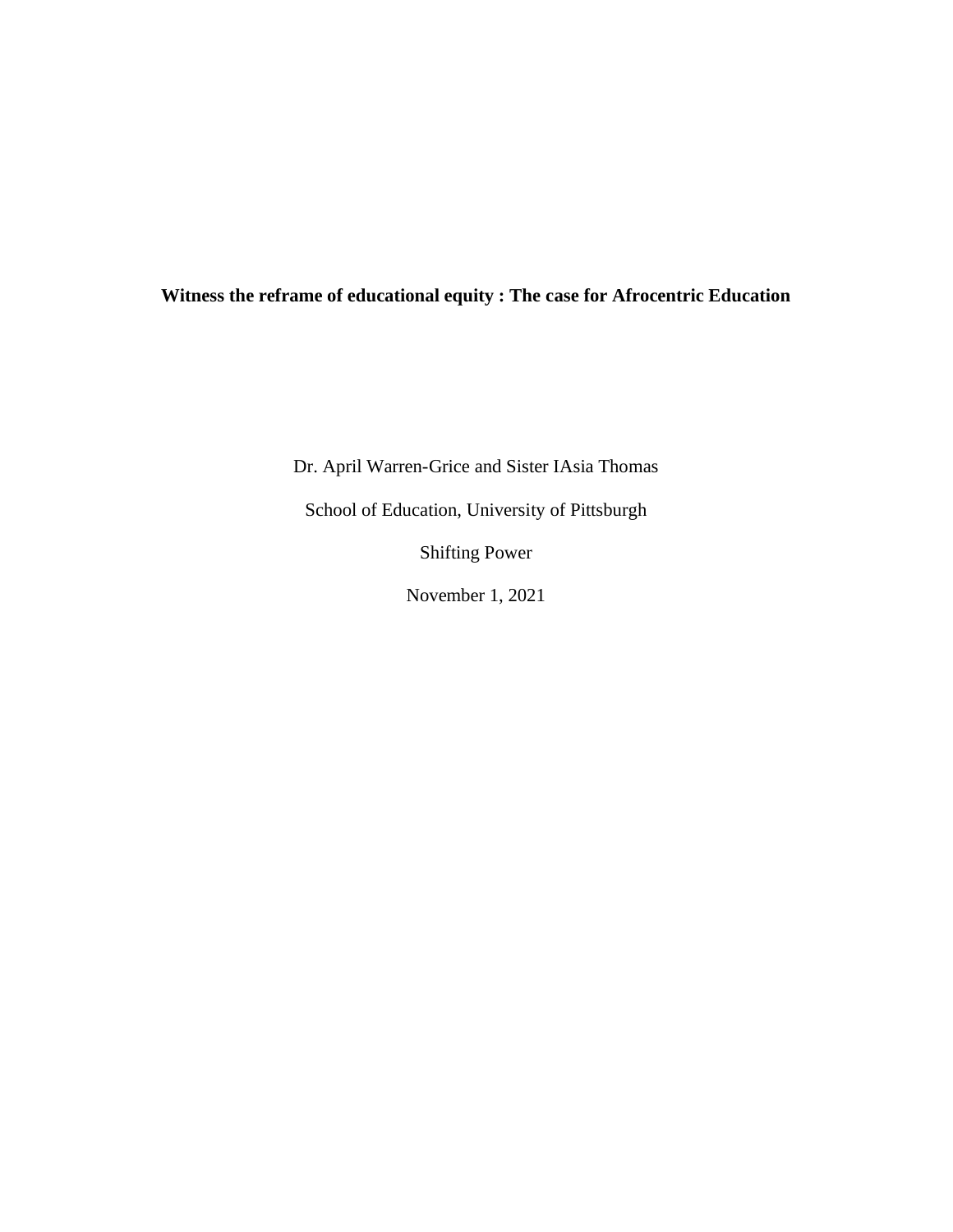# **Witness The Reframe of Educational Equity: The Case for Afrocentric Education**

March 19, 2021

Sister I: You can't have a single narrative. Equity is more vast. ... These are narratives based on migrant students. ... The sisters that are Somali Bantu or from Sierra Leone for example, wouldn't have had to leave if there wasn't a war in their country. So [by bringing Afrocentric education to the forefront, it enables educators], to reckon with the fact that … [they have] been so consumed with the fact that they [migrants] are here, and their assimilation process, which includes English acquisition, that [educators] ... perpetuate the erasure of …[the migrant girls] memories. So I think that first frame has to do with something about the power [of] their remembering. Because if they don't remember, then their quest is going to be to assimilate and to do that so readily, that it damn near makes their teachers feel more comfortable or the school district feel more comfortable because… [educators and the district do not] have to impose the rigor on themselves about if equity looked this way [included African migrant students], then we would understand it from this way. But because equity looks this way [the way it looks currently], we don't even have to think about their migrant stories anymore, cause, guess what, at least they got some clothes or at least they got some English support services. ….

Dr. April: … [O]ne of my mentors, her name is Dr. Cynthia Dillard, wrote this book right

here [shows the book]. … It's called, *Learning to (Re)member the things We've*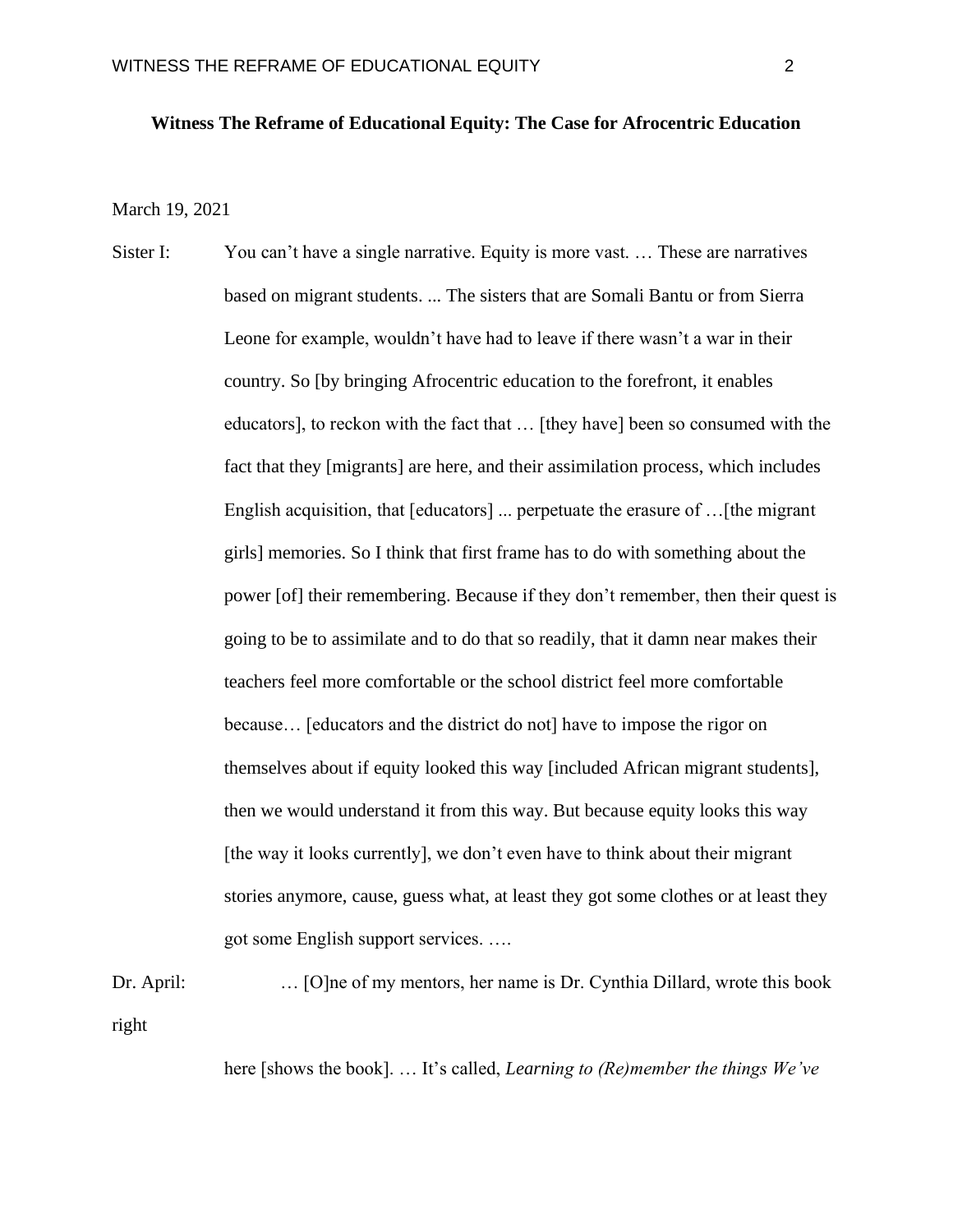*Learned to Forget: Endarkened Feminisms, Spirituality, & the Sacred Nature of Research and Teaching*.

Sister I: Wow.

Dr. April: Ayyye. And when she talks about (re)membering, what she's really talking about

Is to re-member meaning to put back together again. Right. She talks about the importance of us going back...thinking about the power, basically the superpowers that our ancestors have passed down to us, have given to us and how we can use some of those same strategies to help empower us or move us even further**. ...** Sister I: And the reality also is that, for serious people about African centered education, or equity, justice or whatever you call it .… I am so clear that the success of anything that I do fully hinges on how I engage with Sankofa, which is to remember. But sankofa is more explicit because it's saying reach back, to retrieve, reach back to retrieve, so that you never forget and that's what I hope that these girls will walk away from, like, we want to help you to remember, and all people of color, we have that in common.

As Sister I, a South African migrant who has been in the United States for over 30 years now, works in the educational equity department at a public school district, she has been critical of efforts that attempt to leave out her humanity in conversations around equity. Therefore, she is critical of policies, practices, and procedures that do not include people like herself--migrant, female, Black, and whose first language may or may not be English. She recognizes equity has to be more vast than its current implementation because currently, it does not include African migrants. As a result, it adds to the violence of forgetting and dislocation of those students. We,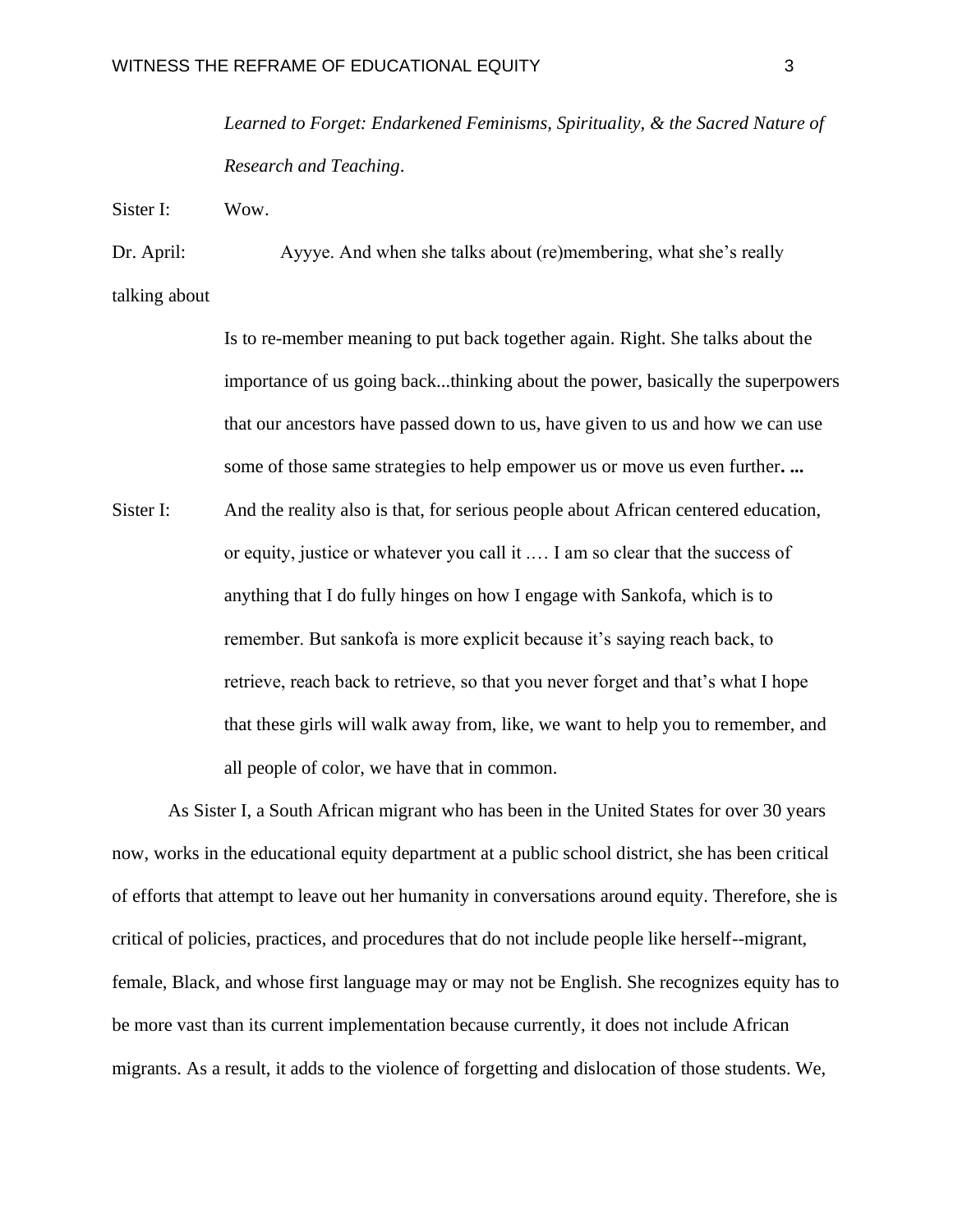Sister I and Dr. April, both recognize that equity requires remembering and engaging Sankofa for African students and ourselves to reach back, retrieve, and bring forth our ancestors' tools, ways of knowing, and wisdom to help us all navigate and solve current issues today.

The above dialogue is an extract of our conversation as we thought about the equity issues that animate and excite our hearts and research focus. Our thoughts always landed on equity, justice, and transformational education for the liberation of Black youth. We went back and forth discussing the problems that Black students faced and knew that they deserved an education that supported their intersecting identities. We dreamed of spaces that affirmed, cultivated, and nourished all Black students and their whole selves so that they could reach their "highest potential" (Siddle Walker, 1996) in all aspects of their lives rooted in their cultural identity. We both knew that schools often look at oppressed communities from a deficit perspective and actively try to erase and demonize their cultures. In our separate spaces and different ways, this was a shared similar fight as educators. We knew this was our work, and as Sister I pointed out, "You can't have a single narrative. Equity is more vast."

Individually, we recognized the limiting ways schools talk about equity work. While some schools and districts may have the language of equity on the surface, the action and how it looks misses the mark. During one of our first meetings in November, Sister I, a P-12 school equity practitioner, noted African migrant girl students face distinct challenges in their district. She observed, while the district uses the language of equity and subscribes to culturally relevant teaching, "culture" usually refers to African American students born in the United States. The cultures of African migrant students live in an English acquisition context. On the other hand, the English as a Second Language program focuses on English acquisition, which again leaves out the culture of African migrant girl students. Consequently, while the district strives to focus on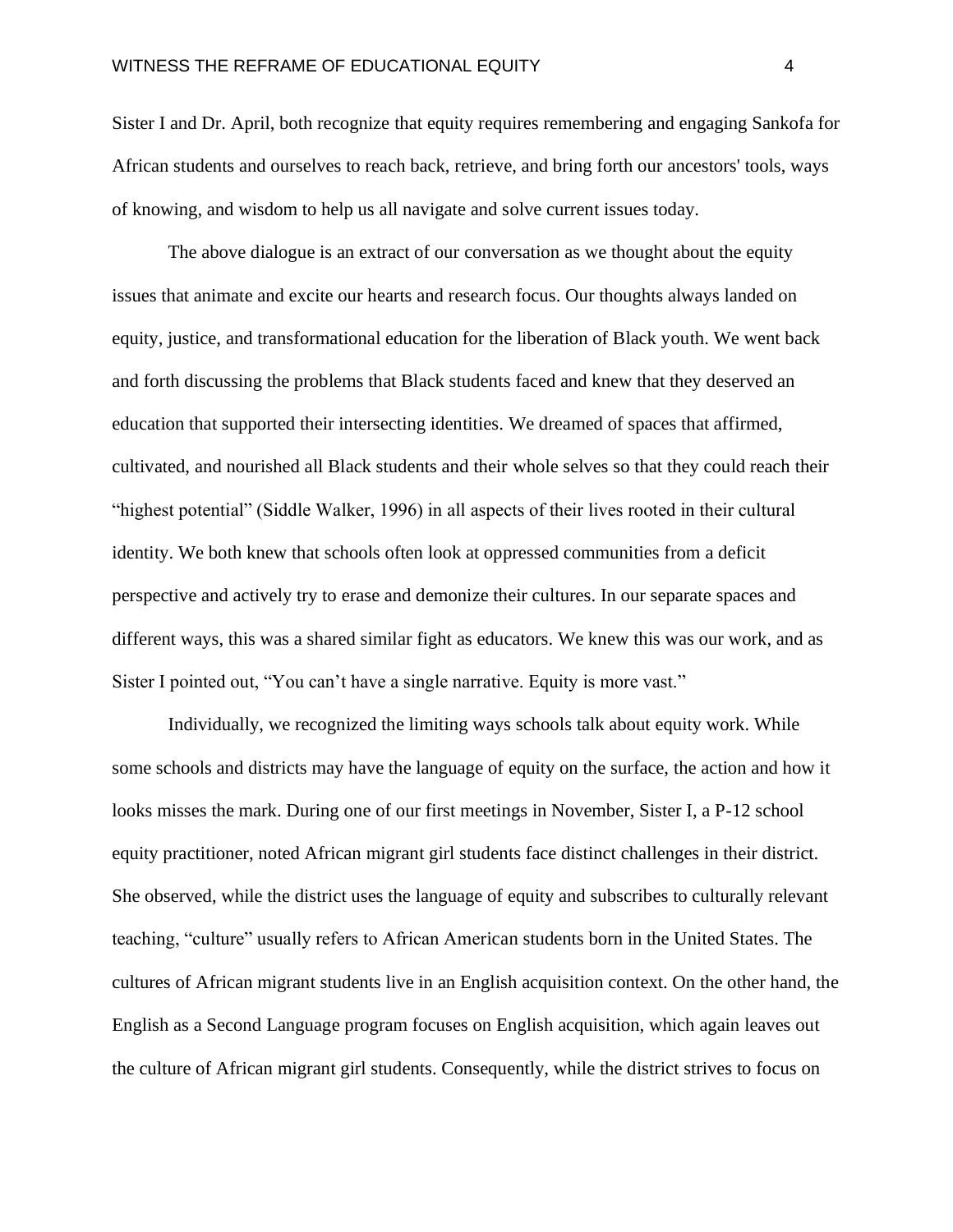equity and seeks to use culture as a bridge for academic excellence, the question for Sister I has always been, "What about our African migrant students, especially our girls?"

Sister I critiqued the imbalance of not including African students as a part of the equity ecosystem. We both knew that working with African migrant girl students required listening to and learning from and with them about their intersectional experiences such as, but not limited to, gender, language, ethnicity, class, and religion. This sort of typology requires helping them to "(re)member" or put back together their migrant stories that they may be on the cusp of forgetting. As a result, this requires reframing equity to a more expansive and inclusive approach that not just accommodates their experiences to make room for them, but instead is the foundation from which it stems and allows students to tap into Sankofa, the power of their remembering.

This community autoethnography focuses on reframing educational equity by making a case for Afrocentric education as a more inclusive approach. Together we explore: (1) How two Black women, one from South Africa - Sister I, and one from the United States - Dr. April, conclude that Afrocentric Education (ACE) is the equity work needed for African migrant students and Black students in general; (2) How African migrant girls were influenced by their participation in The Promise of Sisterhood, an equity-based Africana arts-integrated program in Pittsburgh Public Schools; and (3) How using equity-based cultural enrichment opportunities, specifically an Africana arts-based approach, tells the story of migrant African girls and supports their cultural preservation. Together, we demonstrate the efficacy required for educators to expand the notion of equity work and support students in accessing the liberatory power of Sankofa and remembering.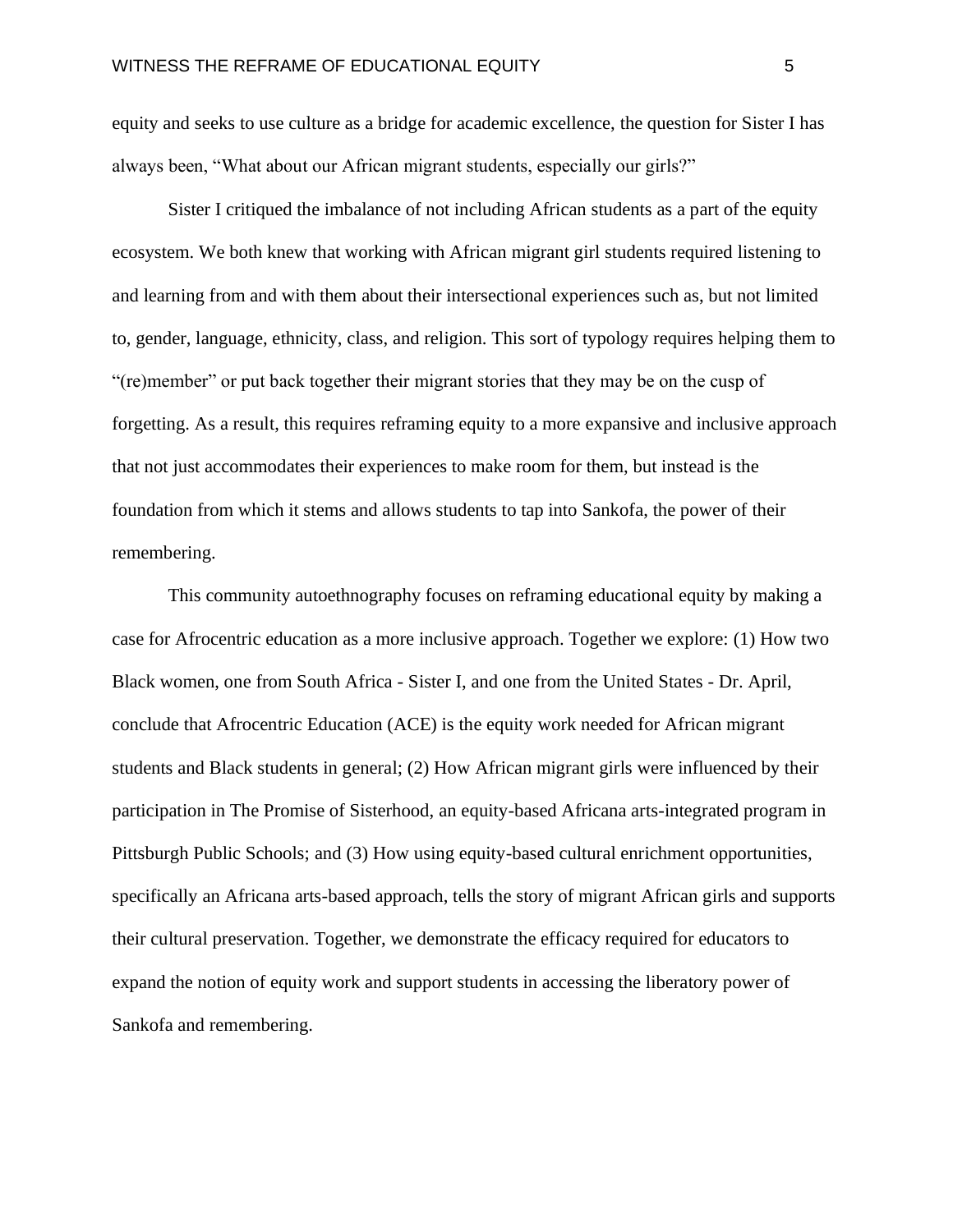First, we provide background information on Afrocentric education followed by a discussion of autoethnography to highlight our use of bridging cultural curiosities with our personal experiences (Boylorn & Orby, 2014). Second, we share our experiences and how we each came to Afrocentric education as the choice that holistically supports the cultural preservation and overall success of African migrant students. Third, we discuss ACE in the context of our reflections working with the Promise of Sisterhood, a culturally responsive artsintegrative program. Finally, we share the insights for research, educators, and policymakers.

#### **What is Afrocentric Education?**

Our reflections distinguish Afrocentric education as expressed by scholars such as, but not limited to, Drs. Molefi Asante, Ama Mazama, Asa Hilliard, Joyce King, Ellen Swartz, Carol Lee, and Chike Akua, as a solution to the limits of educational equity, often viewed from a racialized lens in an attempt to close the achievement gap.

With Brown v Board of Education as the baseline for the discourse and pursuit of racial, educational equity (Jordan, Brown, & Gutiérrez, 2010), academic achievement, i.e., test scores, along racial lines, have primarily been the focus for schools; however, this narrow perspective obfuscates the real issue— racism and the cultural mismatch experienced by all Black students (Shockley & Frederick, 2009), and also misses the mark entirely for those who may be phenotypically Black, but do not share an American cultural identity, such as African migrant students.

While both educational equity and ACE recognize structural barriers and cultural mismatches to academic achievement for Black and other minority students (Jordan, Brown, & Gutiérrez, 2010), they have different philosophical underpinnings. The Council of Chief State School Officers (2018) defined equity as "every student having access to the educational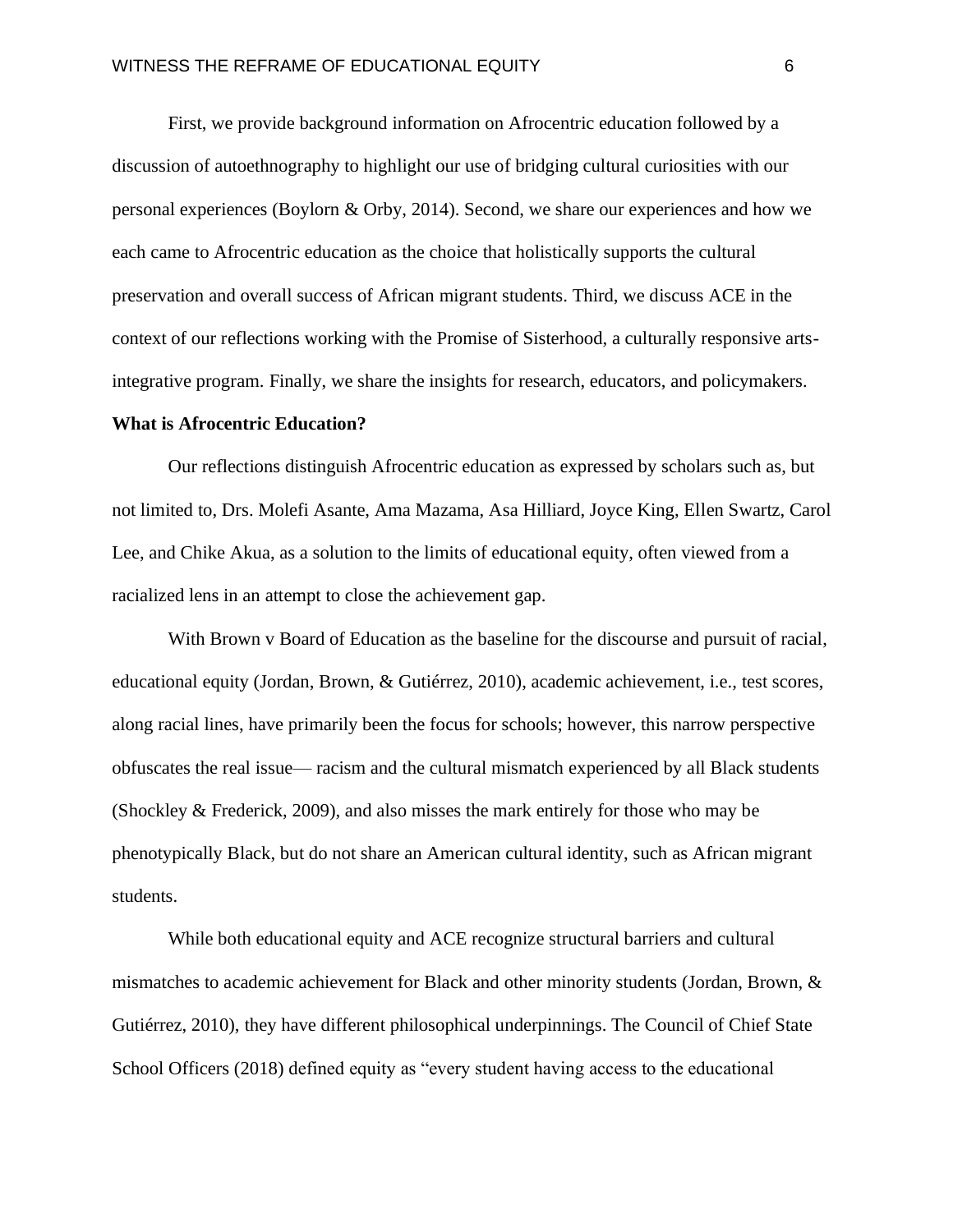resources and rigor they need at the right moment in their education across race, gender, ethnicity, language, disability, religion, sexual orientation, gender identity, family background and family income" (p. 5). For schools around the nation, educational equity focuses on access and eliminating barriers such as policies, practices, and procedures to create a space for all. ACE recognizes that racism is the root of the educational inequities and focuses on agency and centering Black people in the best of African culture to examine information, meet the needs of students, and solve problems in education (Akua, 2019) as the solution to the miseducation (Woodson, 1933) of Black students. While both recognize barriers for Black students, equity, in part, focuses on the symptoms to address testing scores, and ACE focuses on the root to address freedom and liberation. Shockley and Frederick (2009) write,

> Afrocentric educators view holistic approaches to understanding academic achievement as an issue that is best addressed by applying a black (African) culture to black students, not by attempting to find best teaching practices, but by bringing the academic achievement problems into context, which requires addressing issues of cultural mismatch and racism. (p. 451)

From this lens, the deduction is that if the roots are racist, coming up with or dismantling policies, practices, and programs will place a band-aid on some issues instead of eradicating the many-headed hydra of educational disenfranchisement that Black children face (Smith, 1999). Schools will continuously spend time, money, and resources on a pain point, for the illusion of solving the problem, but analogous to treating cancer, if the root is not directly targeted, treated, and removed, it will metastasize and continue to grow and spread (Kendi, 2019). Instead, Afrocentric education, defined as the "adoption of Afrocentric ideology and cultural relevance for use within classrooms" (Shockley & Frederick, 2010, p. 1212), starts with a fundamental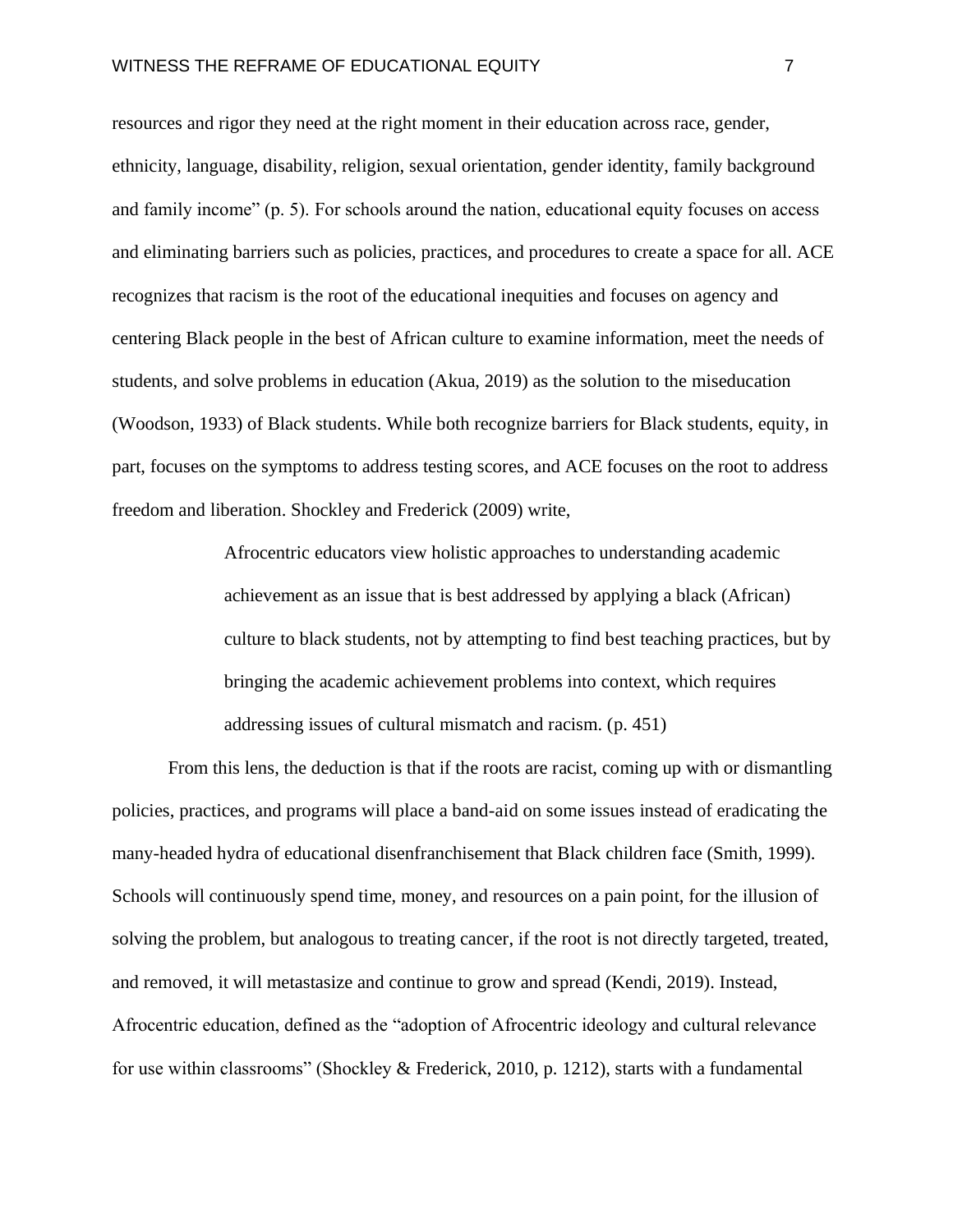African worldview to center African students as subjects versus objects and in ways informed by the best of African cultural values and interests (Akua, 2019).

#### **The Roots of Afrocentric Education**

…to handicap a student by teaching him that his black face is a curse and that his struggle to change his condition is hopeless is the worst sort of lynching. It kills one's aspirations and dooms him to vagabondage and crime. It is strange, then, that the friends of truth and the promoters of freedom have not risen up against the present propaganda in the schools and crushed it. This crusade is much more important than the antilynching movement, because there would be no lynching if it did not start in the schoolroom. (Woodson, C., 1933, p. 3).

Carter G. Woodson's seminal text *The Miseducation of the Negro* (1933) names the root problems related to the education of Black people as a result of systemic efforts that devalues Black culture, traditions, and life, and centers European culture and practices at the psychological and cultural expense of Black heritage. The text serves as a forerunner for the principles of Afrocentric education, which places African people as the subjects versus the objects of phenomena (Asante, 1988).

Afrocentric education grew out of the Black community's desire to name for themselves and correct the "miseducation" of Black children by providing an education that supports African and African diasporic ways of knowing. With roots in Black Nationalism, Pan-Africanism, Negritude, Kawaida, Diopian historiography, and Fanonism (Mazama, 2003), ACE builds off the philosophy of leaders like Marcus Garvey. He advocated for Africans to view the world "through our own spectacles" (Wilson, 1972). Seeing through our own eyes gives African students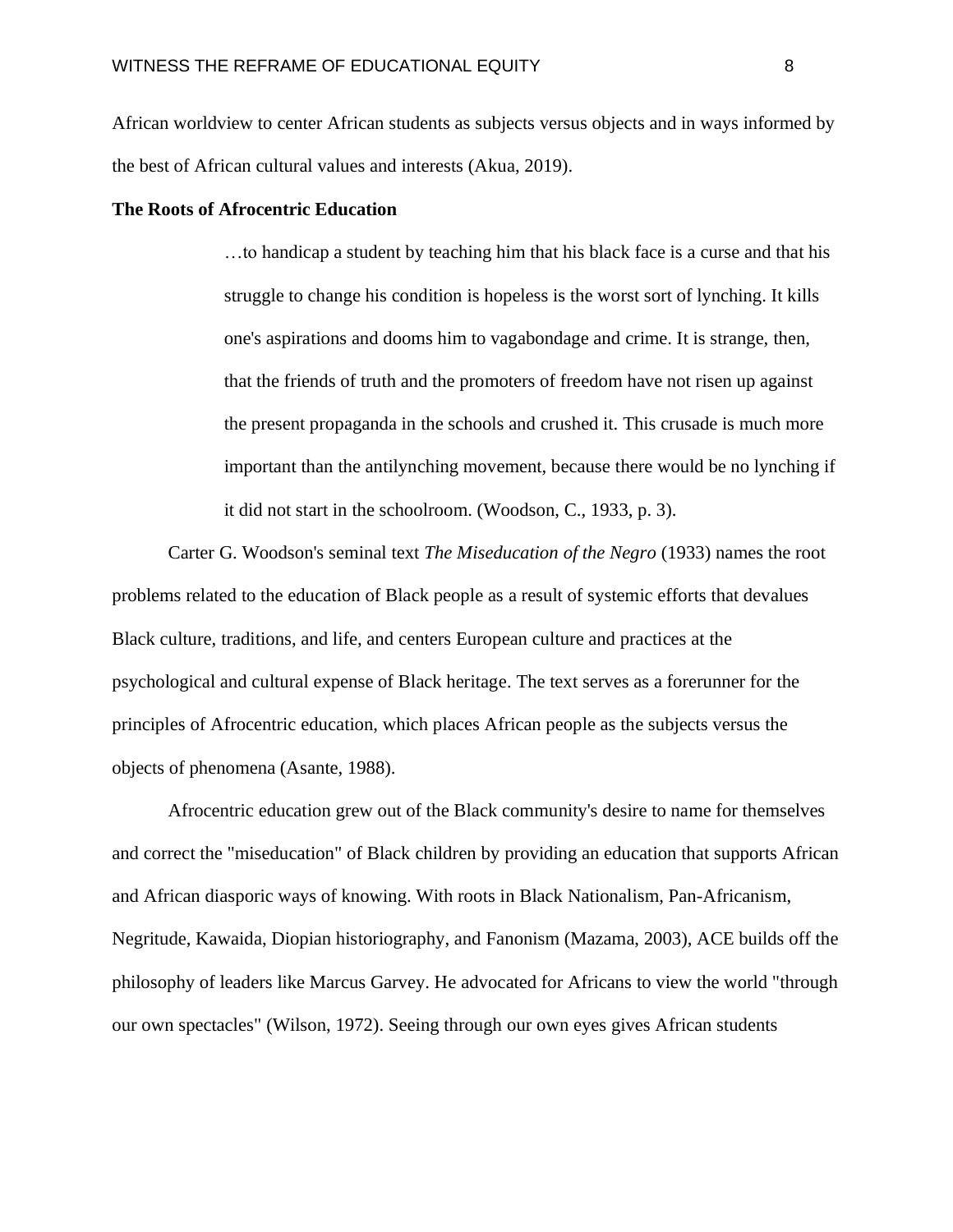agency, a critical component of ACE, as it "subsumes a consciousness of victory" toward selfdetermination and living into their divine power (Mazama, 2003).

Black Americans have sought to exercise their agency in controlling their education at every level, and ACE emerged from this tradition, specifically after the Black Power movement and Black student movement in the 1960s. During this time, Black higher education students demanded that their history be reflected in the curriculum, resulting in Black Studies as an academic discipline. In that same vein, P-12 Black parents and community members sought control of their children's education, resulting in the development of independent Black schools in the late 1960s (Piert, 2015). Finally, in 1988, Dr. Molefi Asante published his book *Afrocentricity: The Theory of Social Change*, which aided in the theoretical framework for ACE. The purpose of ACE is to start with Black children in mind first, as "No other type of education places a focus on the culture, history, heritage, present-day community needs, circumstances, and situations within Black communities" (Shockley & Lomotey, 2020, p. xxii).

The ACE point of departure, shaped by an African worldview, views "educating children as a shared responsibility to enhance community wellbeing and belonging" (King & Swartz, 2016, p. 1). The following describes the valued elements of the African worldview as described by King & Swartz (2016)

- The ontology, or the study of being and what human relationships look like in a certain context, includes wholeness and interconnectedness.
- Epistemology, or ways of knowing, consists of, but is not limited to, relational knowing, empathy, intuition-reasoning, divination, symbolic imagery, speaking, and listening as expressed through performance and lively interactions.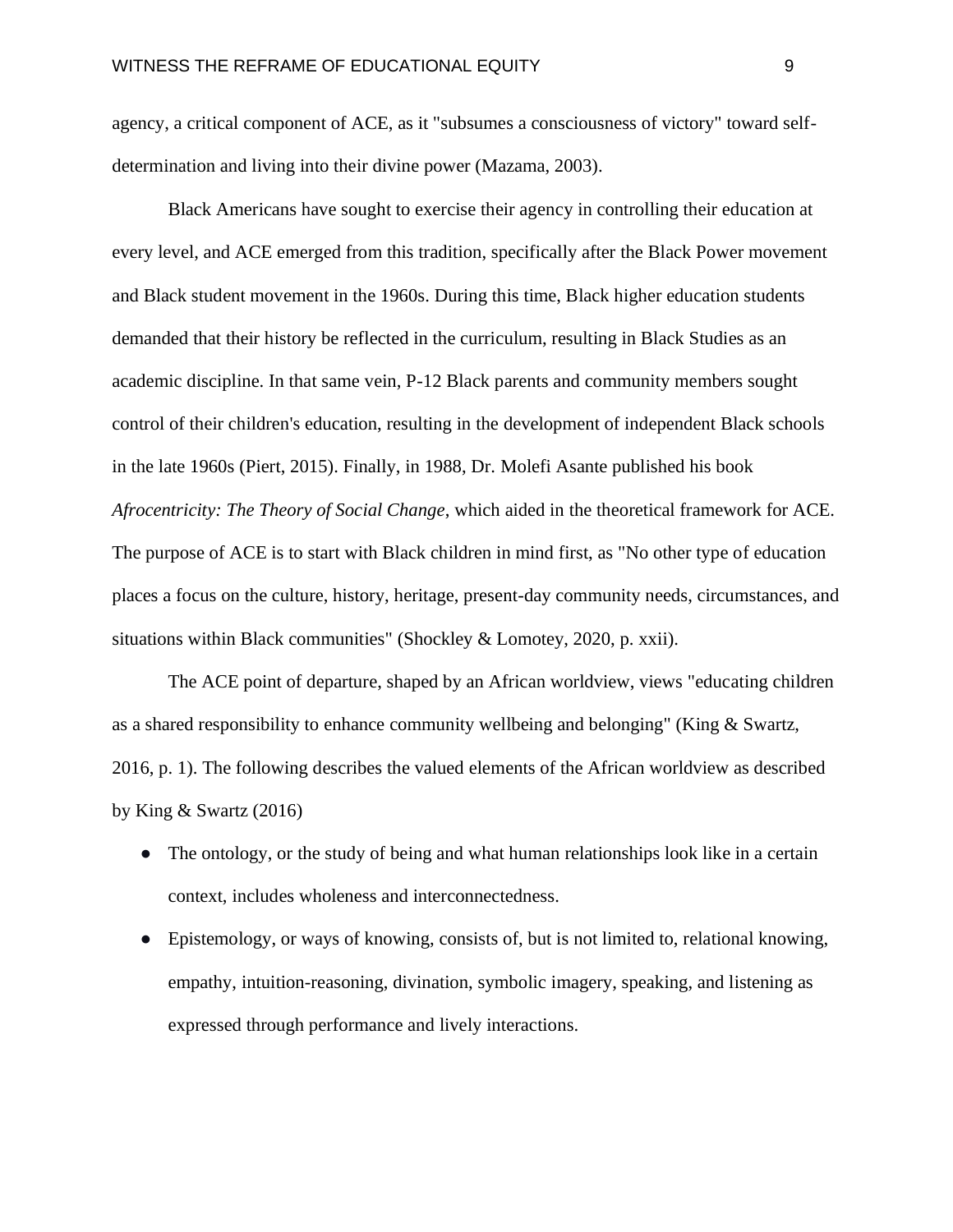- Axiology, or values, consists of a commitment to community-mindedness, service to others, human welfare, right action, equanimity, and sacredness of the spiritual and material.
- The virtues, or standards of excellence, can be found in the Kemetic spiritual and ethical practice of Maat, such as Truth, Justice, and Balance.
- The principles are concepts such as those expressed in Kwanzaa—Umoja (Unity), Kujichagulia (Self-Determination), Ujima (Collective Work and Responsibility), Ujamaa (Cooperative Economics), Nia (Purpose), Kuumba (Creativity), Imani (Faith)

In this light, ACE calls for educators to view education as a whole versus the parts—test scores, policies, curriculum, etc.—and instead to look at the quality of the educational process by centering African migrant students from an African worldview. Centering African migrant students is the route and root for student agency and self-determination, and our research highlights the ontologies, epistemologies, and axiologies of African liberation. As opposed to asking how we can address and eliminate educational disparities, we highlight four of the seven questions from Knarrative's Africana Framework (2021),

- 1. What social, political, economic, and cultural context do Africans find themselves in during the study period?
- 2. An ontological question: Who are Africans to each other? What do their relationships look like to each other?
- 3. An epistemological question: What are African ways of being and knowing?
- 4. An axiology question: "How does it free us?" (Sanchez, 2010).

Ontology, epistemology, and axiology from an ACE perspective serve to center African migrant students. Through this lens, we looked at how they "be" and relate to one another and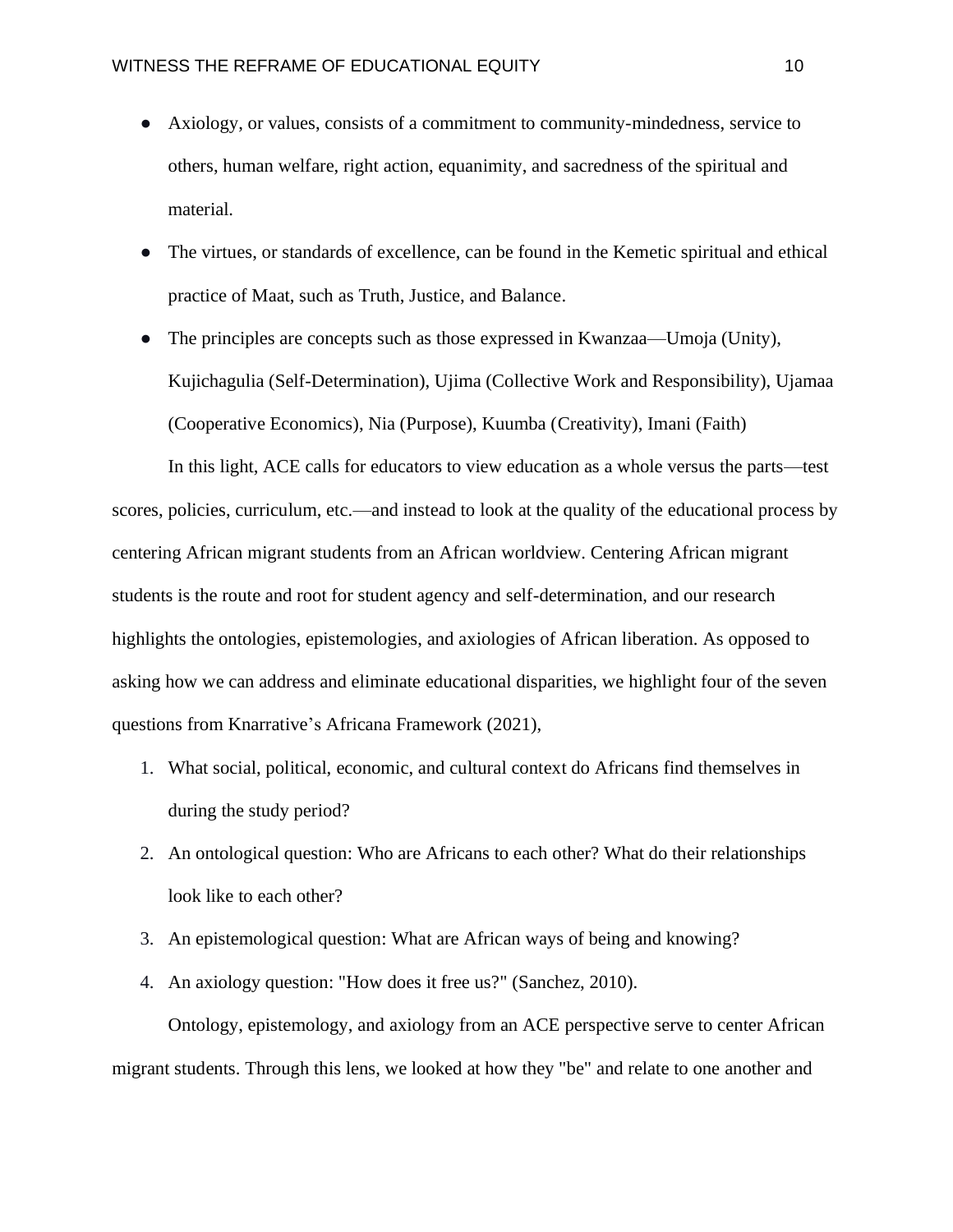the systems from their cultures. Changing the questions changes the focus of the conversation from test scores to students, from students as objects to subjects, and schooling (Shujaa, 1993) to education for freedom and what is best for them and their communities (King & Swartz, 2016; Shockley & Lomotey, 2020). Equity, on the other hand, focuses on using practices as a means to academic achievement. In contrast, ACE focuses on centering African ways of being and knowing as a part of a liberatory process, and the byproduct is academic achievement. Equity is partially devoted to the goal of achievement for test scores, where ACE centers African beings and processes that support student wholeness, agency, and liberation. Afrocentric education does this with a foundational paradigm depicting that Afrocentricity is "a consciousness, quality of thought, mode of analysis, and an actionable perspective where Africans seek, from agency, to assert subject place within the context of African history" (Asante, 2007, p. 16).

#### **The Debates Surrounding Afrocentric Education**

Multicultural education is a commonly accepted theory as a viable way to support all students; however, most schools do not exercise it in practice (Akua, 2020). When schools do embrace more inclusive practices, education centered on African migrants is still out of reach due to assimilationist ideas of citizenship, linked to strong nationalism (Banks, 2018). In addition, an assumption made by multicultural education is that Black and African students arrive with their culture intact; thus, celebrating other cultures further decenters the African child (Akua, 2020). We agree that culturally relevant pedagogy is promising as it asks educators to use culture as a bridge for academic excellence (Ladson-Billings 2006b; Gay, 2000); however, most educators refer to African American culture to the exclusion of African migrant students when thinking about Black students. Additionally, while some may practice Africanity through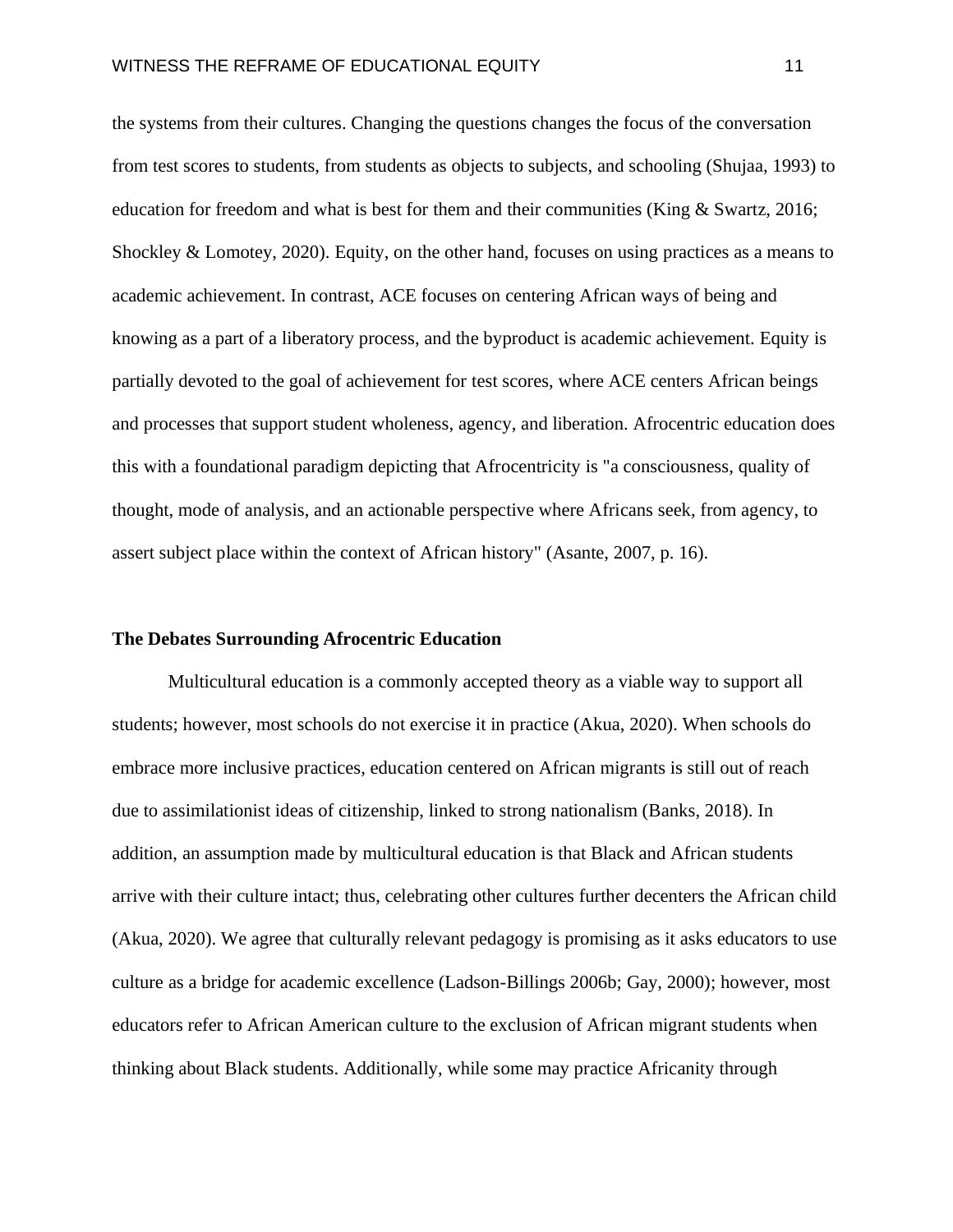acknowledging or engaging, the food, customs, music, and language, Afrocentricity is different. As a foundation for ACE, Afrocentricity is a consciousness that seeks to transform education by centering African students, making them subjects to exercise their agency in the learning process (Asante, 2017).

Lastly, some argue that ACE goes against the democratic goal of American prosperity and promotes a separatist agenda (Gordon, 1994) or is racist (Walker, 2001); however, as Asante (2007) asserts, "Afrocentricity does not valorize itself with degrading others" (Asante, 2017). Instead, Afrocentricity is anti-racist because it "liberates the African from the dislocation that Europeans have created and undermines any sense of European hegemony" (Asante, 2007, p. 6). With any skeptics or critics, Mazama (2003) challenges educators to be revolutionary in thinking, praxis (King  $\&$  Swartz, 2016), and consciousness by understanding Afrocentricity, the undergirding philosophy, and living and enacting it as a route to freedom and liberation.

#### **Community Autoethnography**

Sister I: "I took for granted all of those things."

Dr. April: And that is what autoethnography is, unpacking all of those things that we took for granted.

When we set out to write this piece, we were the researcher and the practitioner; however, as we moved along, we realized trying to write separately was not working for us. Dr. April presented as the consultant, teacher, and more experienced researcher, but one who had not written an academic piece in some years, and Sister I, the more seasoned poet, f(emcee), and community leader, decided that it just made more sense to write together and help each other when we got stuck. After a few attempts, we gave in and embraced the process of literally co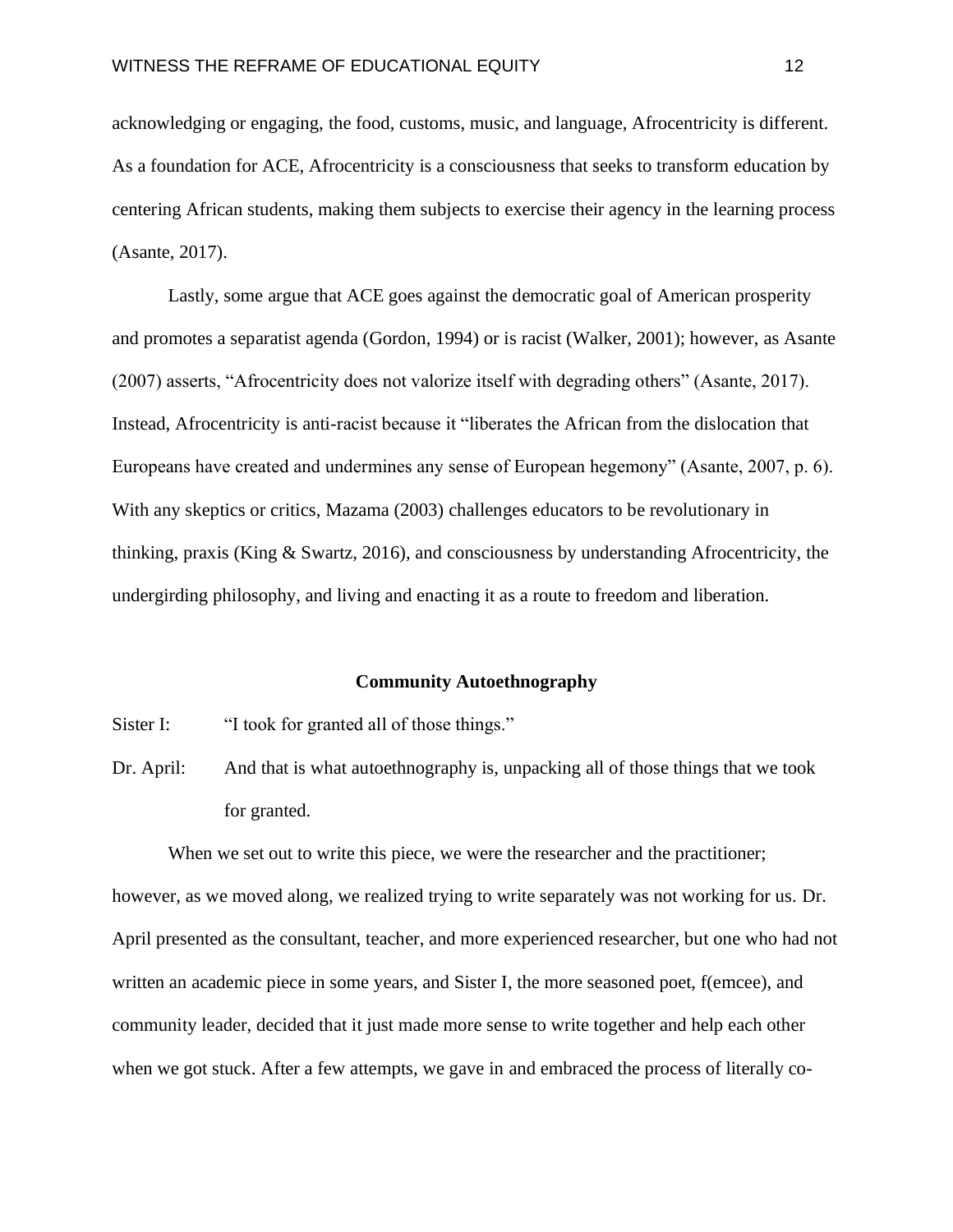constructing our collaborative autoethnography (Chang et al. 2012); after all, we were talking about Afrocentric education, which values unity and communal work. Therefore, it was absolutely fitting to work together in real time to unpack experiences and reflections for understanding the socio-cultural phenomenon around equity and African migrant girls. In doing so, we honored the ontology of ACE. We gave voice to ourselves and our "previously silenced and marginalized experiences, answer[ed] unexamined questions about the multiplicity of social identities, instigate[d] discussions about and across difference, and explaine[d] the contradictory intersections of personal and cultural standpoints" (Boylorn & Orby, 2014, p. 15).

We write to learn together about ourselves, each other, the community, and the phenomenon. Our lives serve as the data (Rothman, 2007), and we, the researchers, serve as the researchers and research, where we rigorously unpack our everyday experiences. In our work, we move from the "autobiographical and personal to the cultural, social, and political" (Ellis, 2004, p. xix) because this is how we live our lives, and we agree with the feminist maxim, the "personal is political."

Turning the ethnographic gaze inward on ourselves, we use autoethnography to study and examine the larger context (Denzin, 1997) of equity and ACE. We use our mode of inquiry "to be unruly, dangerous, vulnerable, rebellious, and creative, and bring it under the control of reason, logic, and analysis (Ellis & Bochner, 2006, p. 433). In this vein, we use this mode to push the bounds in education and the understanding of equity and African migrant girls.

#### **Data Collection and Analysis**

In October 2020, we met through our participation in the Shifting Power program, a collaborative initiative between Remake Learning and the School of Education at the University of funded by the Bill & Melinda Gates Foundation. During that time, we were paired as a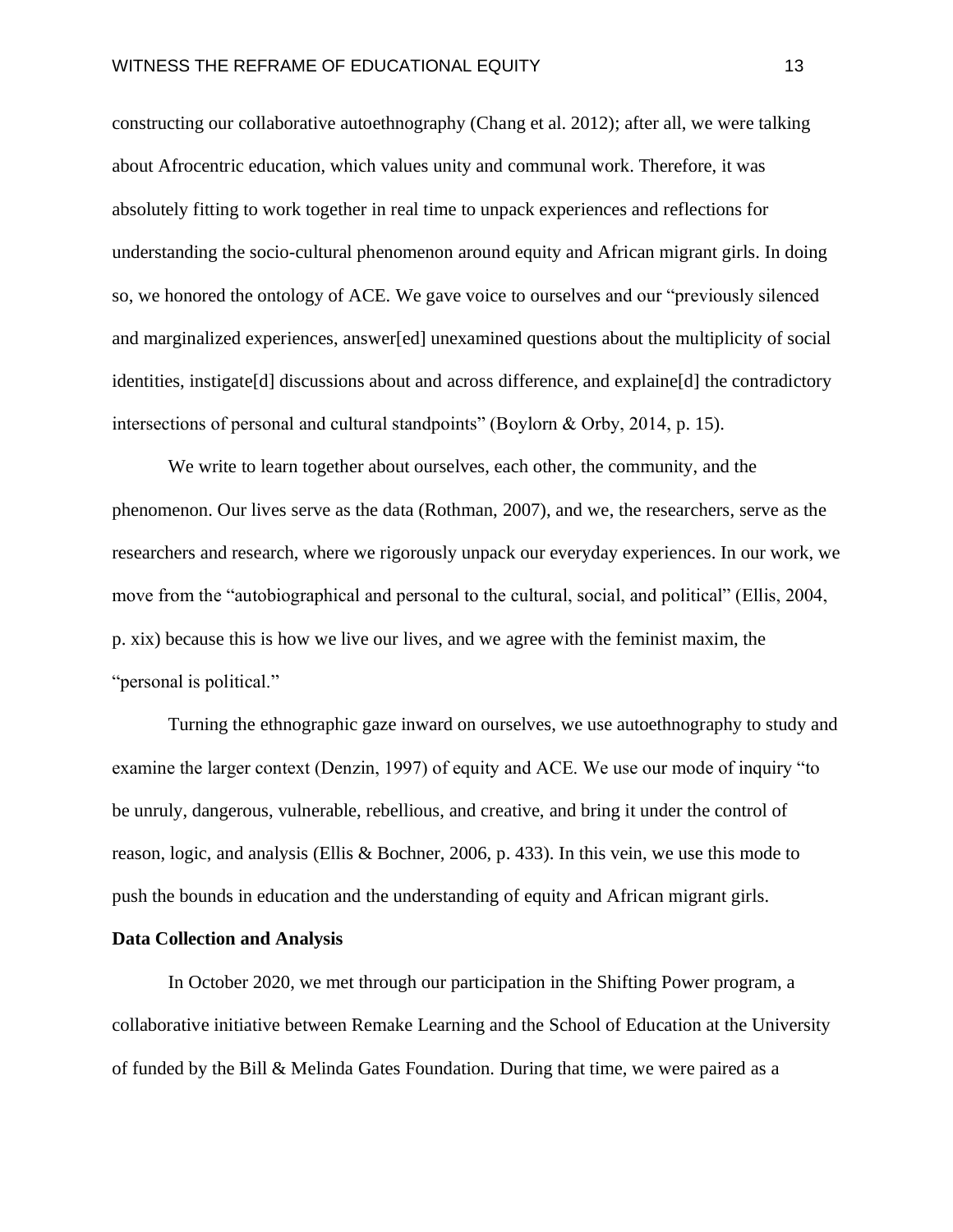researcher and practitioner team to co-develop and implement a research project in the practioner's learning spaces using emancipatory research and design infrastructure (Lovelace, 2020). As a pair, we met weekly for a 60-90 minute recorded Zoom conversation, taking notes during each meeting and completing writing/artistic prompts in between sessions. Our meeting time served as a space to plan, reflect, co-mentor, community build, and heal.

Our conversations centered on the needs of the girls and what might serve them best. As a result of our discussions, we created a paid 6-week series for girls in Sister I's program, The Promise of Sisterhood, focusing on being an African migrant Black girl. The series covered the following topics: "Home," "What it Means to be Black Girl," "African Traditions and the Continent," "Africa as a Continent," and "Names and Identity." One of the leaders gave a brief introduction and then offered the space for sisters to provide their input on the subject. After each session, the girls created an artistic project that exemplified their thoughts and feelings about each topic. Twelve girls volunteered for this unique project of the Promise of Sisterhood program. As a part of this particular project, the girls shared their artwork in a short documentary on the Promise of Sisterhood. Lastly, we participated in a four week learning opportunity working with Dr. Ama Mazama, a leading scholar on Afrocentric education. She provided four 90 minute lectures discussing ACE with us. After journeying through this year-long process, these are our reflections.

#### **Findings**

In this paper, we address the following questions:

1. How two Black women, one from South Africa - Sister I, and one from the United States - Dr. April, conclude that Afrocentric Education (ACE) is the equity work needed for African migrant students and Black students in general;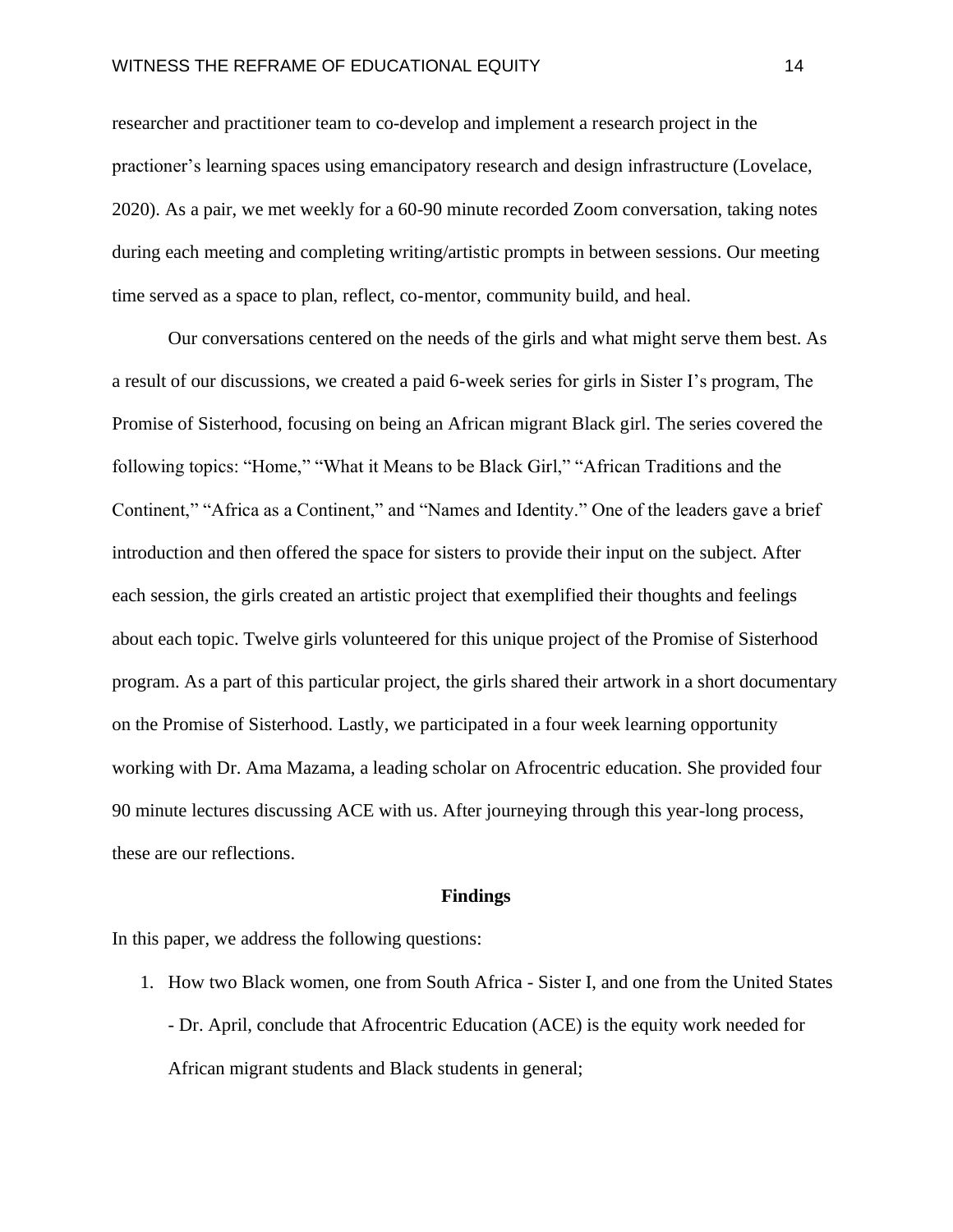- 2. How African migrant girls were influenced by their participation in The Promise of Sisterhood, an equity-based Africana arts-integrated program in Pittsburgh Public Schools; and
- 3. How using equity-based cultural enrichment opportunities, specifically an Africana artsbased approach, tells the story of migrant African girls and supports their cultural preservation.

In the findings below, our reflections reveal: (1) Finding ACE has been a life journey, (2) ACE gives students agency and strengthens cultural preservation for education and life, and (3) educators need an ontological, epistemological, heuristic, and axiological shift to support African migrant girl students.

# **Two Black Women. A Life Journey To Finding Afrocentric Education (ACE)**

Meet Sister I

Migration

In 1981 our escape route to the United States was finalized, marking that it was time to leave South Africa as the apartheid regime remained in a malignant state. Madiba Mandela had many more years of captivity, and the African National Congress (ANC), founded in 1912, led the fight for our dignity from the headquarters in Joburg. In the midst of all of the political unrest and fray, I was a little girl who had one significant anomaly going for her that would become the cerebral talisman for which I would one day thank Cape Town. It was the fence that stood between my home and the Muslim neighbors. This fence would become the anchor for my quest for supporting African migrant students by piquing my curiosity about different South African religions and positioning me to start an enrichment program serving migrant girls in a school district.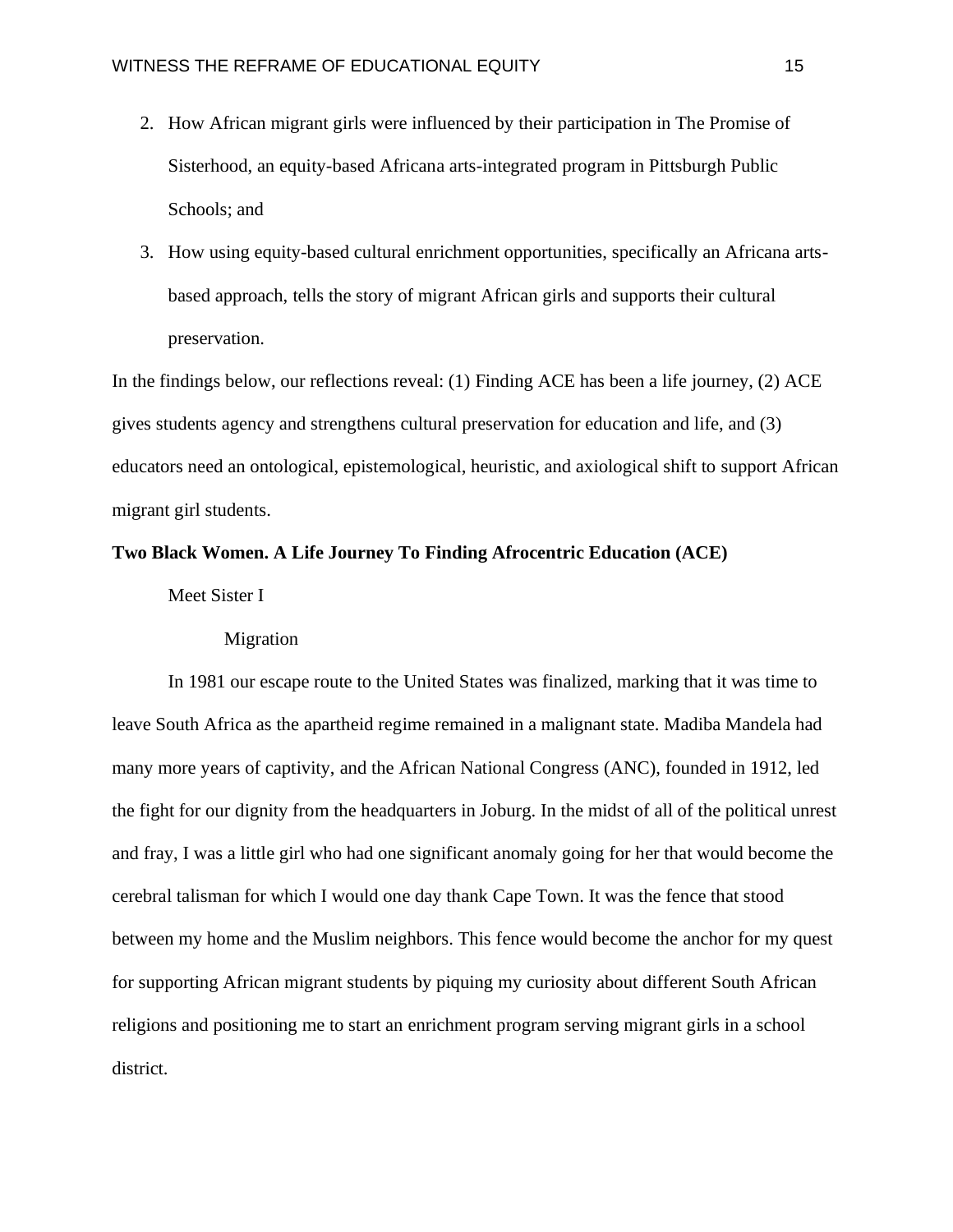# The Fence

When I was six, we lived in a community called Grassy Park, Cape Town. Next door to us was a Muslim family. Separating our homes was a fence that had just enough slivered ruptures that I was able to see from one home to another. When I was able to have a moment to myself, while my mother was caring for my baby sister, or my father was conspiring our escape, I would sit like a Hadada ibis, a South African bird, perched and alert, watching and immersing myself in an independent study of our neighbor's Islamic ritual. For example, the Muslim practice of slaughtering a lamb was not something I understood but something I watched. This moment was the beginning of my curiosity and acceptance of religious and spiritual differences, and I would never turn back. At age five and a half, I remember the emotional farewells of my aunties, uncles, cousins and friends, but I can also vividly recall feeling sad, not knowing if I would ever see Muslim people and be able to watch the things they did. I was fascinated that children and adults participated together as a unit while chanting, burning fire, performing rituals, and praying. I found peace in just watching, without negative commentary from anyone, for any reason. It simply was, and I anticipated there would be more to see, hear, and smell; however, our family's migration and departure ceased my exploration and study.

# The United States and Princeton Theological Seminary

We lived in the seminary. By the time I was seven, we had been in the states for over a year, and we lived in Princeton, New Jersey, on the campus grounds of Princeton Theological Seminary, an entirely Christian community. At this point, Muslim people were nowhere to be found spatially, and my mind began to wander. My heart felt emptiness because I didn't have the language or voice to express my independent studies. I was alone in this place because, essentially, I had somehow chosen to embrace Islam at an early age, even though it was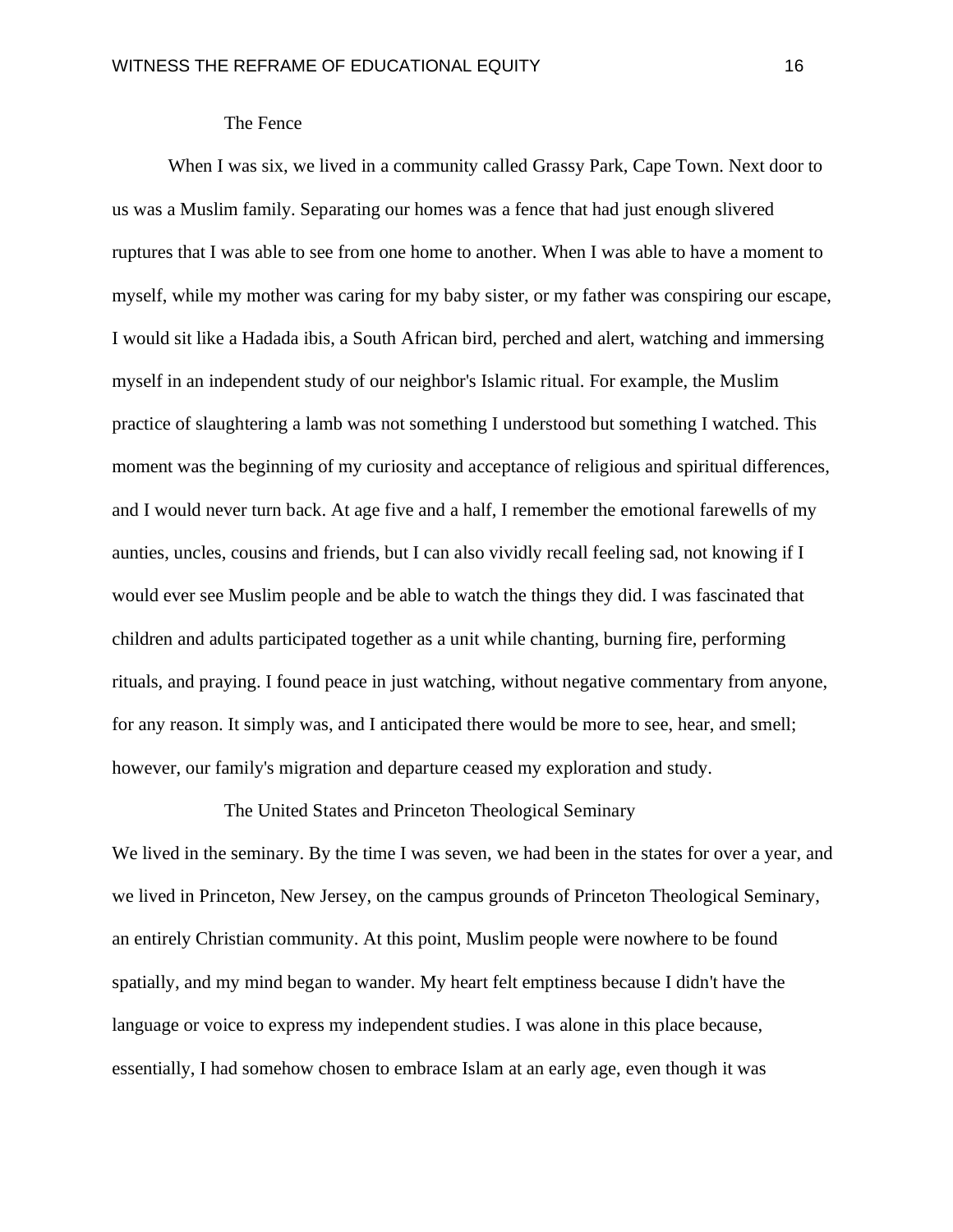forbidden in my family. By the age of six, it was one of those hushed things that little girls hold until they can trust someone with how to probe something so beautiful, but so taboo to Christians. For example, one day, while my family and I were walking through the mall, we entered a boutique where I saw a pair of sterling silver earrings that protracted a crescent and a star. I wanted those earrings badly; however, I was not allowed to have them or even look at them because of their religious representation and association with Islam.

In this community at Princeton, it was a global village. I was fortunate to have had friends and extended family members from all over the globe. This global posse provided me with friendships that had stories of their own and reasons for leaving the home of their own all the while representing Japan, Congo, Papua New Guinea, the Fiji Islands, Indonesia, Kenya, Ghana, Liberia, Australia, Guatemala, Chile, China, and South Africa to name a few. Migrations mean one thing to the adults and caregivers—making choices for their families to leave their countries to pursue education, safety, sacrifice, and freedom. To young migrants, however, immigration means that we were primed to learn the ways of colonization, exodus, changing of allegiance, and settlement as children. As immigrant children, we experienced an unspoken abyss of change that brings about different points of departure from our caregivers, who often had more time in our countries than we did before leaving.

During our stay at the seminary, it just so happened that parts of America were divesting in South Africa because of apartheid. Migrant families were aware of the political effects of our exits, and as such, were engaged in acts of solidarity and community care. Consequently, my formative years in this global community were spent watching and participating in demonstrations, protests, sit-ins, and lectures about freedom, and we were not alone. Naturally, when all of the people came together to fight for freedom, more specifically the liberation of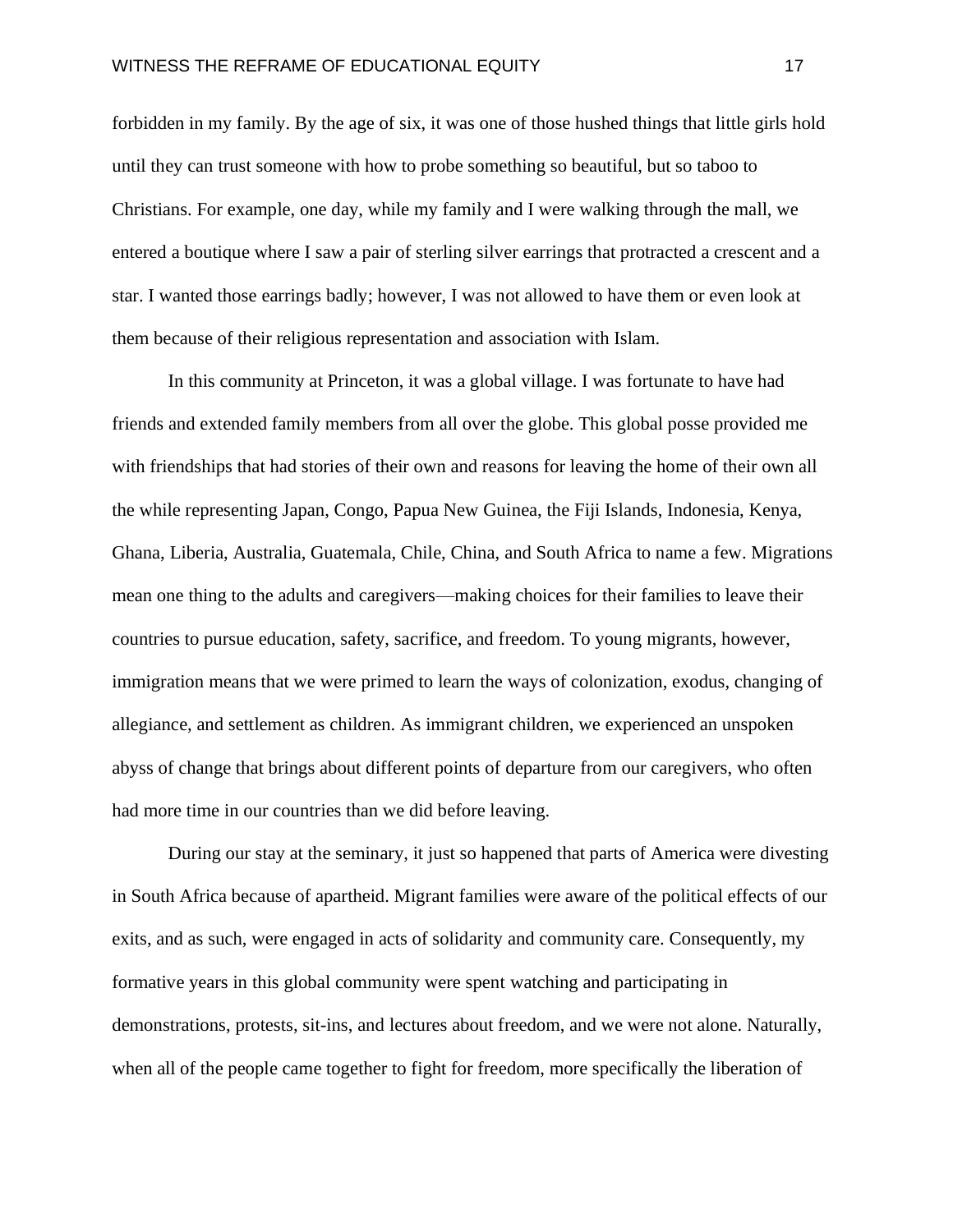South Africa, there was drumming, dancing, singing, reverence, and usage of the oral traditions of our lands. These memories and experiences were joyful, energizing, and quintessential to healing the hurts of leaving our countries. But it was the drum's energy and the people's presence in solidarity that felt like being at home even though we were far from home. Children, my friends and comrades, and their parents participated alongside us, and we were able to create a community within a foreign nation. Despite the global dissensions across the world in the early 1980s, it was essential for us to stay literate of the circumstances of our countries. Therefore, we continuously received guidance from our South African leaders: Madiba Mandela, Richard Stevens, Steven Biko, Winnie Mandela, and Bishop Desmond Tutu. These seeds were sown and would follow me through adolescence and adulthood.

I was an immigrant girl, and I didn't have a name for nonnative peoples, only what happened—our departure. My 1981 reference for solidarity helped me make sense and appreciate the goodness that diversity offered while keeping Africa at the center. This epoch established the creative and cultural foundations that would serve as the compass for my community, professional, and spiritual life to relentlessly pursue solidarity with Muslim, African, and Black people, this side of the ocean. What this meant in my life was that I was becoming an emissary, or an envoy, because I gained the social and communal foundation required to focus on resistance, organizing, and unanimity.

From six through eleven, I existed in that close-knit immigrant community at the seminary, which seemed like an anti-Islamic community without African Americans or Muslims, even though I wished they were present. As a result, I held in my mind's eye and memories the sensory experiences that sounded like the Adhan, the call for Muslim prayer, across the mountains and oceans of Cape Town to keep a sense of compassion and respect for people that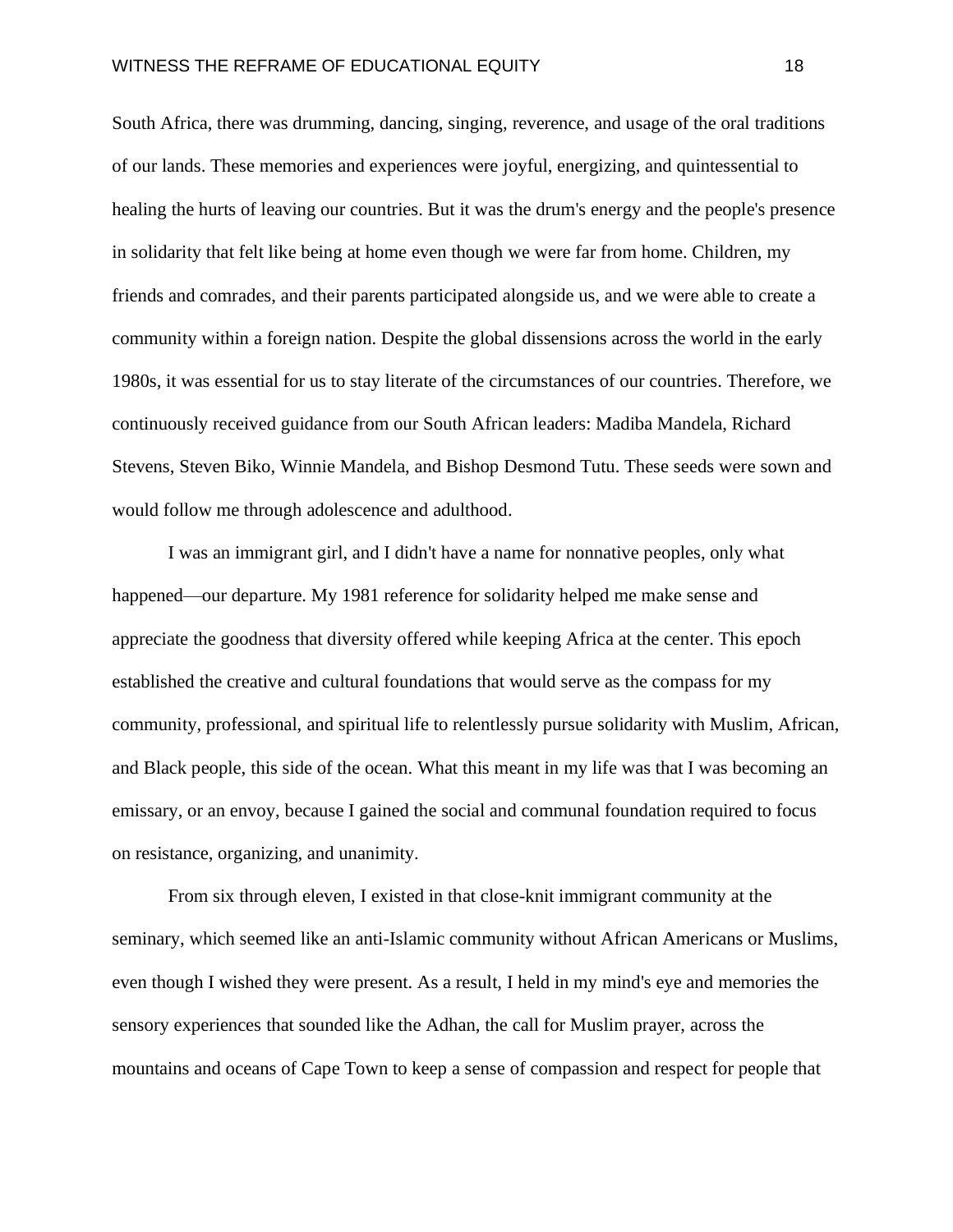differed religiously and ethnically from me. My curiosity was intense, and it wasn't until my father graduated from seminary in Princeton that we would leave the dominant Christian community and integrate with people that lived in subsidized housing.

#### Knowledge of Self

After living in subsidized housing at Princeton Community Village for four years, our time in New Jersey was sunsetting. My father graduated and was offered a job in Pittsburgh. As the years went on and juvenescence led me towards my twentieth year, Knowledge of Self, coined by the Nation of Gods and Earths, happened in 1995. My learning would encompass grounding in the science of life as taught and learned outside of the classroom. During the 1990s, any setting was a classroom for me to practice the art of being a femcee, or woman-identified emcee. Every scene was an opportunity to write, rhyme, and perform in the lexicon, teachings, and style of the Five Percent Nation. The expectation was to make the knowledge available to consumers of HipHop, and the Black community in Pittsburgh.

Finally, this was the road that enabled me to go back to that sacred yearning to understand Islam, African people living in America, and African American people in ways that formal education could not. The year was 1996, and I was doing HipHop on Pitt's campus, battling with the guys, rockin' shows, and learning Five Percent theology. I spent over the next decade plus among the Nation of Islam, Muslim people, African people, and African Americans, and they are my heart.

# Sankofa

In October of 2017. I attended the 102nd Annual Meeting and Conference hosted by the Association for the Study of African American Life and History (ASALH). My youngest daughter was an infant at the time, and I was still breastfeeding. Attending the conference meant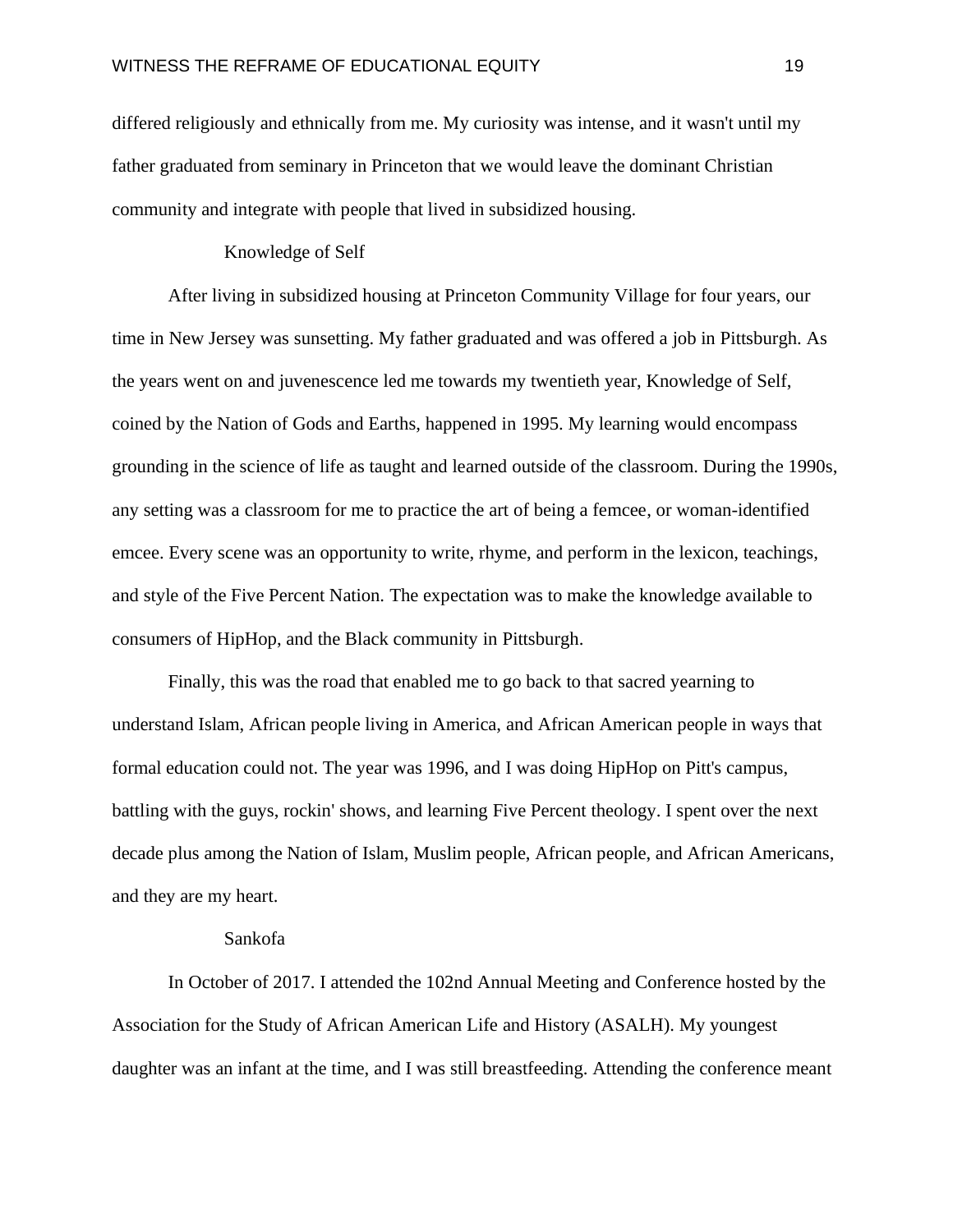that she would need to come with me, and she did. We moved with a caregiver through the conference environment in Cincinnati, searching for Dr. Geneva Gay's session on Culturally Responsive Teaching. I didn't know what she looked like at the time, and she walked past us observing my presence at a scholarly conference with a baby. She smiled and gave me a sense of peace and assurance that we were welcome in her session. Before her session, she noticed me in the hallway, where I explained that I would set up our things in the hallway, blanket and all, so as not to disturb her. She said something to me at that moment that I will never forget, "Dear, look at your baby. Look at her; bless her heart. Always remember to play African drums for her. You let her hear those drums and tell her stories of her ancestors, always." I acquiesced and said, "Yes, Dr. Gay. I can and I will. Asante Sana." Attending her session led me towards reestablishing and taking more seriously having an African community of scholars. That brought me towards Afrocentricity by way of The Diopian Institute for Scholarly Advancement, the Association of Black Psychologists, the Association for the Advancement of African American Life and History, the Shifting Power fellowship, and the University of Pittsburgh as a doctoral student in the school of education.

#### Meet Dr. April

In 2019, I stood in the Assin Mason river in Ghana. This was The Year of the Return, as proclaimed by Ghana president, Nana Akufo-Addo, and the year to unite Africans across the diaspora to the continent. This river was one of the largest markets to sell Africans into the Transatlantic slave trade. The area was also a market and place of the last bath Africans would take before heading to the door of no return—the last place they would see before a life of slavery in Brazil, America, and the Caribbean. And I cried. I wondered what kind of diabolical people could do this to another group of people. I was mad. My mentor, Dr. Cynthia Dillard,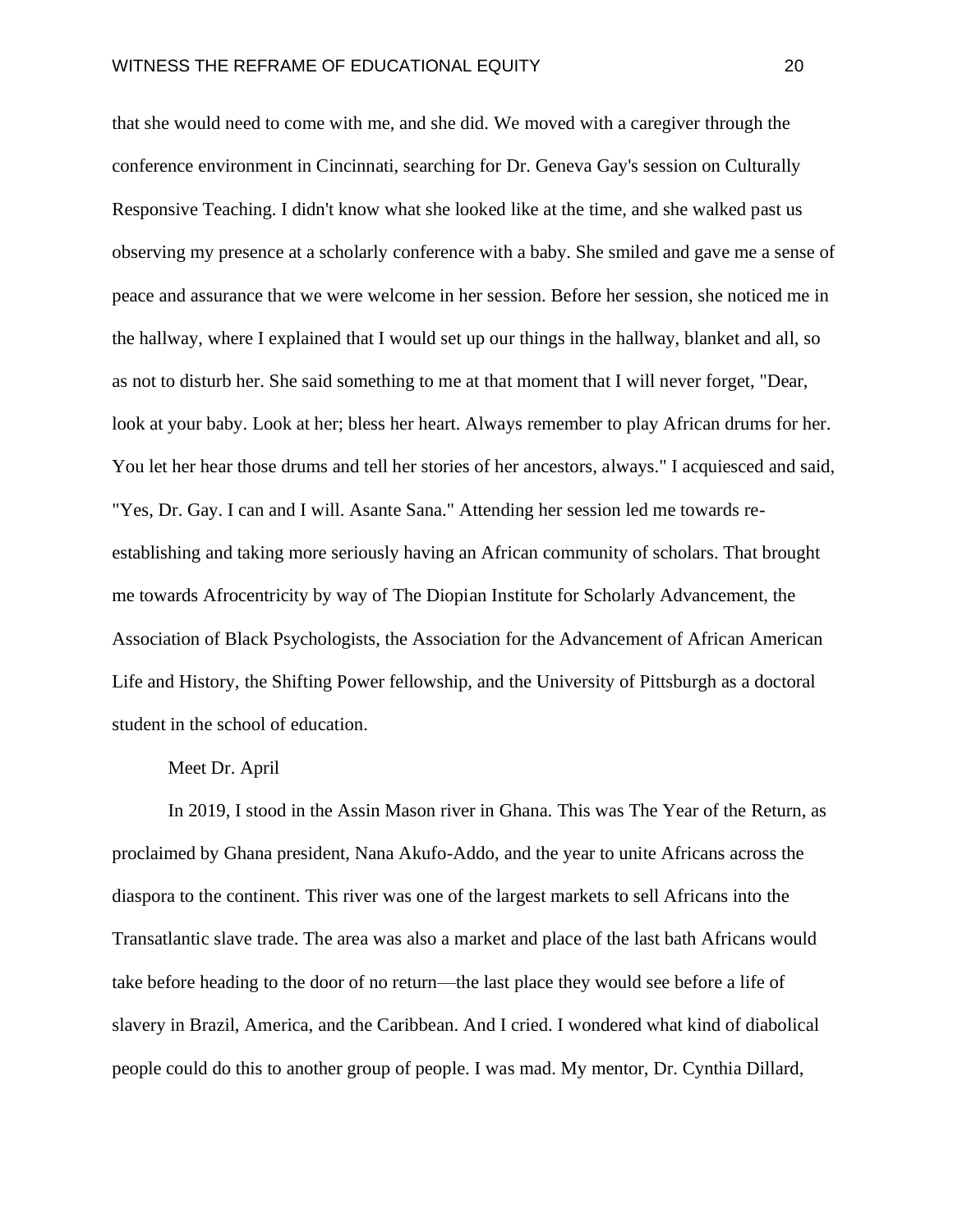who I call Mama Cynthia, assured me to feel all of the feelings, and when I was done, to ask myself, "how powerful must we be as ascendant African people to have returned?" While I sat still in my feelings, this question moved me up the emotional and intellectual scale to reexamine my question and open an invitation of discovery and breakthrough thinking in a journey I began a long time ago -- what would be best for the educational liberation of Black students?

I grew up in a Baptist church where we learned about Black leaders in the U.S., understanding that we stand on a powerful legacy of greatness despite slavery. However, in school, we never learned anything about Black history or other people of color. My first significant memory of learning about an ethnic or cultural group came from middle school when I completed a project on Italy. I recall telling my classmates that "I was Italian" because I loved learning about it. However, when I was in the eighth grade, I discovered Richard Wright's book, *Black Boy,* in the school library. After reading it, my appetite was invigorated to learn about Black history, people, and culture, and I wondered why we didn't read and learn this type of stuff in school.

My curiosity was building off of what I learned in church, and was just the beginning of my journey.

When I became a high school English teacher, I brought this curiosity into my classroom. While it was nothing I was formally taught in my Masters of Education program, I made sure to include texts by Black authors, and other cultures, that allowed students to learn about Black and different cultures and perspectives. I taught using what I would later find out was culturally relevant pedagogy (CRP) (Ladson-Billings, 2006b). I wanted students to critically engage in texts that allowed them to think about the world we live in, how we got here, and what we wanted to do about it. I honored students' voices, culture, and traditions they brought to school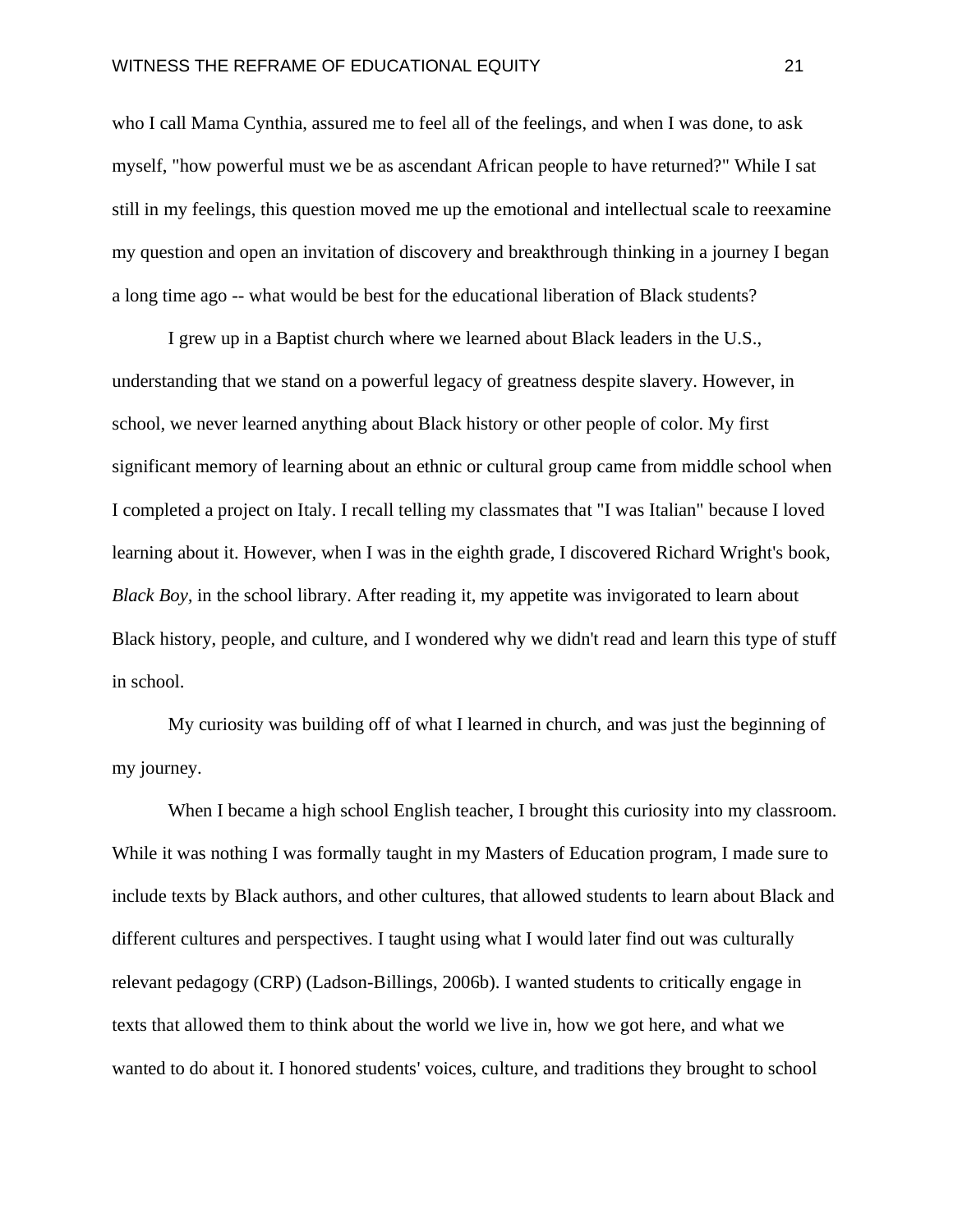and encouraged them to create and critique the world in which we live. So when I learned about CRP, I said, "Yes, this is it!" It resonated in my soul. After all, I knew it to be a way to honor students and use culture as a bridge for academic excellence, because I saw it with my students, and it was how great Black teachers of the past have always taught.

I was on my journey.

When I began my Ph.D. program, I learned that building off the legacy of Black teachers is how Black teachers helped to close academic gaps—attending school, literacy, and attendance (Anderson, 2004). This information gave me great joy in learning that current Black teachers, self-included, are still using practices that Black teachers have always used, and the goal has always been to help students reach their highest potential (Warren-Grice, 2021).

In 2010, I took my first trip to Sierra Leone, West Africa, through a study abroad "research" program. I use "research" because while it was for a research project, months earlier, I decided to go to the continent because deep down inside, I felt I needed to go home. It wasn't enough to go to my father's family house in Mantachie, Mississippi, or my mother's house in St. Louis, Missouri. I desperately needed to go home. I needed to touch the soil, feel the spiritual connection of my ancestors, and walk amongst those who may share my bloodline. I needed to go home-home, and it was my first time centering Africa as my home.

Taken all together, my trip to Ghana brought my journey full circle. At the Door of No Return and Assin Mason River, I remembered that when we (re)member (Dillard, 2012), to put back together again, all of the parts of ourselves, including our ancestral knowledge, culture, traditions, ways of knowing and being, then we can help ourselves, our students understand just how powerful they are and help them tap into their greatness with their whole selves. That trip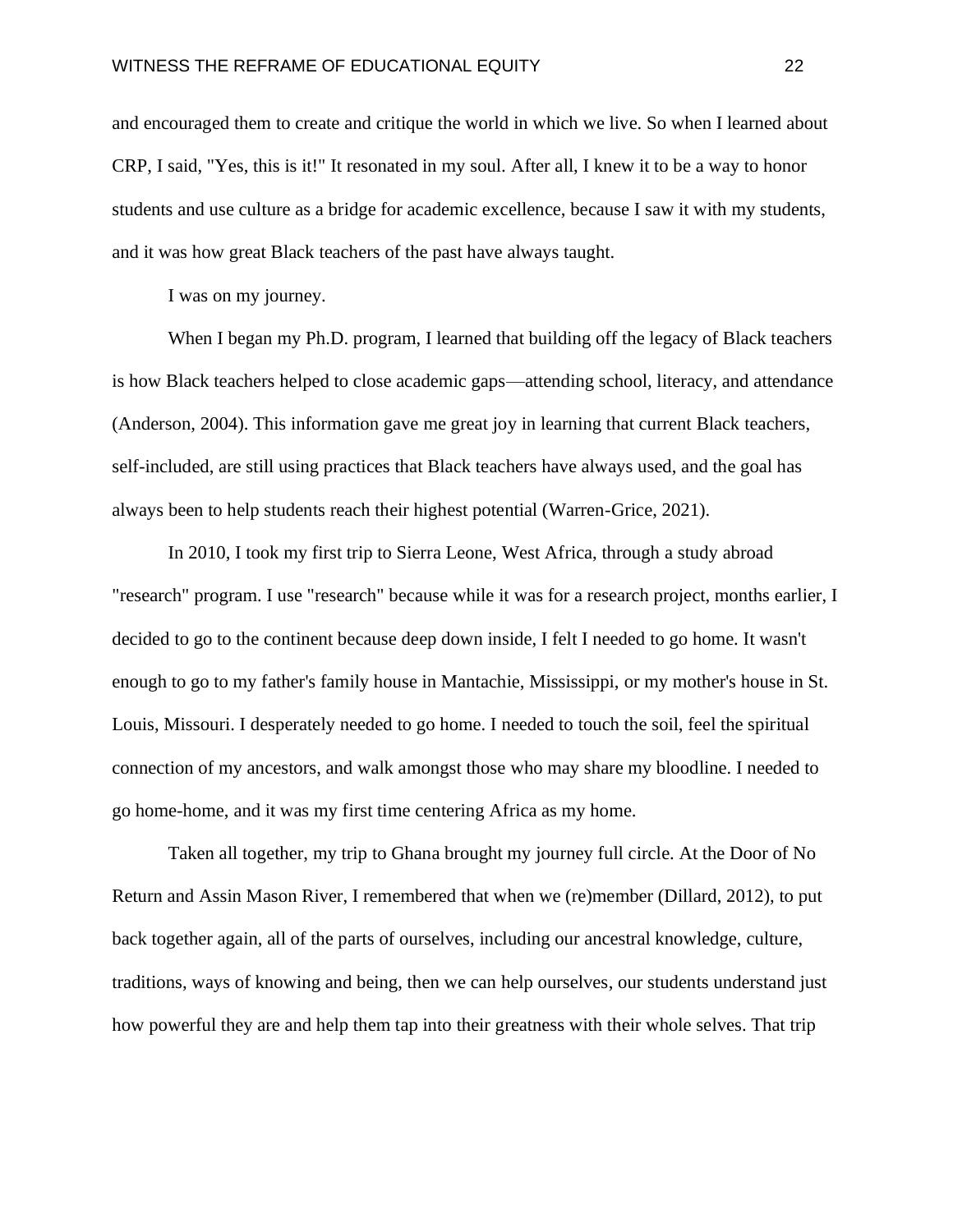ended my search for home and belonging and began the next leg of the journey of assisting others to return home.

When I learned about the Shifting Power program, I was immediately drawn to it because of its emphasis on connecting researchers with practitioners to address inequity in schools. Research and practice was and is my line of work. I believe in the power of collaboration for equity because everyone wins. Consequently, upon meeting Sister I and learning about her work with African migrant girls in the Promise of Sisterhood, I immediately knew that this would elevate and center my journey. In addition, it would deepen my understanding of helping students reconnect to their cultural heritage, and as a result, allow me to also (re)member (Dillard, 2012).

#### **Sister I and The Promise of Sisterhood**

My, Sister I's, educational career began informally by entering schools through community-based organizations that offered intervention and prevention programming. This time coalesced with my Knowledge of Self journey and being a femcee, a female lyricist. I had the confidence, readiness, and focus to step inside the cipher, a circle consisting of onlookers and observers, to discuss the principle governing that day. As a result, the Africana-based art fit hand in glove for me. While my foundation as an artist began with HipHop, it progressed with my study of Congolese dance, Ngoma drumming, and a focus on African arts to be a multidisciplinary practitioner. My practices infuse the same precision and command as an emcee in the cipher and the rhythm of a dancer and drummer. In essence, the foundation of how I used my voice and rhythm from age nineteen, the year I got Knowledge of Self, mimics lyricists' ways of teaching *and* performing. This eventually led me to identify as a cultural and educational thespian specializing in the spoken word.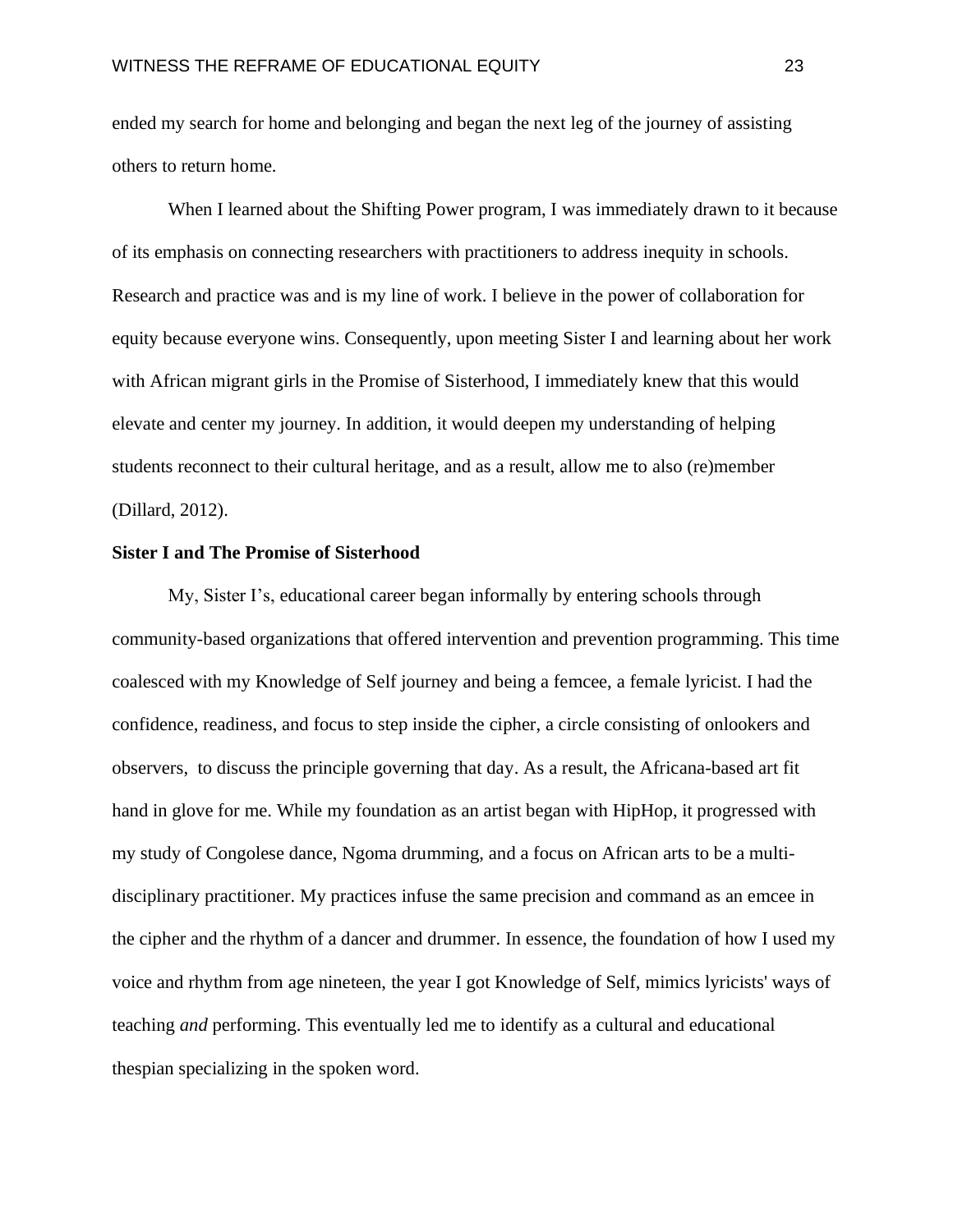This multidisciplinary creative license allowed me to use art to support African migrant students who may or may not speak English. The arts provided a universal language that superseded the limited power of words as the only way of expressing self, communicating, and seeing life, and I partnered with artists and teaching artists, Black-led arts and culture organizations, healers, culture bearers, scholars, and activists. This ecosystem allowed students to experience education beyond the traditional sense of schooling and connect to their cultural ways of knowing and being. From this way of working, the Promise of Sisterhood was born.

The Promise of Sisterhood started in 2013 as a sacred sister space that brings together continental African and African American girls in the Pittsburgh Public School District in Pittsburgh, Pennsylvania. The sisterhood understands and embraces its membership's beautiful religious, cultural, ethnic, linguistic, and communal representations. All religions, languages, ethnicities, migrant stories, and all representations are welcome.

Since its inception, POS has held annual school-based sessions during the school day and offered events and signature gatherings open to the school and community. Events include, but are not limited to, Kwanzaa and Black history month programming, celebrating and acknowledging the leadership and contributions from within the circle, and marriages and births. The sisterhood also explores the importance of the city's Black and African women-led and serving institutions that encourage, expose, and see the girls as contributors to our city and world.

Program features of note include language and religious affirmation, creative expression through art and dance, and financial compensation. Often in the classroom, African migrant girls may be more silent because English is not their first language; however, through the POS, the girls are provided a platform for them to sing the songs of their countries in their native language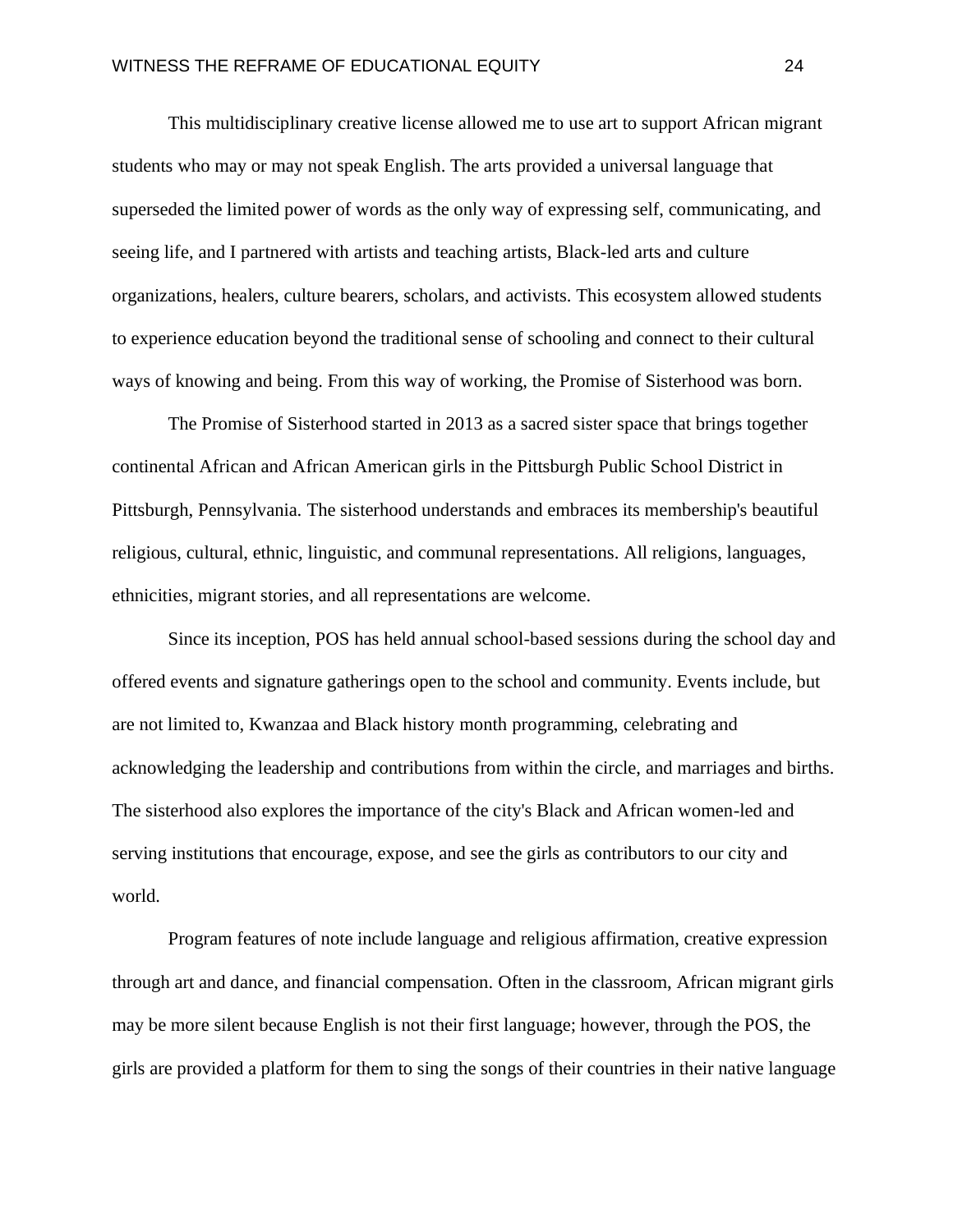and dance. POS affirms the religions of each student, because sometimes students with the most clothes on, from head to toe, feel ashamed to be dressed differently. For example, some of the sisters take off their Kimar, Hijab, or veil, before arriving at school and put it back on before going back into the public and outside of school.

And as an equity practitioner, I, Sister I, say, "my job is to not to police that and say, 'why aren't you covered today?'" Instead, I recognize the difficult place students find themselves trying to navigate their identity in those moments, and POS offers space for students to grow into their own. One student said, "I now feel more comfortable wearing my Abaya and Hijab," which is Islamic attire for women and girls. POS offers a space where the girls can see each other different ages, ethnicities, religions, etc.—learn more about their identities, and feel comfortable with all of their intersecting identities. POS affirms their culture and identity.

In addition, POS offers a relaxed but intentional place for creative expression through Africana arts, like dance, art, or singing. Through art, students can share their experiences and allow others to witness the stories told. Creative expression through dance also supports the girl's student development. In Islamic culture, dancing is permissible in moderation, with no effeminate movement, gender mixing, and as long as it promotes modesty, is permitted. Therefore, many practicing Muslim girls do not get to dance freely; however, the POS provides an outlet for them to dance in a safe place while also adhering to their religious values. With seven African countries and six languages represented, the arts provide entry points across epistemological expressions and transcend English as the sole lever for communication and countenance.

Lastly, POS offers financial compensation for students who support the advancement of cultural competencies. The program offers \$50.00 - \$150.00 for the girls' labor and time for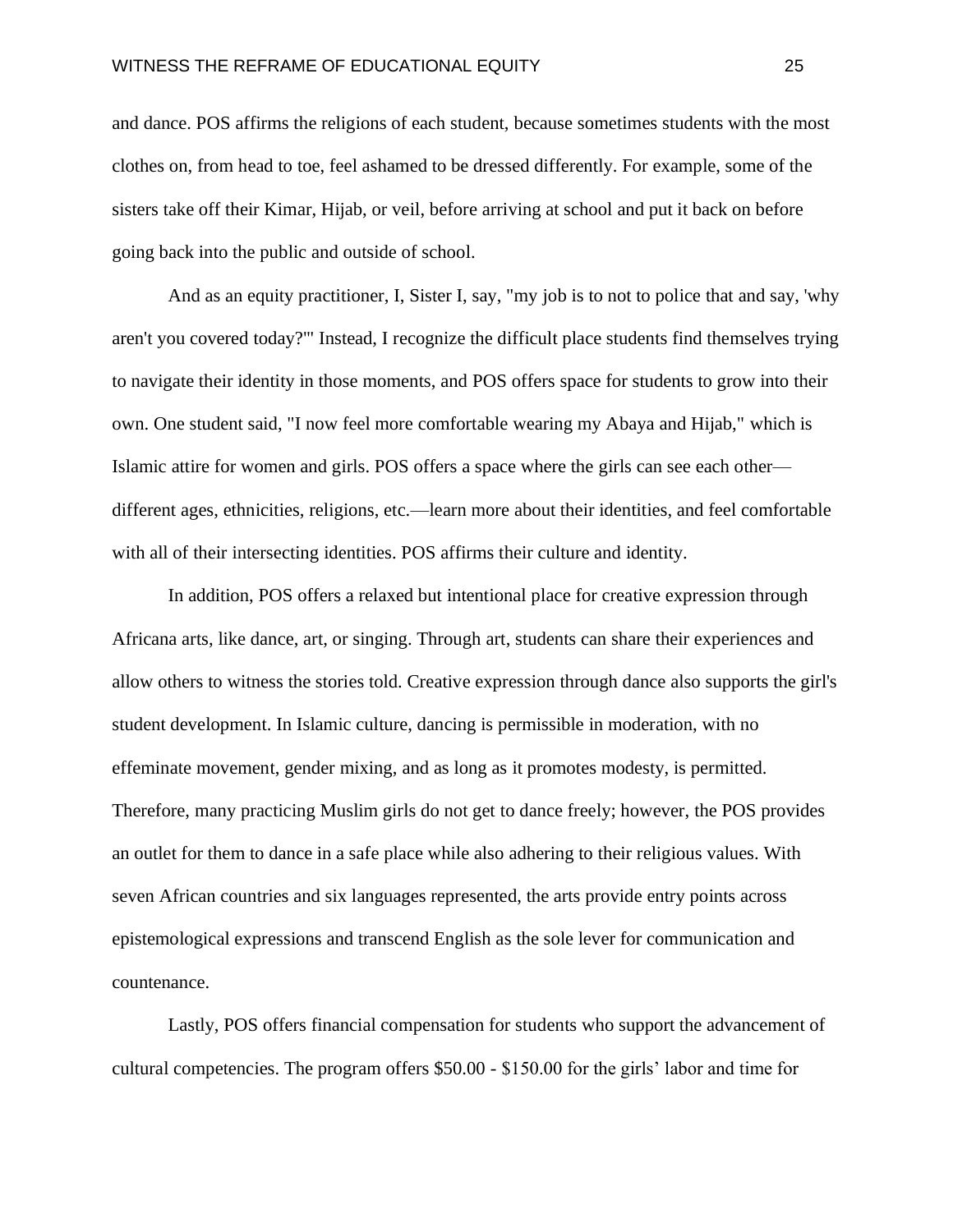event planning, writing, choreography, action research, ideation, performance, and cultural preservation work. Funding is provided by grants in Pittsburgh's Black arts and culture sector. The purpose of the compensation is reflective of Maulana Karenga's Nguzo Saba principle and the principle Ujamaa (King & Swartz, 2016), meaning cooperative economics, and is a way to invest in the girls who are advancing equity work. This work is an asset to the girls for personal and professional development by engaging them in positive activities and self-expansion. It promotes cultural competencies for the school and community. By paying students for their labor, we acknowledge how cultural preservation works, is often performed by women and goes uncompensated. As a result, POS reframes equity through this acknowledgment and financial compensation.

# **ACE Gives Students Agency and Strengthens Cultural Preservation for Education and Life**

One example of how the arts helped students was when a large fight broke out between 30 continental African girls and African American girl students. The creative side was necessary to address the healing, reconciliation, and restoration of the sisterhood between the two groups. Using the Africana arts approach with the girls revealed their pain, hopes, and agency. One student, Fatuma Noor, wrote a poem reflecting the fight called, "All About Me." In the poem, she discusses the pain she felt and still feels as a result of African American students pulling off head scarves of the migrant Africans and saying disparaging comments like, "You stink," and "Go back to Africa." Fatuma initially performed her poem at the Annual Black History program in 2020.

# **"All About Me"**

By Fatuma Noor

Just because I am African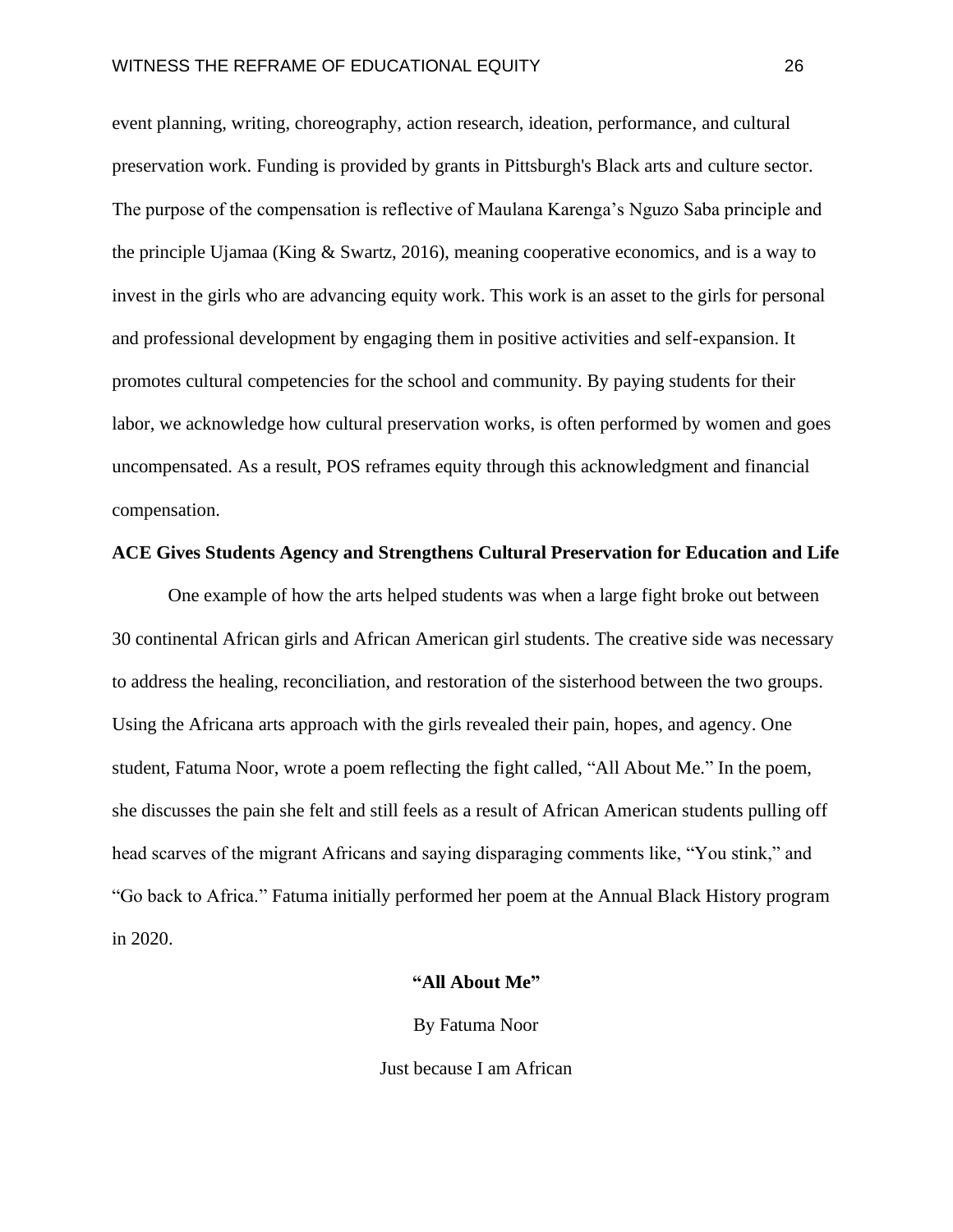doesn't mean I am poor,

doesn't mean I am dirty.

Just because I am a Muslim girl

doesn't mean I am a terrorist because of the scarf that is wrapped around my head. doesn't mean

I am forced to do anything.

Just because I am young

doesn't mean I am dumb,

doesn't mean I should be judged because of the color of my skin.

When I was in Arsenal Elementary I was always called,

She is African.

She is ugly.

She doesn't know how to dress

or read, or

sometimes stink.

Know this about me.

I am Black.

I am a Muslim.

I am African.

I am beautiful.

I am intelligent.

And I am enough.

Society doesn't define me.

The media does not tell me who I am.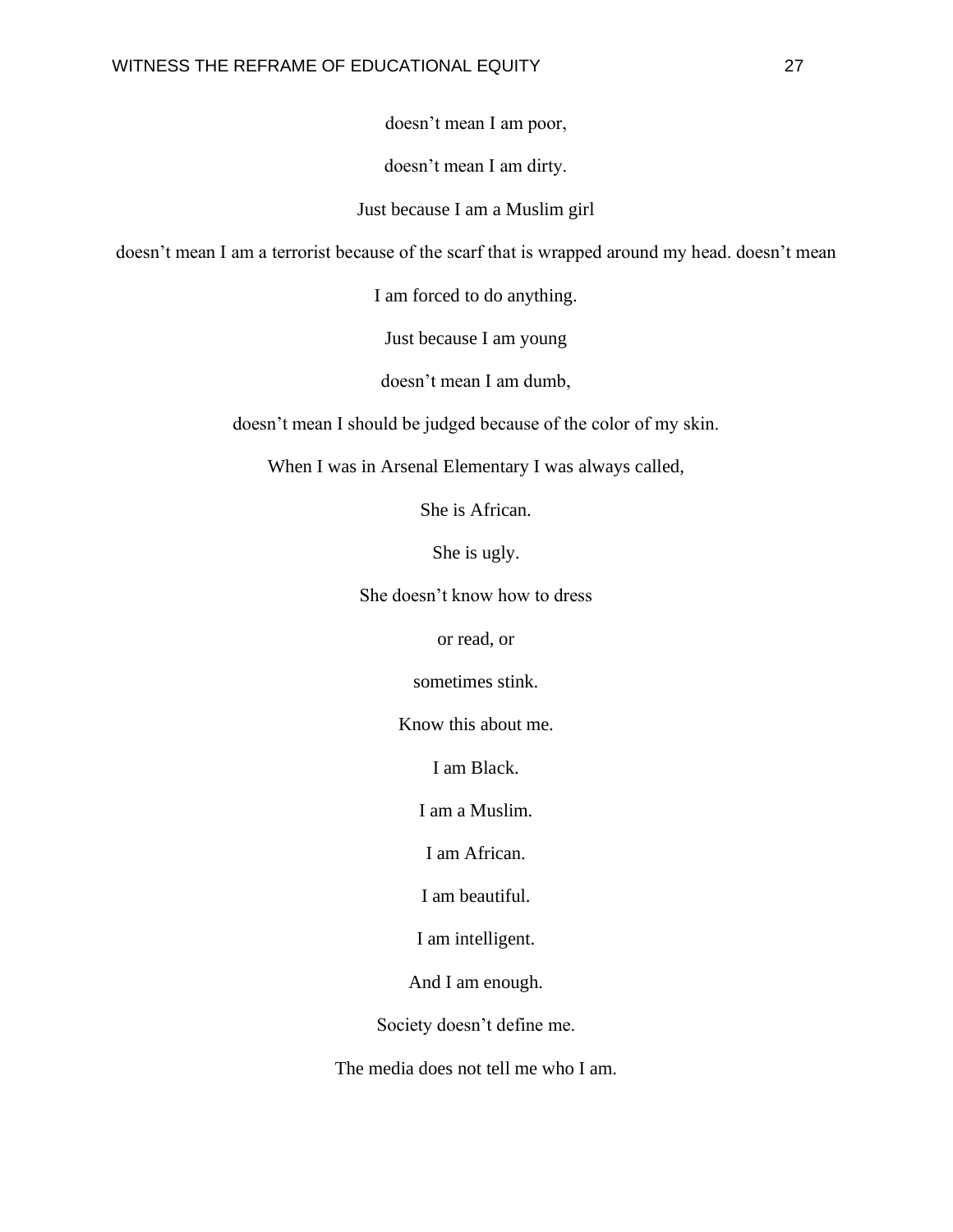I came from overcoming the truth.

I will accept nothing less than the best from myself.

This poem symbolizes her agency to work through the emotional trauma and make sense of what she and the other girls experienced in the fight and surrounding events. Her statement, "Know this about me," reflects her agency to redefine who she is versus just taking what others have said about her and African girls. As she states, "Society does not tell me who I am. ... I will accept nothing less than the best from myself," she challenges herself to see and own all of her identities in the last lines. She is Black, Muslim, African, and intelligent, and she is enough.

This poem also serves as the beginning stage for self-advocacy for an education that includes the wellbeing of her and other African students. In 2018, she attended and testified at a public hearing about the potential use of Afrocentric education in the school district as explored in the POS community. At the hearing, she discussed how it feels to be an African Muslim girl in middle school. She emphasized how hard school is when people are mean and talk about them. Her poem and testimony demonstrate her serving as a witness to the need for ACE. Through Africana arts, not only were the students and other girls able to begin to work through their issues, but they were able to use that energy to advocate for what they wanted. She needed a school that saw and supported all of her intersecting identities.

Perhaps one of the biggest insights this poem speaks to is how it illustrates the complexity of Blackness (Langmia & Durham 2007). In this case, tension grew between African American girl students and migrant African girl students due to insecurities and misunderstandings on both sides. They each had negative stereotypes of the other, generally due to the global discourse and media narratives supporting ideas of The United States as a firstworld country and African countries as "third world" or "developing." As a result, the negative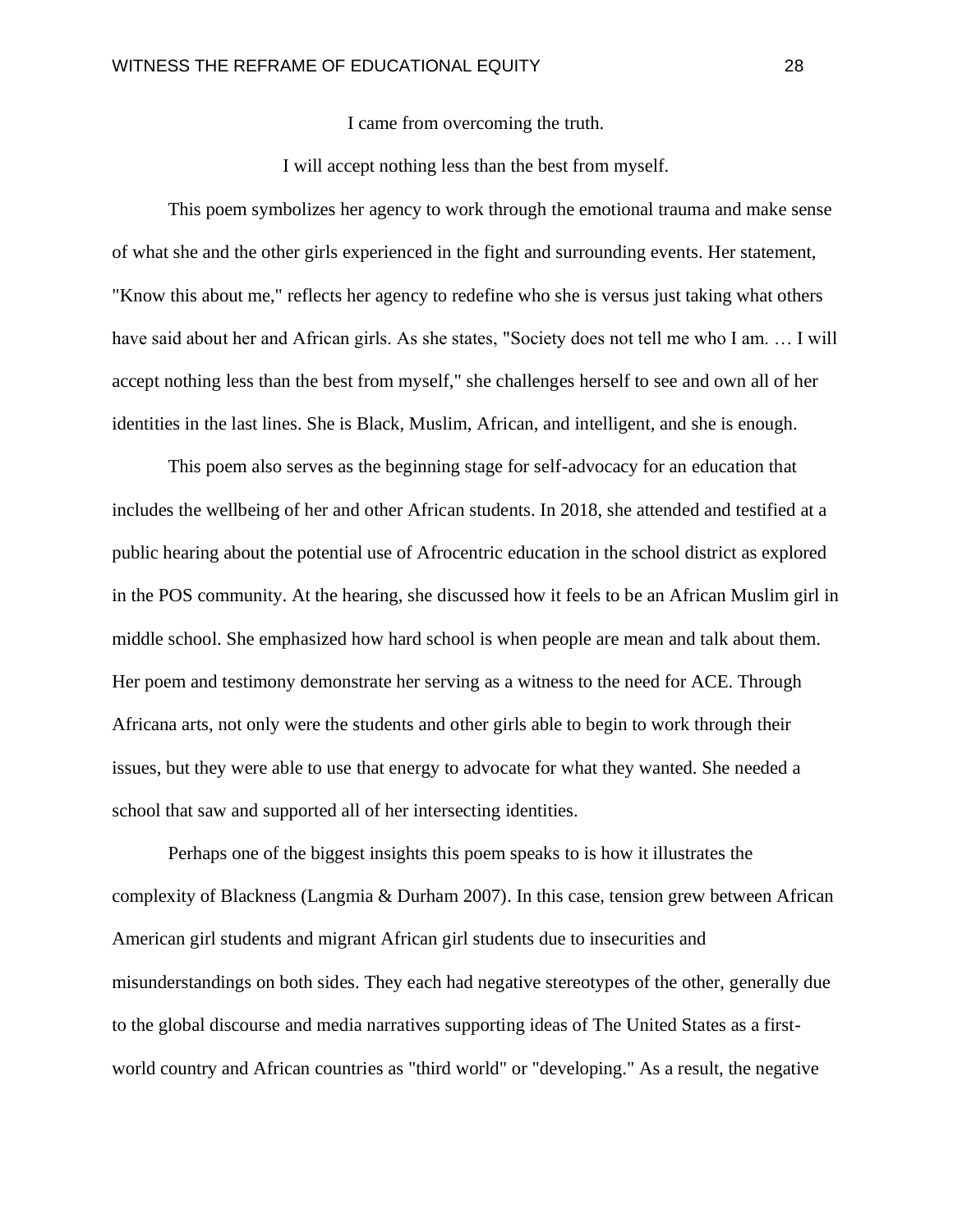stereotypes and lack of positive group facilitation, not only led to illuminating cultural differences but also illustrate how,

> each group negotiates with positionalities with existing structures and discourses of Blackness and Whiteness. African students who come to the United States bear the burden of disproving the image of "backward Africa." In contrast, African American students feel the need to claim their identity of struggle and resistance specific to their experiences in White America. (Asante, Sekimoto, & Brown, 2016, p. 369)

Asante, Sekimoto, & Brown's assertion demonstrates that Blackness is more than skin deep and is much more nuanced than what most equity practitioners ascribe to it. This understanding highlights the specificity needed to adequately support students, because "There is no authentic or universal Black experience, but the "shades" of Blackness fluctuate based on locally specific racial politics, history of White supremacy, and interethnic relations among Blacks (Asante, Sekimoto, & Brown, 2016, p. 369). Therefore, ACE was the mode of inquiry that allowed this nuanced understanding to work with both groups.

Ironically, two years prior, I, Sister I, was called into a school to work with an administrator to help them understand and explore how to better work with African migrant students that identify as girls. This exploratory collaboration was when I began to share my supposition that the unification of African and African American students is one of the highest socio-cultural priorities of urban and public education. This mantra is now the anchor of the Promise of Sisterhood and a permanent concentration for bringing together continental Africans and her children that live in the Americas. Unfortunately, the massive fight still occurred involving many of my students and African American sisters. What this illustrates is that the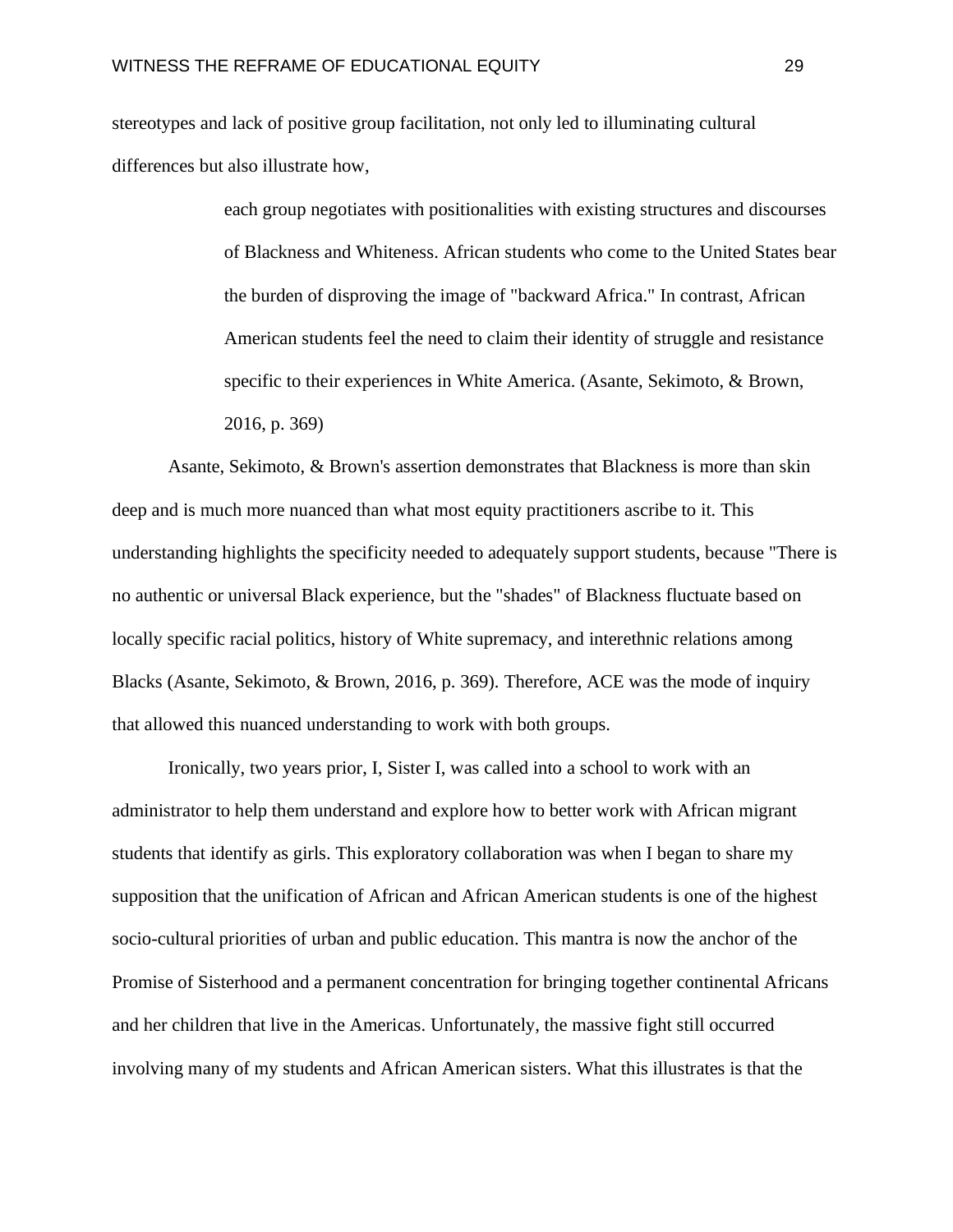notion that one-off professional development opportunities and checking boxes on a form to indicate that a school has met its cultural competence requirements may still systematically and unintentionally perpetuate psychological harm against students by not understanding the context students find themselves.

By understanding the context of the students, I used Afrocentric praxis and infused Africana arts and cultural leadership to create transformative opportunities that allowed the girls to engage Sankofa while remembering a complimentary set of values – "commitments to community mindedness, service to others, human welfare, right action, equanimity, and the sacredness of both the spiritual and the material" (King & Swarts, 2016). This approach positioned the group, both African migrants and African Americans, to experience action research, their entrepreneurial interests, and community planning to emphasize the importance of Ujima--collective work and responsibility, and Ujama--cooperative economics, in the sisterhood. As a result, students are more focused on who they are and the contributions they want to make in their communities.

We offer here that this sort of heuristic inquiry (Sultan, 2018), that affirms students' lives, is appropriate because it centers African migrant students in their religions, ethnicities, and nationalities. This then informs the ongoing necessary shifts in thinking and learning about equity, because it involves looking at students' lifelong experiences in connection to the ways of evaluating phenomenon and seeking solutions to issues.

In order to look at students holistically, including their lifelong experiences, schools must have an equity stance with a philosophical worldview that centers on African migrant girls. Monique Morris, author of *Pushout: The Criminalization of Black Girls*, suggests programmers and practitioners engage in restorative practices -- "a process by which individuals involved in a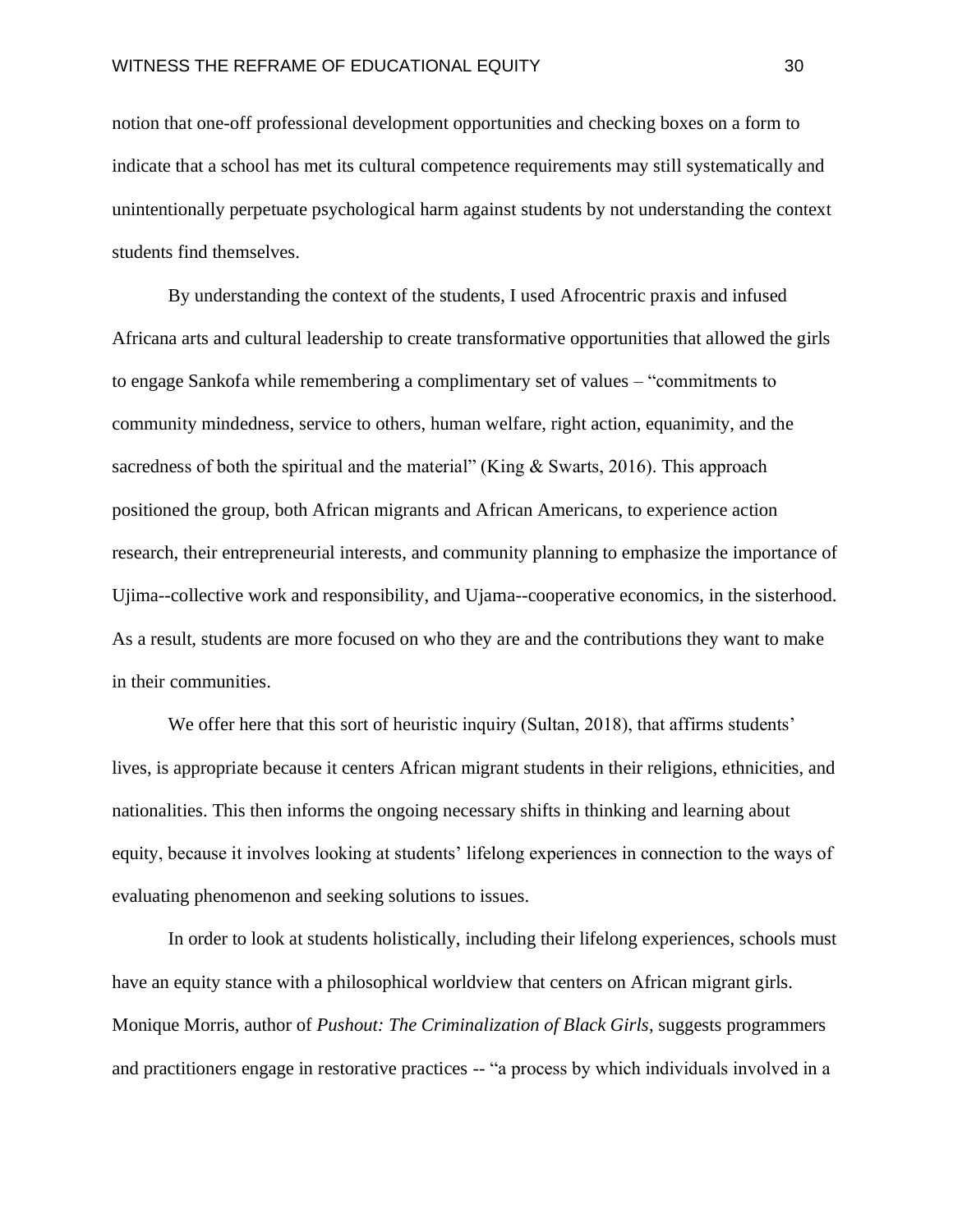crime or harmful incident are brought together to repair their relationship," (p. 226). In doing so, this worldview would require educators to gain specific competencies about African and Black girls, their families, communities in the city they now live in, and the countries from which they departed through the passage of migration. If this were the point of departure, all students would be cared for because the philosophy is open to other ways of knowing or what educational research designates as epistemology.

While this migrant story reveals the influence of the prejudice African migrant girls experience against them, their culture, and their identity and how Africana arts can help them increase their agency, it also highlights how educators must be sufficiently conscious to expand their notions of equity. Educators must hear, see, and witness what is important to these students, so that they can get to the business of academics. This is a first step and requires placing African migrant girls at the center of their experiences.

Similarly, I, Sister I, remember the dumb stuff that people would say to me when I was six. I remember feeling embarrassed when my parents would come to school, because we didn't have much, and we didn't smell as good as everybody else. All of my POS sisters hold similar feelings, but the thing that's different about them is that people can only see their eyes and faces, because they are covered from head to toe in their Muslim cultural attire; therefore, people cannot see the baggage they carry with them. As a result, I have to continually understand where they are coming from and be a contributor to their healing, and a sole focus on the English language and academics is not enough. In this instance, I had to step up my practice and demonstrate my care and compassion once the hurt was revealed.

Another example of how Africana arts helped to share the stories of the girls and their preserve their culture can be seen through the words of Turkano Mada followed by two poems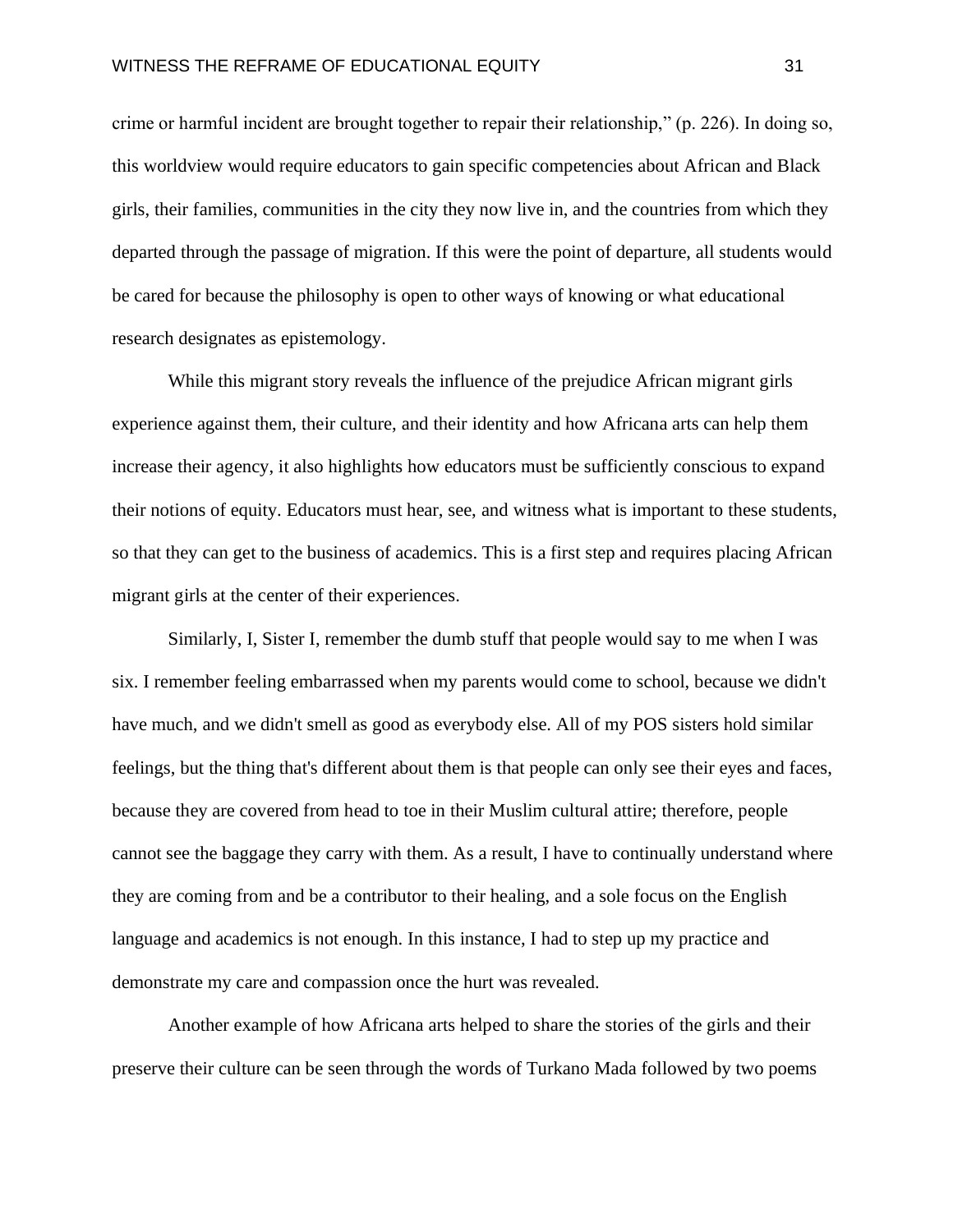that she and her sister Madina wrote. Turkano stated, "I benefited so far with poetry; I like to share my words now. I want to get my words out there. It makes me feel more confident with my skin while being in this program which is helpful for me." When I, Dr. April, heard Turkano's statement, I immediately smiled and thought, "isn't this what education is supposed to be about?" Aren't we, as educators, supposed to help students discover who they are so that they may share their gifts with themselves and then with the world? How often are students excited to share what they have learned in school and want to share it? This level of creativity is the learning, application, and sharing of knowledge. For me, this was it, and the poem that she and her sister wrote illustrates how POS supports the girls agency and the cultural preservation of African migrant students.

# **Unique**

By Madina and Turkano Mada All eyes on us when we speak Were African, Black, a woman with pride indeed All eyes on us, you heard? We rise from the east to the west We're that African who's proud to be an African

Yeah we got that beauty inside that you don't see Yeah we got that beauty in our melanin too Our culture is not just an accessory, it's also a tool

We got that beauty inside, yes that beauty inside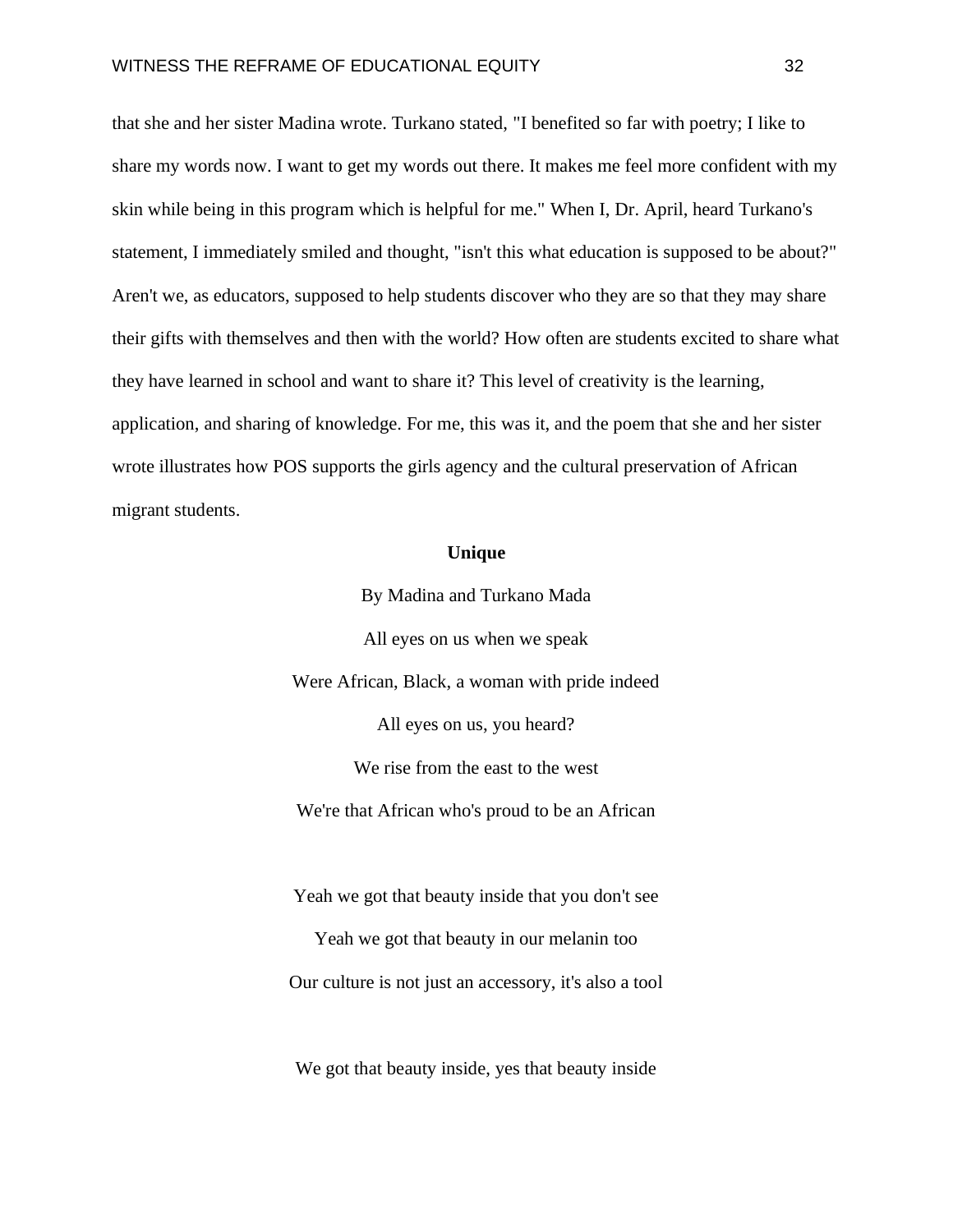Don't hesitate, I know we just caught your eyes It's Turk and Madina, what did you expect? Yo Dina, show em how it's done

Have you heard of the beauty without the beast It's hips that don't lie Or the king without the Queen, too powerful for your eyes With remarkable intelligence and skin on glow Just like this poem with the beautiful flow I am an East African Black woman with big ambition Very rare some might say, and I wear and display that everyday I'm like the sun because once you stare at me i'll have you surprised

> Way too fly like a bird in the skies Once I rise, I'll have you surprised Very petite and beautiful you might say I'm my only kind, filled with confidence and pride But I still rise

Have you heard the bird in the sky, with a smile that never stops shining With the face that never stopped glowing From the middle to the east, I'm an African who's full of peace and believes But yeah, I will always fly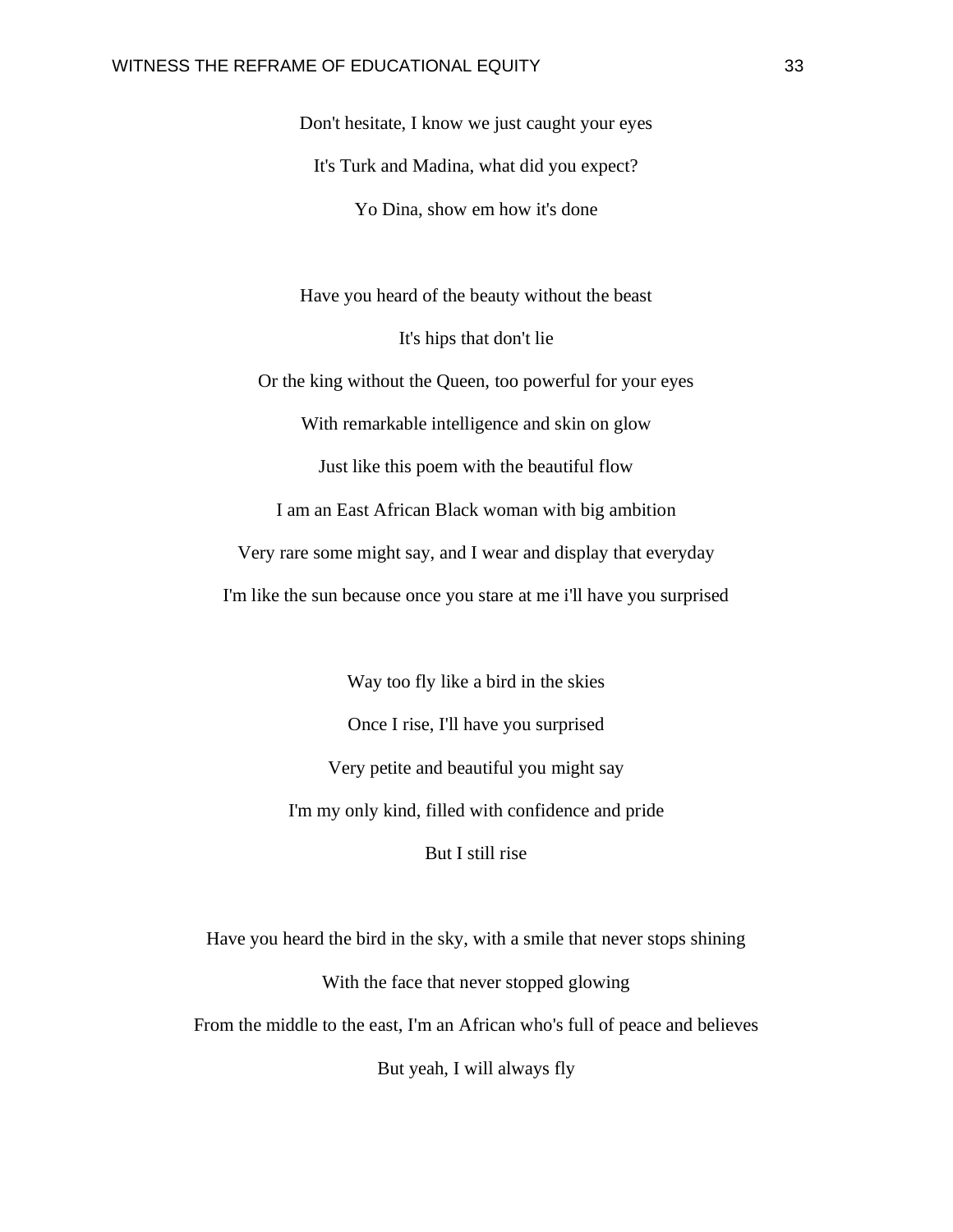Fly higher from the west to the east Embracing my traditional clothes With this amazing new flow that will have you dancing to every new beat That's why they say I'm that bird in the skies I'm like the nonstop beat that will have you rise I'm that African in the skies, who's a Kenyan queen

> Now the beauty and the bird now became the one Wonder why our poem is called unique?

# Cause now it's done

In their poem "Unique," sisters Madina and Turkano Mada command their audience's attention in the first line of the piece. They don't shy away from their identity, naming both their Blackness and their identity as African people throughout the poem with pride and specifying their East African and Kenyan roots. While some students may feel anxiety around proudly claiming their African identity, the Mada sisters let us know they have pride in who they are and how they view themselves as young African women.

Like many adolescent girls, they are aware of their beauty and physical presentation, acknowledging both their melanin and the adornment that their culture provides. In contrast, they maintain that their culture is not a costume, instead they use it in their day-to-day lives to navigate their reality, or ontology. For instance, when they say, "I am an East African Black woman with big ambition," this is a reminder of their power and ambition. The use of ACE provides them with the ability to use their way of knowing for cultural preservation as a solution to the issues that they face as African students.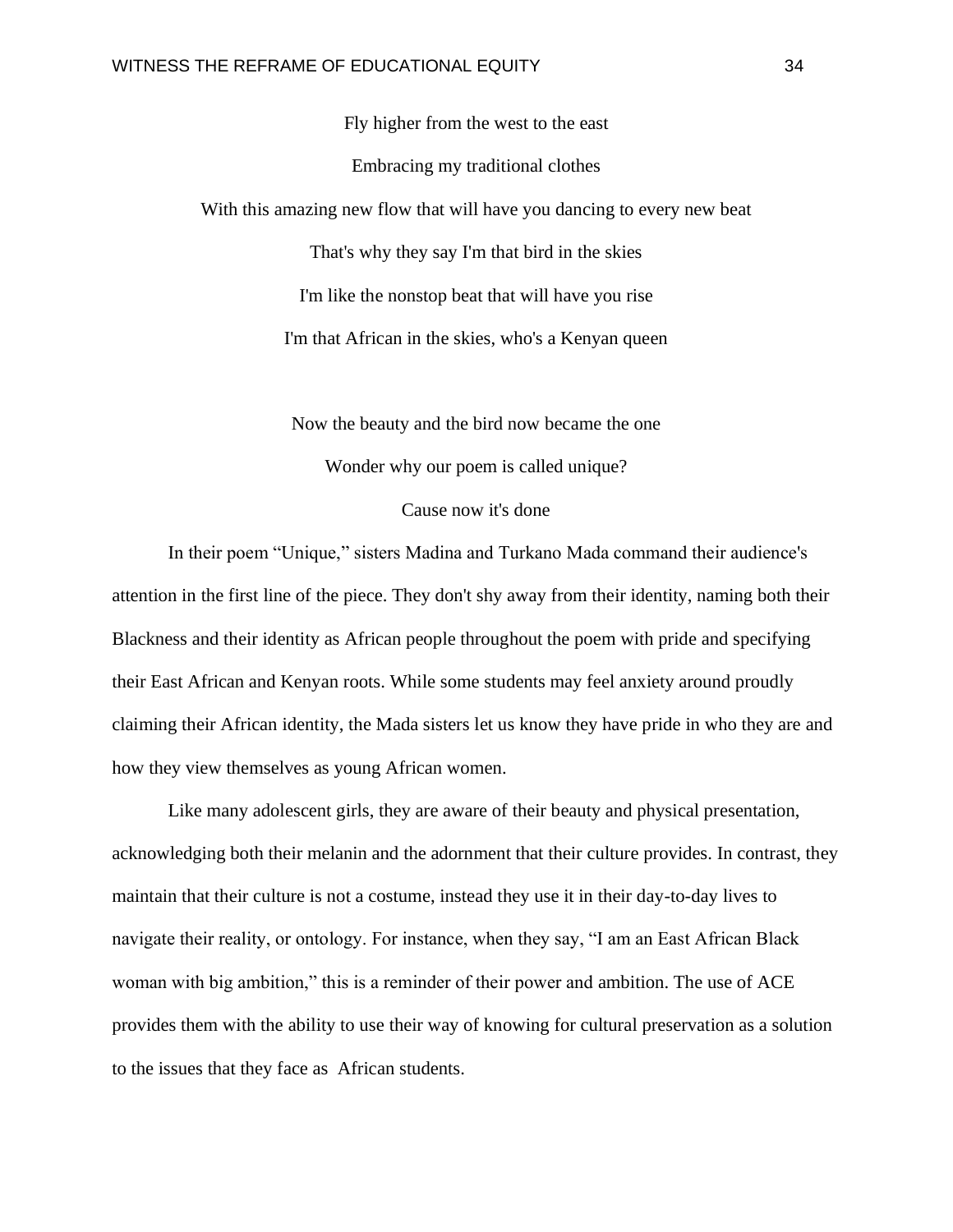The sisters commitment to using their cultural knowledge to solve problems and navigate the Americanized environment also highlights the reality faced by Black girls that often goes unacknowledged. This reality is that African American girls can not trace their familial, cultural, and epistemilogical lineage beyond a certain point due to slavery. For me, Dr. April, as an African American, this acknowledges an unhealed wound that has been buried only realized when I am in the process of centering myself in my African roots. This insight connects directly to the purpose of ACE, to recenter ourselves in the best of African cultures, values, and interests (Akua, 2020) for the purpose of acquiring agency. How can I become all that is possible if I do not know the power of who I am at my core, roots, and family ways of being and knowing, if I am always searching for home? This is one of my stuck points. While I am pretty connected to my roots dating back to my great grandmothers, I have literally always been searching for my grounding; hence I claimed that I was Italian when completing my middle school country project. This work and this poem is a reminder of how my soul yearns to remember and know the truth of who I am. It is in this light that the sisters' poems illustrate the necessity of cultural preservation and how ACE offers a way to acknowledge and engage Sankofa as a serious method of inquiry for student holistic agency. Both African migrant girls and African American girls need to share their stories and engage their cultural roots.

Madina continues to discuss the "beauty" without the "beast." "Beauty" represents their physical and mental attributes as well as their pride in their East African ancestry and religion. The "beast" represents the demonization of Islam and how they don't need it and operate in spite of it. Using both the repeated word "rise" and bird metaphor, the girls paint a picture of what makes them truly unique. They see themselves as limitless and joyful, with repeated declarations of their identity as queens who have untold potential.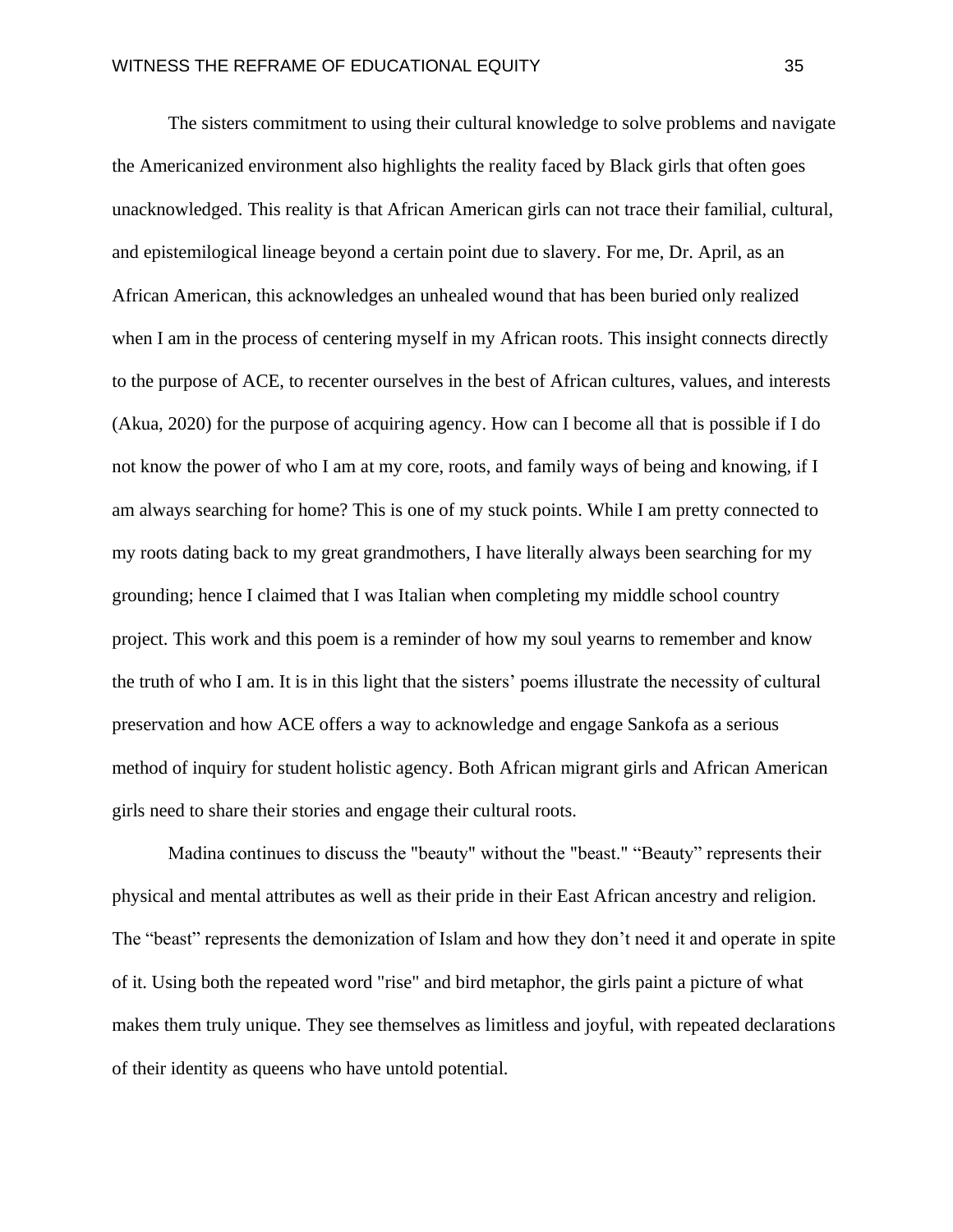## **Reality**

#### **By Madina and Turkano Mada**

Through the pains and sorrows we've crossed and overcome

Looking back to a life with hopes of how we maintain and move forward

indeed, we are powerful as one

Unity, guidance, has brought us as one

Together we are here and we're standing as one

It's hard to forget the past because the future has just begun

People make being African a crime

Enjoying the moments of our history and what has made us greater

Indeed we must keep the remembrance of our roots and cherish our world history, accomplished

#### to light

And i'm here to say that I love being African, not just from the east, not just from the west, but the whole continent got beauty, it just isn't expressed

You show our poverty like that summarizes Africa

We came a long way and this month helps us reconcile moments that are unshared

The month of many different cultures that have many stories untold

Come as one remembering every moment that has made them be who they are as of that

So now I'm here to say, stop the assumptions

Look around, aren't you African too?

Your ancestors originally came from there, so in some way we're originally connected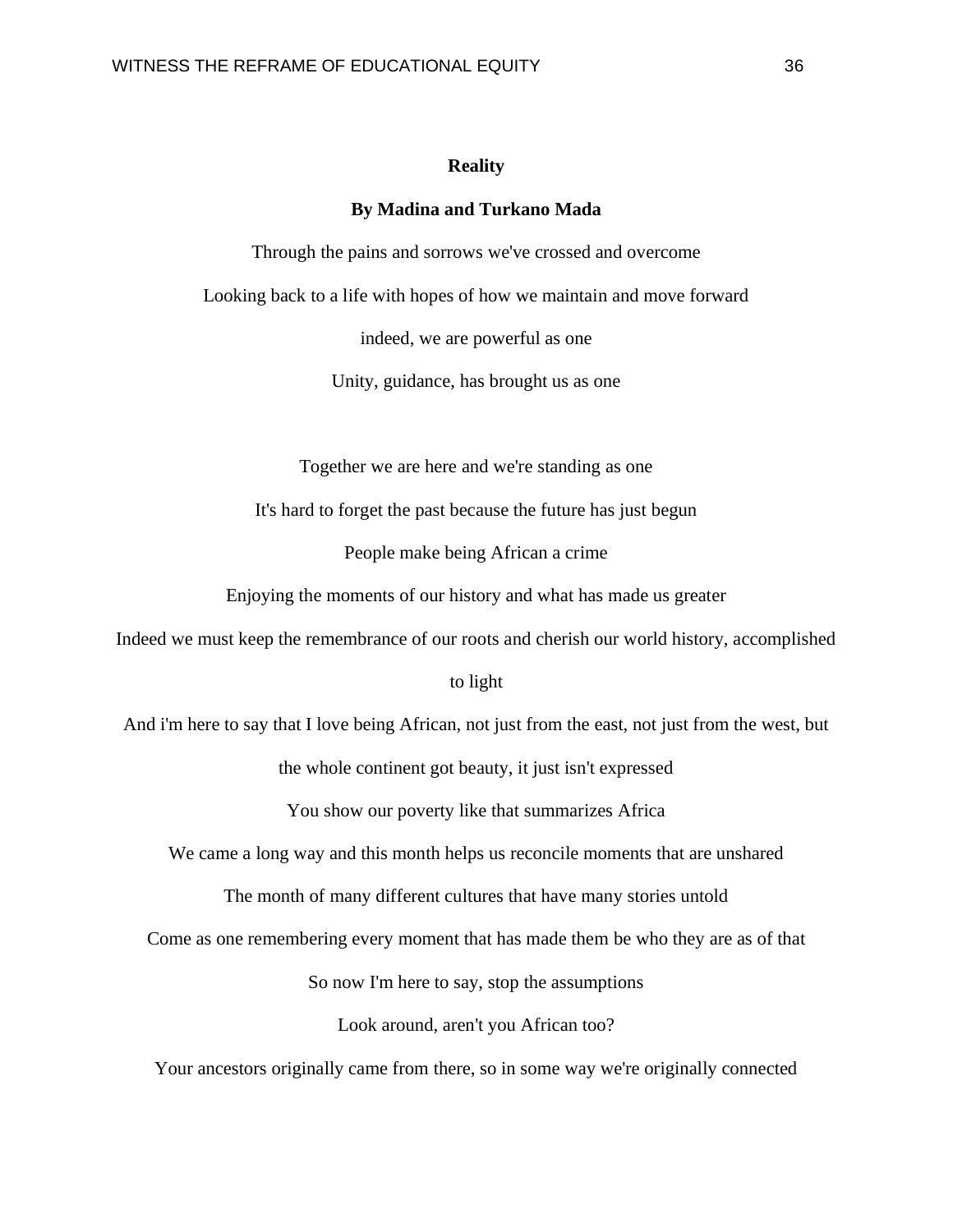Only if you knew the true meaning of your history and past I look at you, i look at her, i look at myself I mean, aren't we all just one? I know we are connected in some way Our skin runs deeper than what you may think I know I may be a shade darker or ever lighter than you But that doesn't define our difference when I am your African sister Who shares many stories just like you

In their poem "Reality," Madina and Turkano Mada take a more somber approach to discuss their identity and experiences as Africans. They speak of "moving forward" and "maintaining," which is a stark difference from the pride and energy and hope of their other piece, "Unique" Even still, they end the first stanza declaring their strength and ability to remain "as one." They write, "Together we are here and we're standing as one," which illustrates the African value of unity versus resorting to individualism. The next line illustrates them working the idea of Sankofa when they state, "It's hard to forget the past because the future has just begun." Their refusal to forget the past, acknowledges that they have internalized the meaning of Sankofa and it's importance in the present. The next line states, "People make being African a crime," illustrates the struggle and tension that people have with the physical presentation of Muslim African girls, and the idea of centering Africa religiously, ideologically, and pedagogically.

The girls continue this thread of cultural preservation in the lines,

Indeed we must keep the remembrance of our roots and cherish our world history, accomplished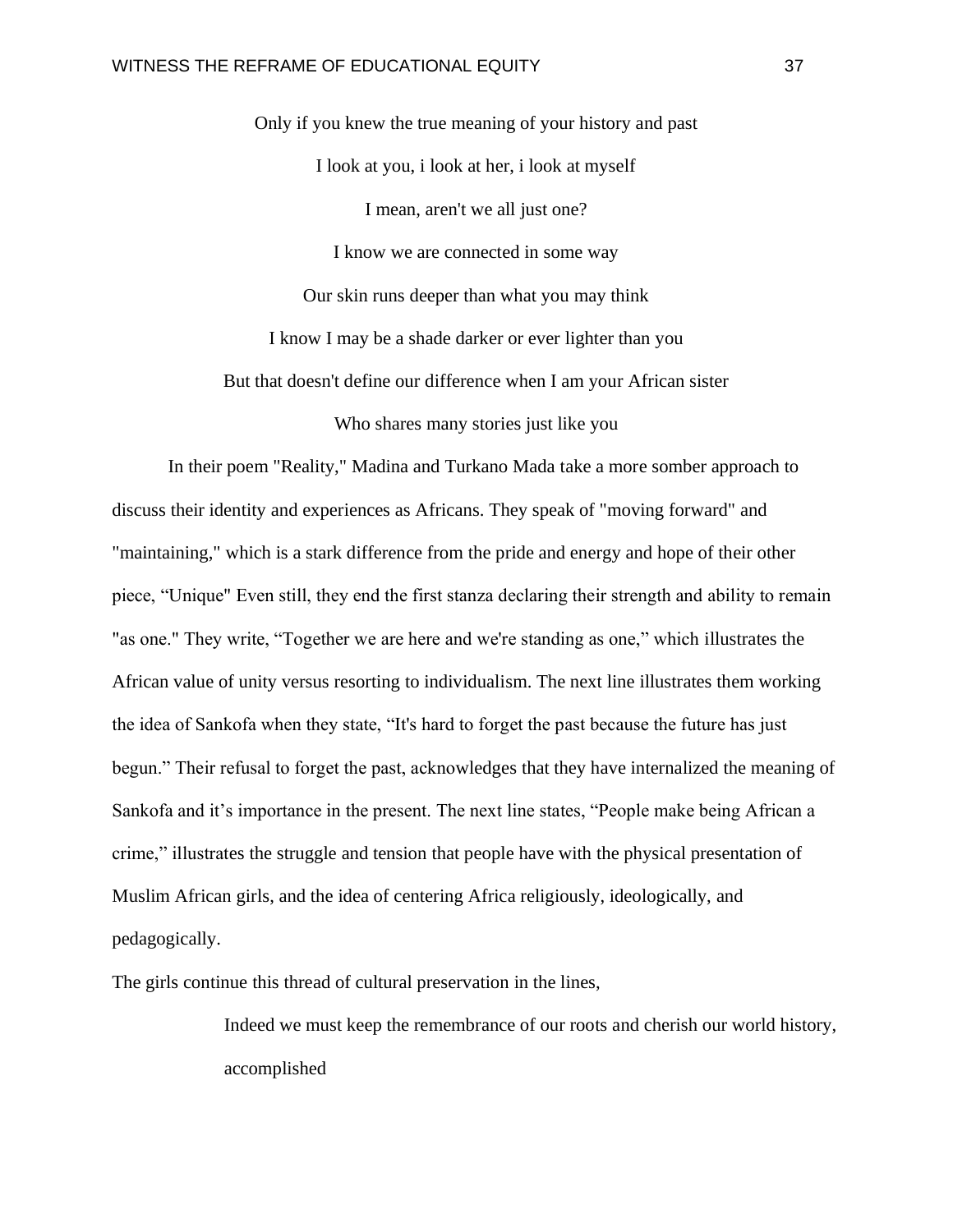to light

And i'm here to say that I love being African, not just from the east, not just from the west, but

the whole continent got beauty, it just isn't expressed

These lines highlight how they must keep the remembrance of our roots and cherish every aspect of being African, including the entire continent. They recognize that the continent has much to offer the world.

Lastly they hone in on and address the racism, xenophobia, Islamophobia, and criminalization that Africans face, by highlighting the image of poverty that has become synonymous with Africa in mainstream media over the decades.

You show our poverty like that summarizes Africa

We came a long way and this month helps us reconcile moments that are unshared The month of many different cultures that have many stories untold Come as one remembering every moment that has made them be who they are as of that

So now I'm here to say, stop the assumptions

Look around, aren't you African too?

Together they tie the number of African stories untold with the lack of knowledge about Africa and her people, highlighting the hundreds of cultures that flourish on the continent of Africa. The poets wrote from the experiences of being students of the Pittsburgh Public Schools which called for each to center their values and identities in voices of resistance. In essence, they implore us all to identify with our place as Africans, regardless of what side of the Atlantic we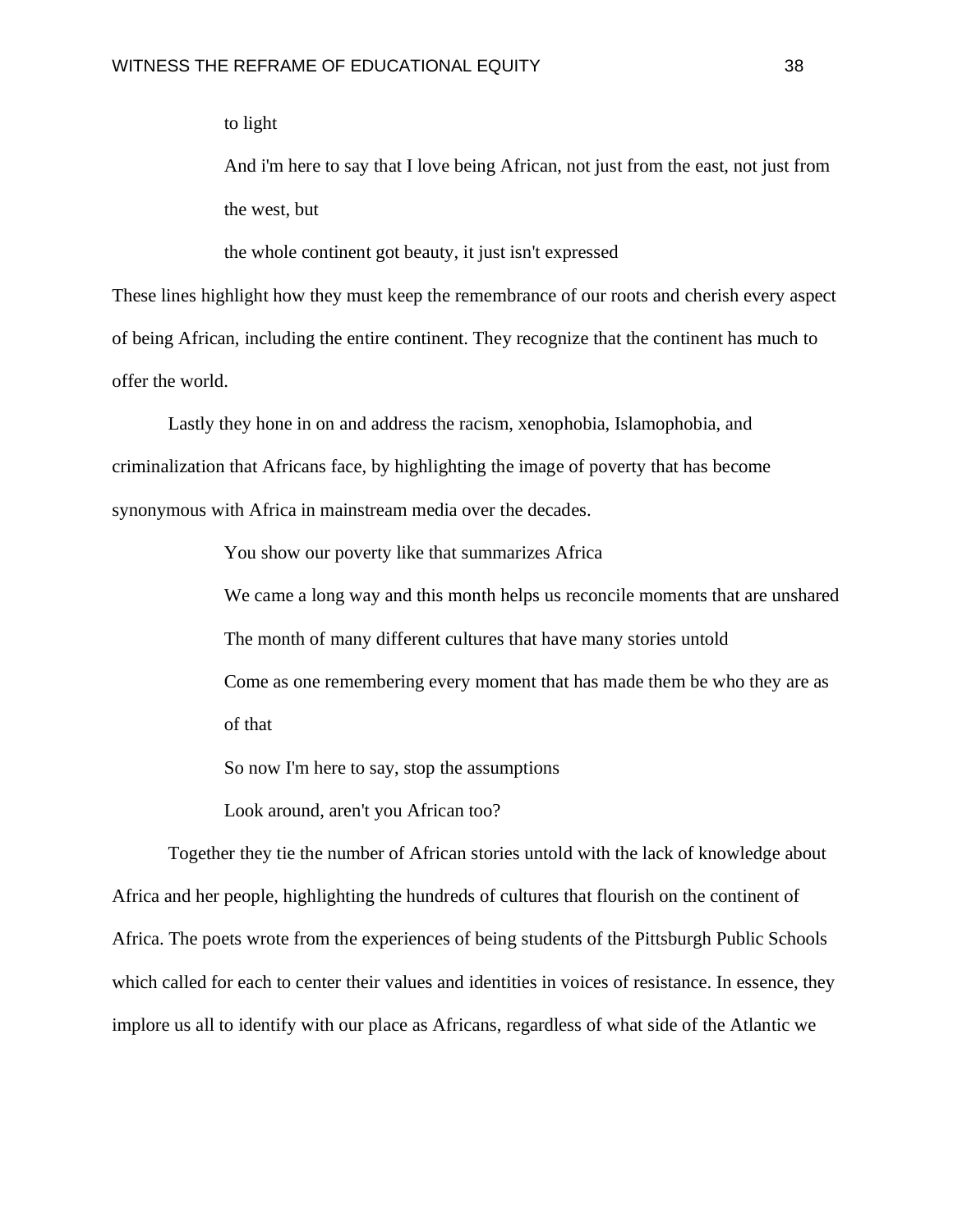are born on, citing the original connection we all have. Acknowledging that many of the stories have been intentionally kept from us, they lament what has been lost, stating, "only if you knew."

While "Reality" doesn't have the same upbeat feel of "Unique," it also addresses a critical dichotomy in how African students see themselves concerning the world around them. They write,

I look at you, i look at her, i look at myself

I mean, aren't we all just one?

I know we are connected in some way

Our skin runs deeper than what you may think. I know I may be a shade darker or ever lighter than you But that doesn't define our difference when I am your African sister

Who shares many stories just like you

In these lines they clarify that they are as aware of African American sisters' presentations, expressions, and communication styles as they are of themselves. Further, they offer a helpful inquiry concerning the oneness between Africans and African migrants, which is to ask, "aren't we all just one?" In doing so, they recognize that the physical attribute of their Blackness is the unifier, because we are "African sister[s]."

This piece illustrates that pride and sadness can exist in the same space, and the Mada sisters exemplify that in the juxtaposition between the moods of their two poems as they share their stories and practice cultural preservation.

A final illustration of how the POS supports agency and the preservation of culture can be seen in a session focusing on the importance of names. During one of our sessions with the girls, we discussed the topic of names and identities as a part of the African tradition. As we all,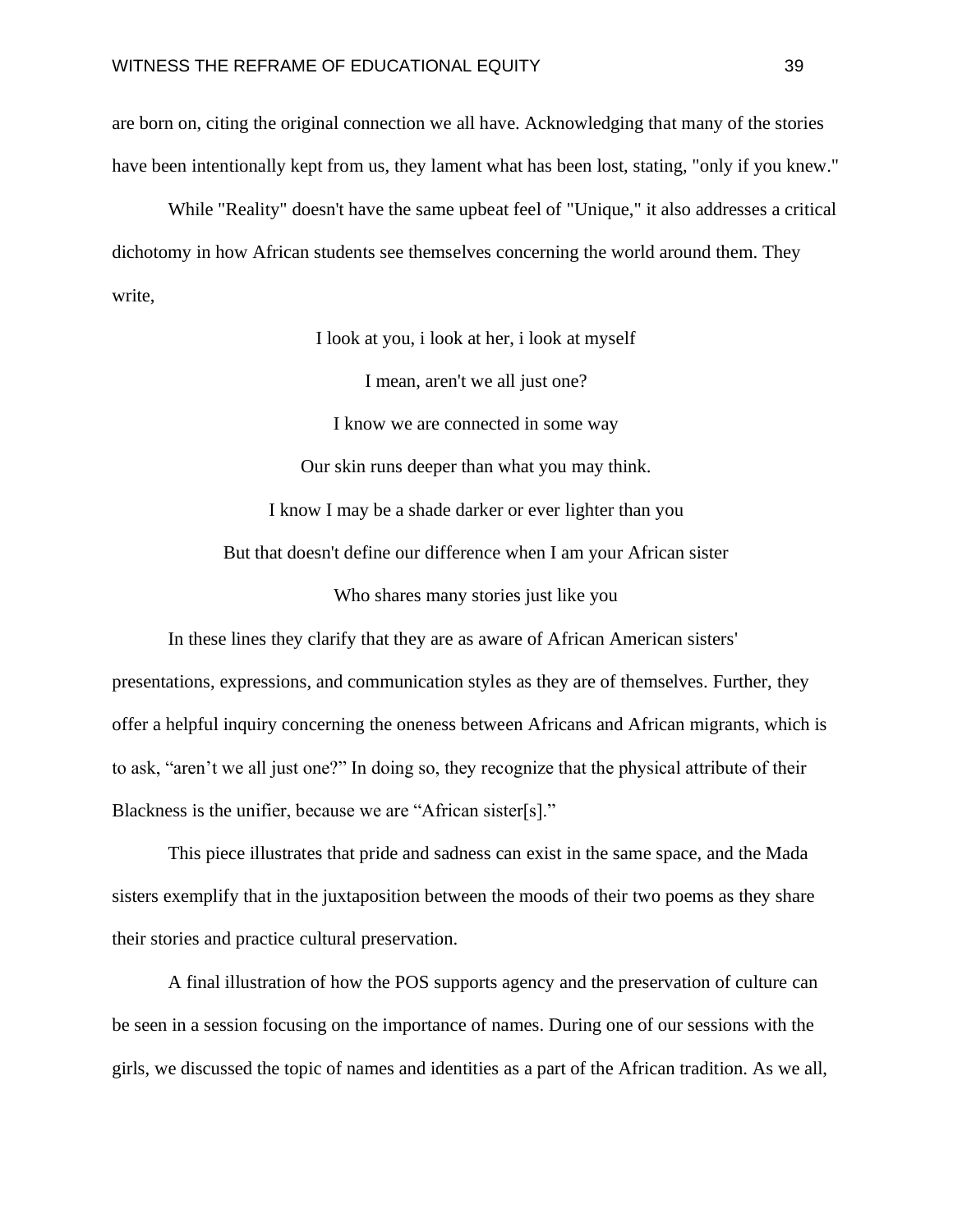students and educators, shared the meaning and history of our names and what they meant to us, it was an opportunity for us to engage Sankofa. This section shares our reflections on the importance of names and what the session offered us personally and professionally as educators.

# Sister I's Reflection

The term Sankofa asks us to reach back, retrieve, and bring forth knowledge and information. These three steps are prominent and ancient practices that support and advise parents in naming their children. My eldest daughter's full name is Azania IQueen Amina Divine Earth. Her name means "freedom for South Africa'' and "mother of Azania/daughter of Azania." We named her in the tradition of one of many African practices, which Mazama (2020) clarified by offering that "naming allows you to exist socially, which is the most important form of existence." The names of my two youngest daughters come from the Khamtic language: Anebana Maat, meaning "by being one with all I have divine justice and protection" and Senasu Sheps Saat, meaning "one who follows divine wisdom and the enlightened ancestor." The meaning of their names are examples of their belonging to our family and the community. I have three names: the name I was born with, the name bestowed on me during my time in the Nation of Gods and Earths, and my African name, referred to as a "Ren," meaning sacred name.

The choices that guide naming oneself and children are supreme examples of how African families express autonomy. Kujichagulia, Swahili for self-determination, is an unyielding reminder for African descendants that the social context of names is the substance of immortality. My two youngest daughters had naming ceremonies and did not have names for the first few months of their lives to allow my husband and me time to think of their destinies and purposes. Upon receiving names in a communal setting, community members chant the child's name with drums accompanying, whispering what is expected of them as they grow. This is the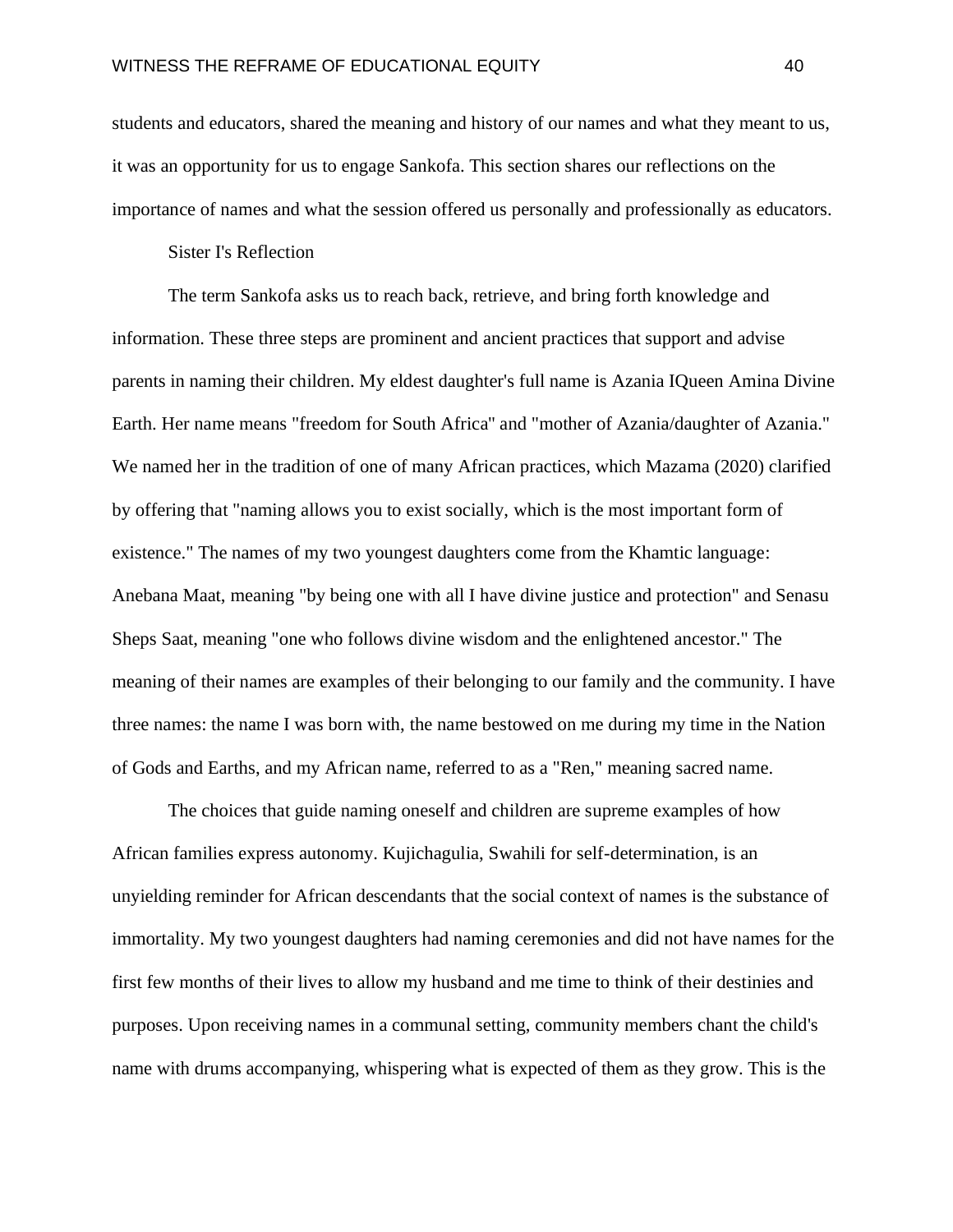baby's first lesson outside of the womb, and it is held with and within the community.

Concerning the importance of names, Enkamit (1993) asserts,

During the course of your life, one of the words you will hear most frequently will undoubtedly be your own name. From the cradle to the grave, your name is used to grab your attention, convey feelings, lead-in or follow information, make new friends and/or establish a point of reference. Is that the total value of your name? If not, what other values does it hold? (p. 8)

Placing primacy on the meaning of names, accurate pronunciations, and foresight on where those names come from, teaches communities, including but not limited to schools, that names serve as a way to witness the destiny of a person's life.

# Dr. April's Reflections

Azania, Sister I's daughter, was the leader of this session. She discussed not appreciating her South African name growing up because it was different, and people could never pronounce it correctly. In her story, she shared that it wasn't until she was older and someone said that her full name and the meaning sounded majestic that she began to appreciate it. As she shared this, I immediately began to think about my name. I had not fully appreciated my name either. I did like what Shakespeare said about it in Sonnet 98, "Dr. April...Hath put a spirit of youth in everything," because I am a very youthful and spirited person. However, as Azania spoke and we centered Africa by talking about the symbolism and stories about a person, it hit me that my name is/was a gift from my mother. Since my mama transitioned on May 1, 2020, I felt her spirit and this gift with a different energy. Her naming me felt like MDW NTR, meaning "divine speech" in KMT, or Egypt, and the way she said my name was, in fact, MDW NTR, or "beautiful speech" (Hilliard, 1997). Before that moment, before using Africa as the center, I had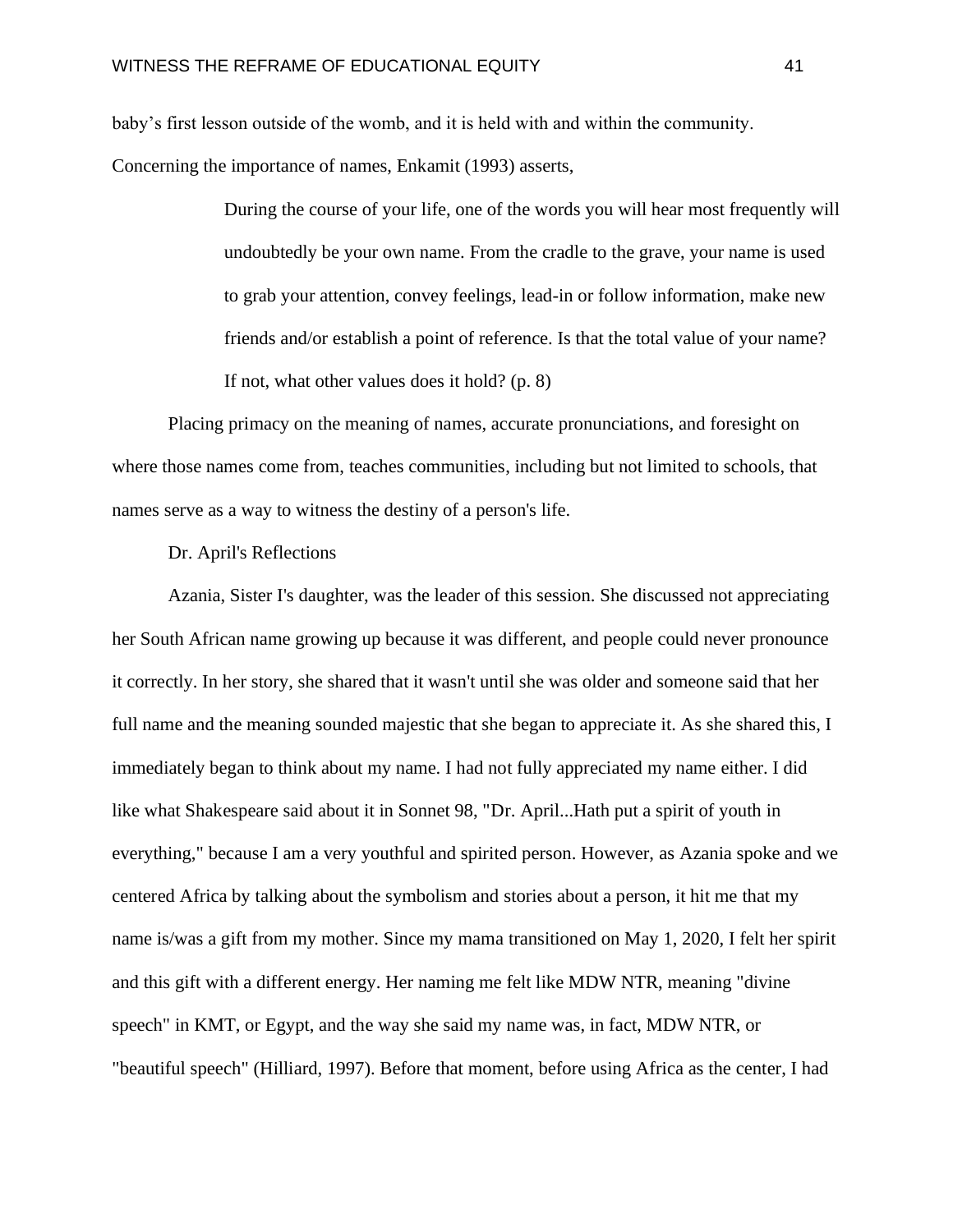never felt so connected to the power of my name. This realization and connection with my name felt spiritual and divine. This was also a moment for me to (re)member that even though she is an ancestor, the African ways of knowing remind me of the interconnectedness of all life forces, and the African ideal of immortality; therefore she is always with me. Even with the very utterance of "Dr. April," or the word "daughter," the last way that she referred to me when she could no longer say my name, she always knew I was her daughter and she was my mother.

When I shared this with the girls, they too had stories or connections to their names. Afterwards, we all wrote and drew images or pictures that depicted the energy and essence of our names. This moment of sharing and reflecting was an example of reclamation of cultural heritage, or as stated by King and Swartz (2016), "[t]he conscious recovery of African history, culture, identity that is grounded in knowledge of the African cosmology, ontology, epistemology, and axiology…." As a result of using ACE, both students and us leaders were able to feel more connected to self, our African identity, each other, and the program. This exercise inspired us to live out the highest and best meaning of names for ourselves, ancestors, and descendants. Through this exercise, we were building community through the Promise of Sisterhood.

As we reflected on the importance of names during our writing process, we realized that this also ties directly to our claim that equity has to be reimagined, and the point of departure has to be different. As opposed to even talking about educational equity, the reframe has to go back, fetch, and bring forth the cultural knowledge of how Africans think about education, which is by educating the whole child--spiritually, mentally, physically, and culturally (Delpit & White-Bradely, 2003). In using Sankofa, this way of knowing calls us to use the ancestors' wisdom as opposed to falling for the "decoys" (Hilliard, 2003) of focusing only on test scores and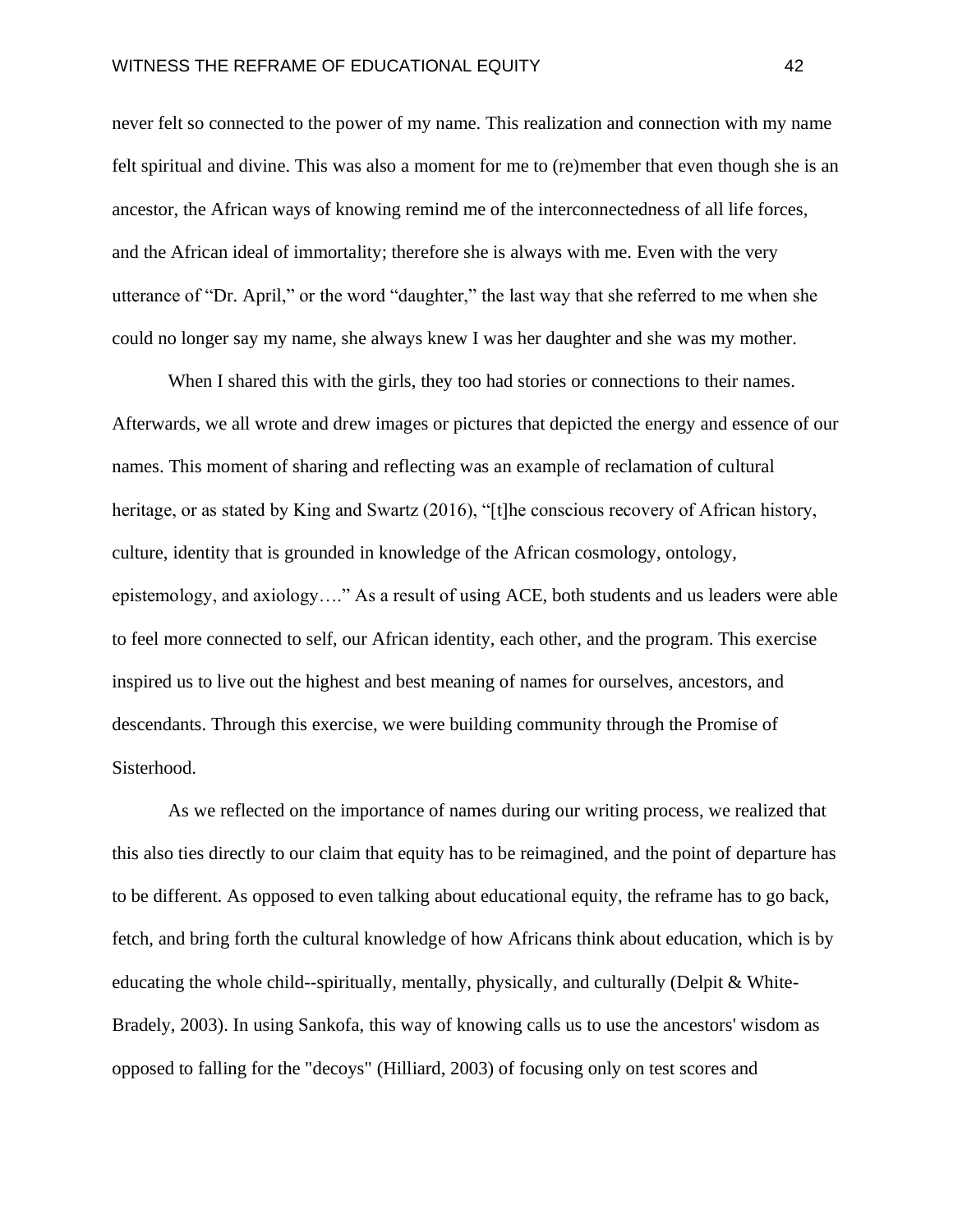quantitative data points representing Black students on a disaggregated Black and white binary. ACE invites us to focus on freedom and liberation and not just merely closing the achievement gap. Therefore, the reframe is to reach back and rename the notion of equity by engaging Sankofa and remembering the ways education is identified and defined from an African perspective in the legacy of the Black intellectual tradition.

# **Transformation of Research and Practitioner: Educators Need an Ontological, Epistemological, Heuristic, and Axiological Shift**

*When we were afforded the opportunity to solve an equity issue of our choice, with support and without restriction, we discovered our best work, and a shift in power and transformation occurred. We took what they gave us, and we owned it.*

By the end of our Shifting Power fellowship, when it came to writing about our project, we realized that we were experiencing a shift in power and witnessing a parallel reframe of equity through our thinking, writing, roles, and processes. In our reframe, we recognized that our shift was also a reflection of what educators need to have for expanding notions of equity; there must be a reframe in thinking, action, and policies to transform the system and the individuals changing the system.

One of our first transformations occurred in how we thought about ACE. At first, I, Dr. April, suggested that we each write our parts and come together to discuss, edit, and build from that point; however, we both ended up stuck and seemingly running in circles. We realized it would be much easier if we stopped to reflect on the ontology undergirding ACE—collectivity, cooperation, collective responsibility, wholeness, harmony, and interconnectedness (King & Swartz, 2016). After this reflection, we recognized that there was more power in living the ontology, and as a result, we co-constructed our narratives together instead of working on them individually and then regrouping. While it took much longer, we also recognized the power of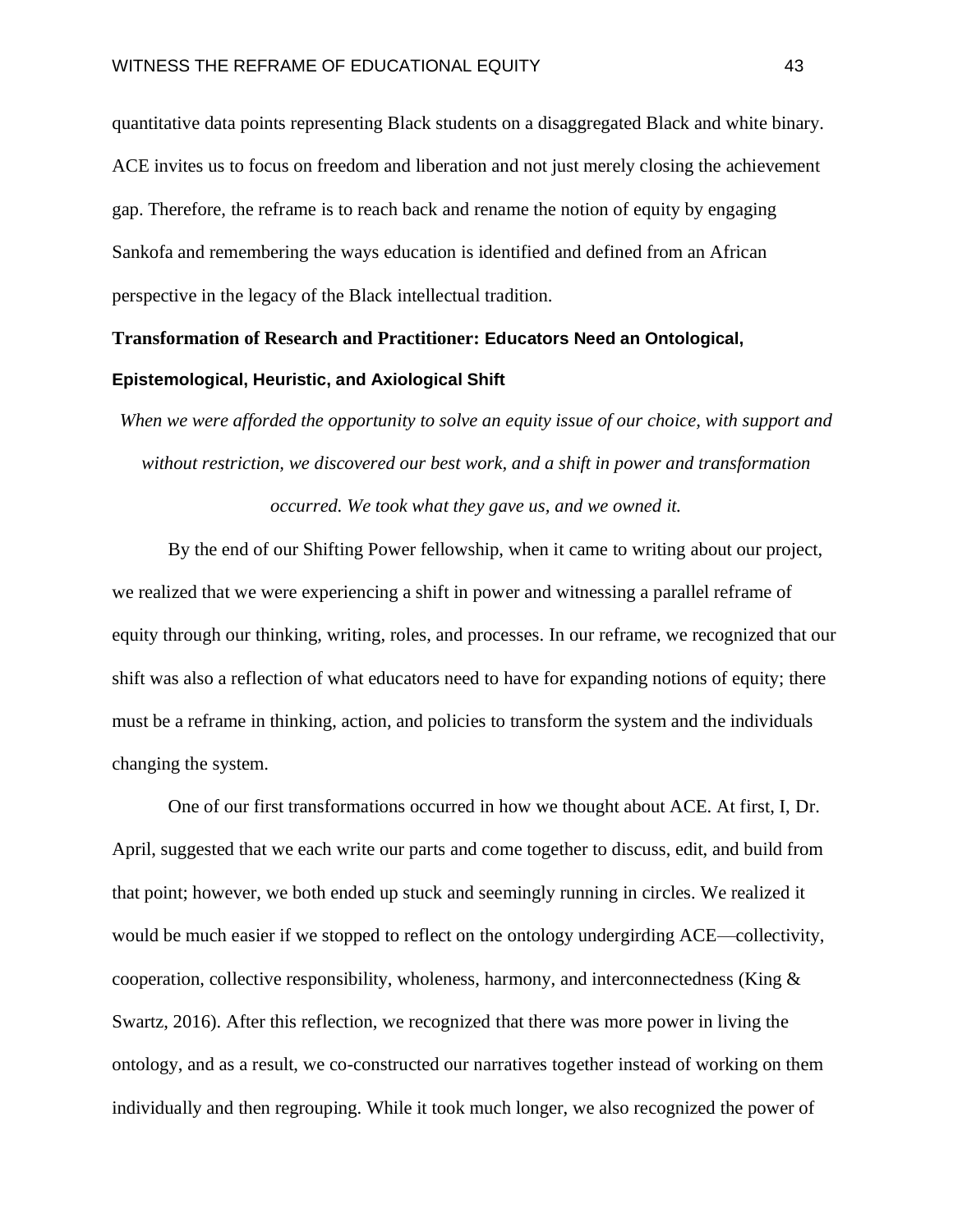the African proverb, "If you want to go fast, go alone. If you want to go far, go together." Together, we were growing deeper and in more meaningful ways, and our analysis was getting more nuanced. We began to embody Afrocentricity in theory and in the practice of writing this co-autoethnography. From that point on, our point of departure would be cooperation and collectivity. This realization changed the approach and momentum of our work and made an even stronger case for using the ontology of ACE to expand and reframe the notion of equity.

This new way of thinking and writing together also transformed our roles and processes and understanding of who would lead the research. The aha moment came when Dr. April was stuck for three weeks—reading articles, asking friends, and watching Youtube videos—on one sentence using the words ontology and epistemology. So, in a moment of transparency, vulnerability, and frustration, Dr. April asked Sister I for help. Sister I then spent the next two hours walking Dr. April through the theoretical and practical application of the terms. I, Dr. April, was elated and could not believe that I finally understood the terms. It reminded me of when I was in the eighth grade and could not understand how there could be anything below zero. It took me a whole semester to finally understand the concept in a concrete manner. For the next few days, and even still, my cheeks hurt from smiling after using the terms every chance I got. This helped me and our work, because it is now a central argument for the reframe of equity. If we did not work together to unpack the term, we may not have reached this level of nuance in our investigation.

In our reflection of this moment, Sister I explains, "after a year of working with each other, we grew into this space where we realized it was not about the structure that Shifting Power set for us, but about what we're making of it." Sister I continued, "What the shift of power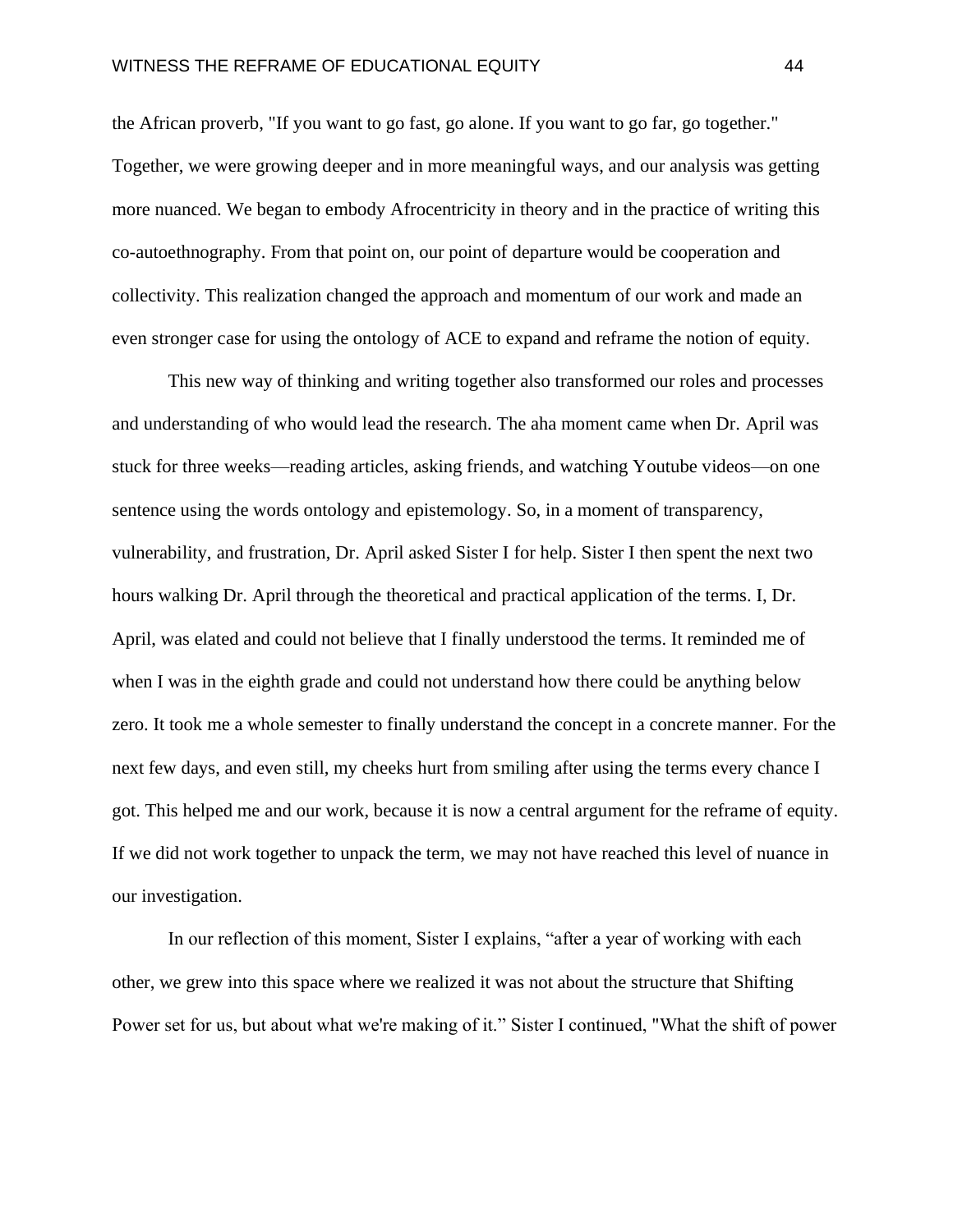is about is that sometimes I'm holding you, and sometimes you're holding me, but the majority of the time, we're holding each other."

In Sister I's statement, we realized that the project was no longer restricted or even about the organization's structure to do a research project. Instead, the program provided an avenue for us to both play with our area of focus, Afrocentric education, and experience growth as emerging scholars in an equitable, just, and transformative way, helping us to think differently, support one another, and take turns leading in the areas of our strengths. As a result, there was a transformation and reframe between us, and we could see the change between us as practitioners and researchers. Sister I was becoming stronger as a leader of the research, and I didn't have to know or pretend to know it all, and together, we were letting go of our understanding of who was supposed to lead which areas. This reframe and transformation illustrated an even more compelling case for the use of ACE to expand and reframe the notion of equity.

#### For Educators

As we had an ontological awakening, we realized the importance of educators taking this approach to better support African migrant girl students. They must also have a point of departure embodying African ontology, which honors the existence, relationships, and multiple ways of knowing African migrant girl students (King & Swartz, 2016) as a way of life. We had an ontological and epistemological shift in how we thought about and approached writing. Educators must reframe how they think about education for African migrant students. They must use an ideological posture, placing African migrants at the center of the conversation instead of on the margins and/or invisible.

To place them at the center requires educators to, as Sister I states, "get their weight up" to understand and apply cultural and religious competencies related to African migrant girls.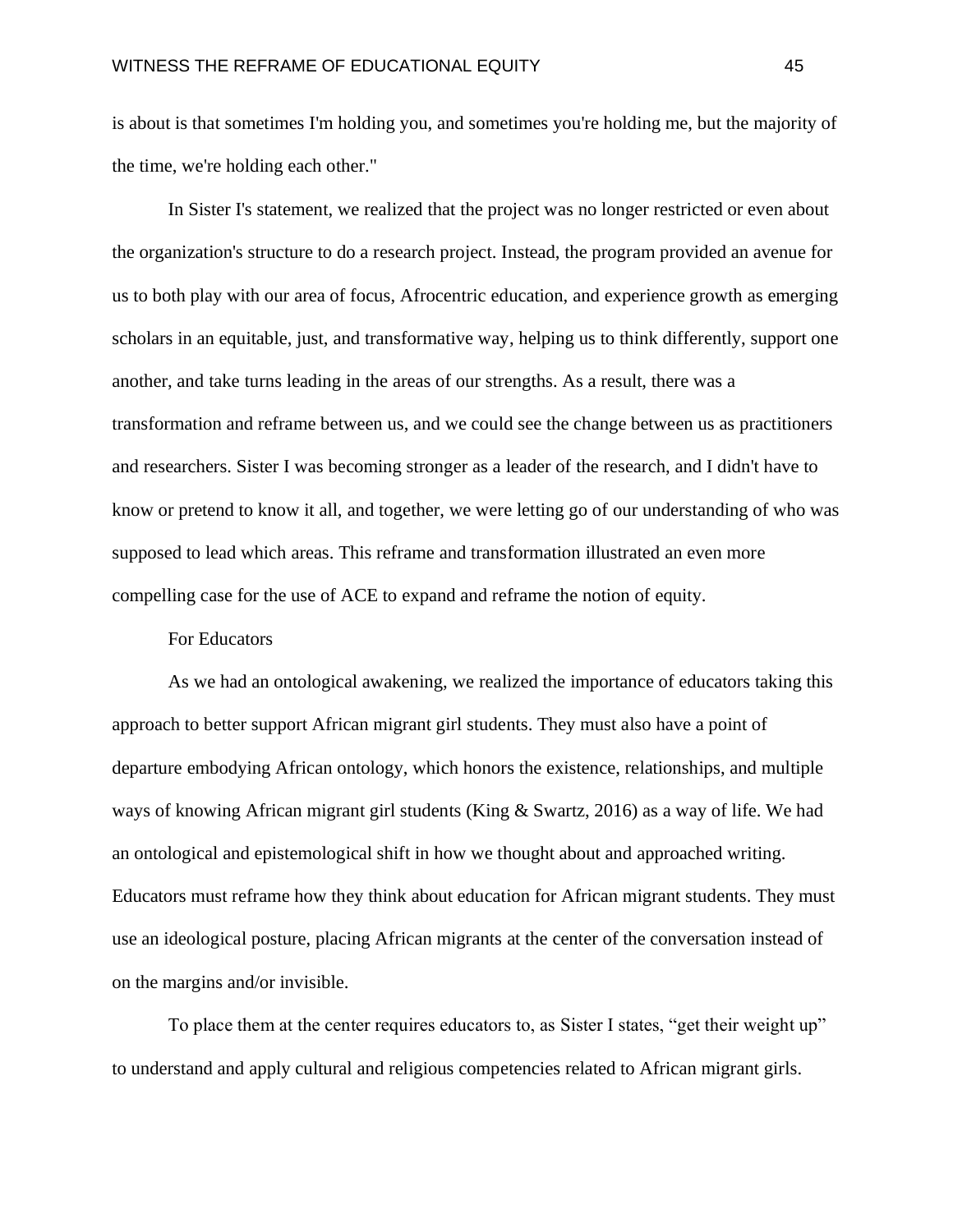Increasing these competencies will help educators become more ontologically and epistemologically congruent with inclusive efforts. For instance, Sister I discusses how educators should also demonstrate rigorous cultural competency standards similar to how students are expected to know and follow rigorous Eurocentric competency standards. In talking about students writing papers, she states, "students have to know the date.... know their [teacher] names. …. but there's not enough reciprocity...." While students have to know and give information according to the expectations of the teacher to receive full credit or participate in the educational process of writing an essay, educators are not required to know and meet any or few cultural expectations of students. By requiring educators to know essential cultural and religious competencies, this, as Sister I states, "sets the stage [for educators] to go a little bit deeper, to go below the iceberg, and to ... say, 'Hey, this is who's here." This acknowledgment is then the beginning of reciprocity and engaging the full humanity of students. Recognizing and acknowledging who is present helps to avoid the erasure when African migrant students are only allowed to check "Black" versus identifying their ethnicity, home country, language, and religion. Therefore, it is incumbent upon educators to see beyond the skin tone of students so as not to box them in a single narrative (Adichie, 2009) or Black and white Binary of equity.

In my, Dr. April's, perspective, seeing beyond this binary is precisely what makes Sister I successful with the POS. She continues to learn and apply the cultural and religious competencies of her students. Her ontology and epistemology recognizes, acknowledges, and appreciates the beings, relationships, and ways of knowing African migrant girls. While she may have brought some of this into the school space, because she is a Black South African migrant woman, Sister I continues to take the time to learn about Diasporic ethnic groups, cultures, and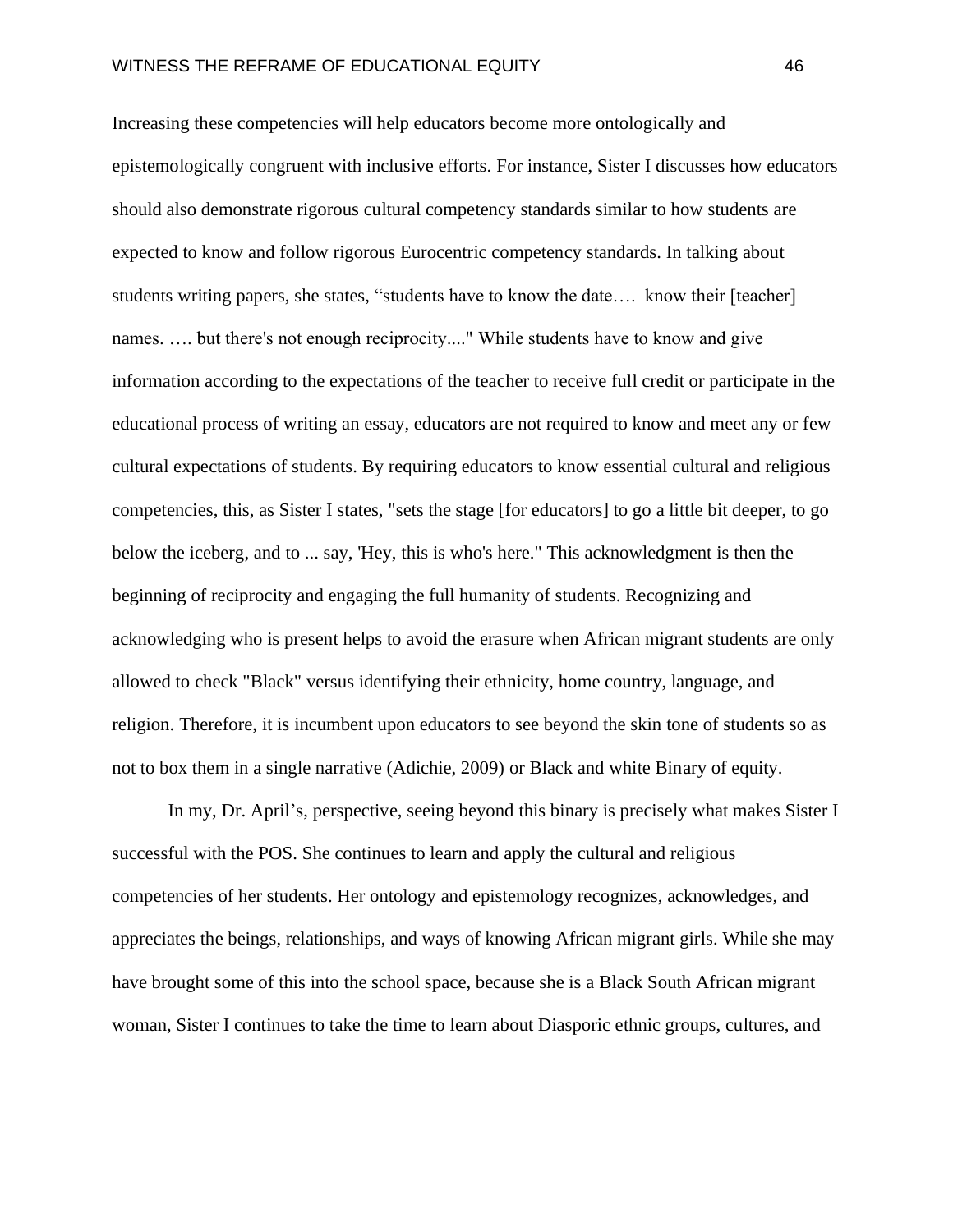religions unfamiliar to her. In this way, she reframes equity, by seeing each sister as whole, and using the ACE ontological and epistemological approach.

# **Policy**

As an equity practitioner, this reframe offers much in thinking about policies that extend the notion of equity beyond the binary to include African migrant girls. School leaders and policymakers must operate from an Afrocentric ontology that welcomes and invites multiple ways of being and knowing. Through this ontology, cultural details cultivate equitable spaces.

Reframing policies related to equity is about inclusion beyond binaries. For example, while many Muslimah girls practicing Islam are required to perform Salat, pray five times a days, only a few schools offer sacred places to exercise their religious obligations. While entire districts observe Christian and Jewish holidays where no classes are held, Islamic holidays are on calendars, but not acknowledged or observed with the same degree of parity. Policies like these define and shape the school culture by what is and isn't recognized. In the case of the African migrant students, their religious faith is not substantiated. While Muslimahs can wear their Hijabs and Niqabs, veils, there is not enough consideration for their required practices beyond Salat. One way to think beyond the binary is to revisit the Knarrative (2021) Africana Framework questions when looking at situations:

- 1. What social, political, economic, and cultural context do Africans find themselves in during the period of study?
- 2. An ontological question: Who are Africans to each other? What do their relationships look like to each other?
- 3. An epistemological question: What are African ways of being and knowing?
- 4. An axiology question: "How do it free us?" (Sanchez, 2010)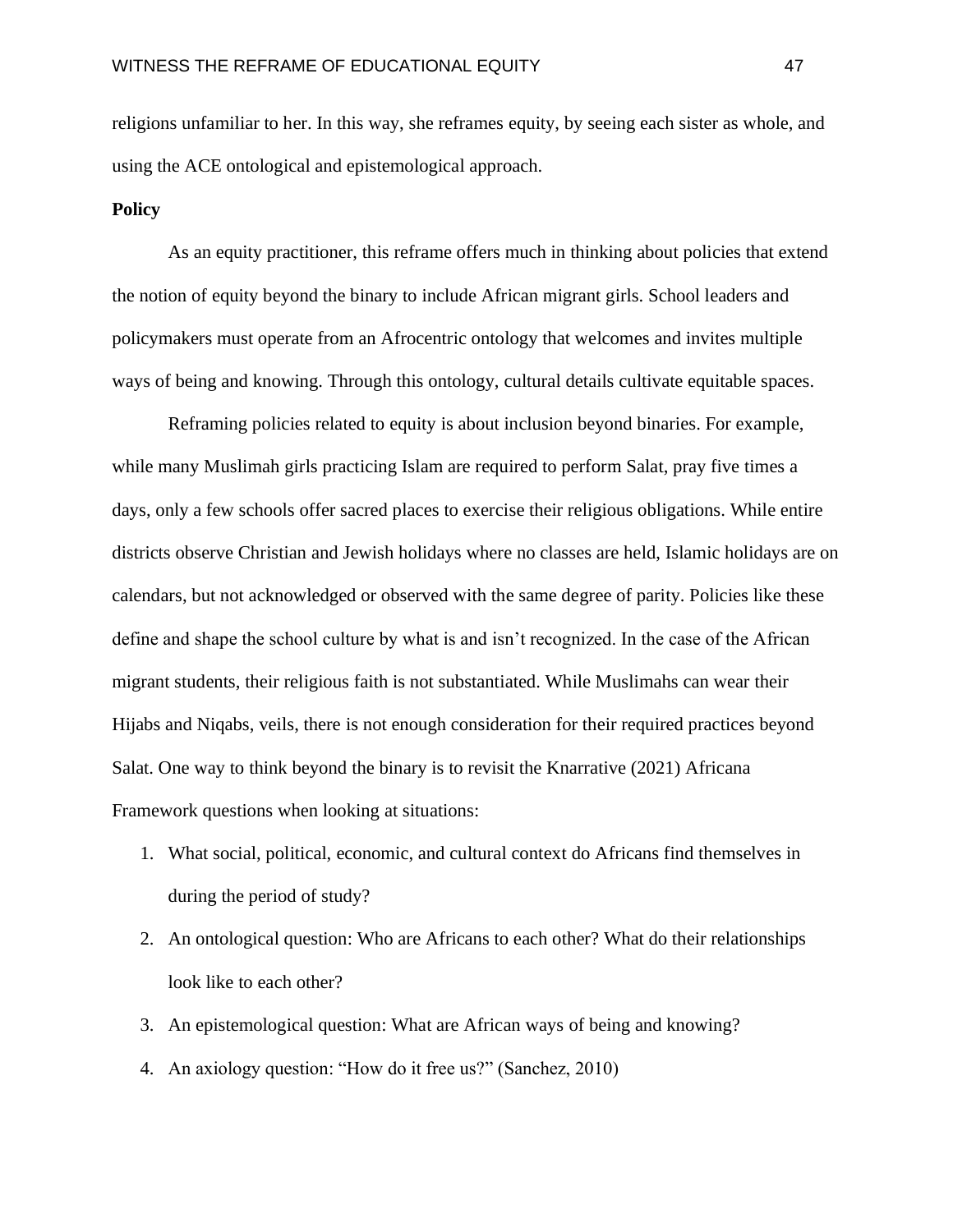Through this lens, policy makers would see that Islam is a big part of some African migrant students' lives and performing Salat is one way of knowing for them. This is a core value for them and an essential way for them to be their best and highest selves. Extending the same religious opportunities to African migrant students, allows everyone to witness the inclusive nature of equity

Another epistemological way to expand this notion of equity is to draw from Indigenous wisdom and use the seasons as a reference or compass to think about how to honor different cultures. Educators could ask what happens in each season that is significant to African, Indigenous, Latinx, Islamic, and other cultures. While this is one example, the point is, if there is efficacy to a school's culturally responsive strides, there must be evidence reflected in policies that align with a more global approach and show at least yearly incremental growth. Otherwise, schools are simply negligent in their commitment to serving all students.

Through policies, schools demonstrate a sense of accountability to create and sustain an equitable environment and increase the trust from the community to believe that these matters will be taken seriously and addressed. Therefore, educators must think differently about evolving equity and use an Afrocentric ontology and epistemology that values multiple ways of being and knowing. This is the reframe, or as one POS student stated, "[I]f equity is what you all say it is, you all need to show it."

#### **Conclusion**

*A final point is necessary for true insight into the modern scientific methodology. The experimental method does not necessarily discover more primary knowledge or raw data than any other possible methodology (at least per unit of effort expended), but "its" superiority lies in*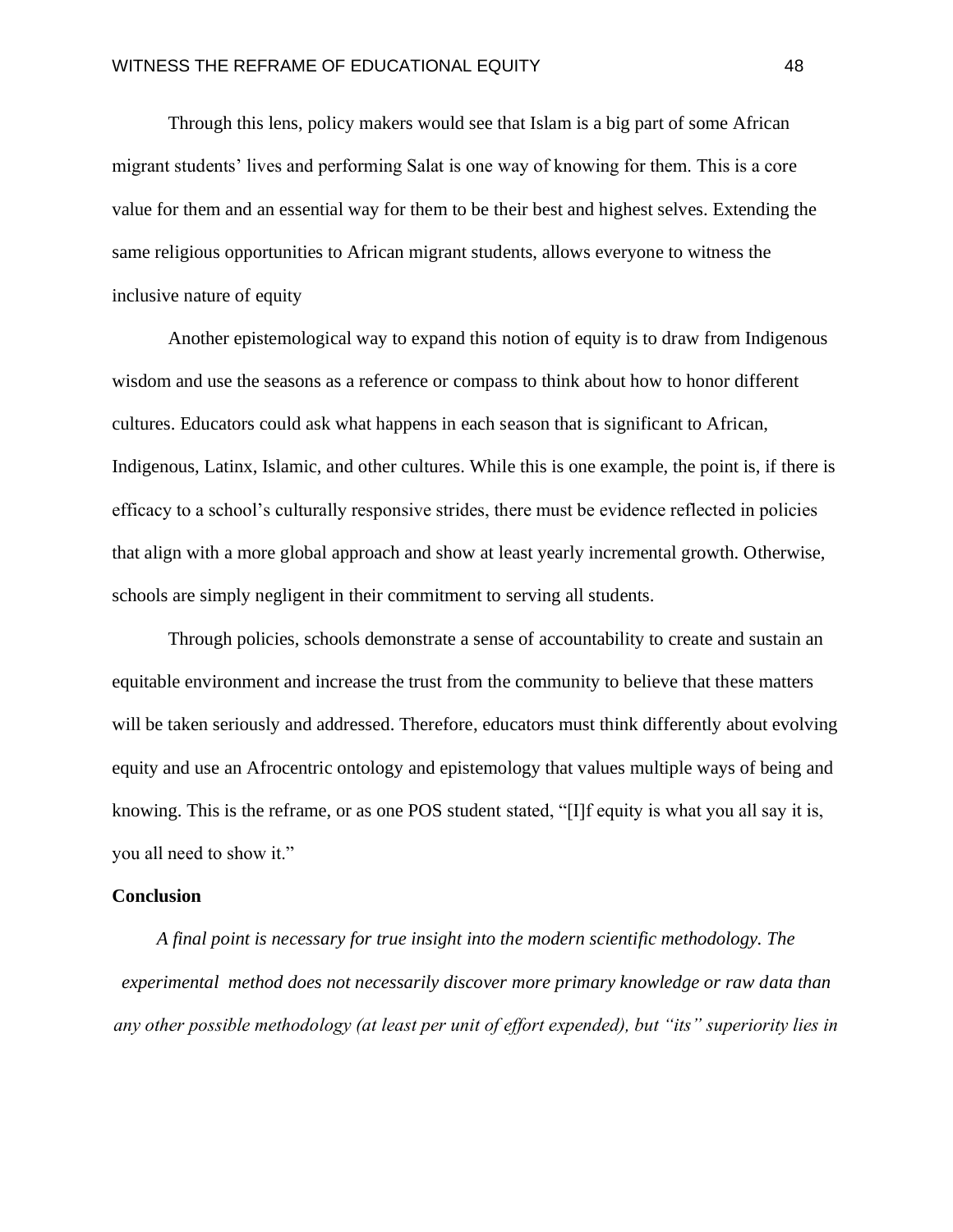*the fact that it assumes an obligation to impose reorder on every possible object, whether of immediate relevance or not.* 

(Carruthers, 1996, p. 189)

In Science and Oppression by Jacob H. Carruthers, he argues that Black people cannot rely on the same experimental methods, such as quantitative metrics alone, that have been used to oppress Black people. In that same vein, educators cannot use the same experimental methods, like standardized testing exclusively, that have been used to oppress Black students to free and liberate them.

If quantitative data is assigned to Black bodies, educators must push themselves to explore supplementary educational research methodologies, otherwise they will knowingly or unknowingly use science as oppression by not knowing other ways of looking at the issue of racially predictable academic achievement disparities. African migrant girls have been left out of the conversation when it comes to educational equity in many schools, because most schools express equity for English as Second language (ESL) through English language acquisition and summative testing milestones. However, as seen in our conversation about ontology, epistemology, axiology, heuristic inquiry, and values, schools have to think more globally. Otherwise, educators and learners remain in the confines of an outdated frame that does not serve students or the community. Instead, educators must engage Sankofa to remember the distinctive ways of knowing to address current issues.

As exemplified by Sister I, "When I don't have the answers to my own facilitation and practice, I just have to do something artistic, because I know what my limitations are, so I don't have all the answers. Sometimes I just have to be in the process to make sense of it." In this way, what if we were open to other epistemologies and imagined schools as places for all to lead and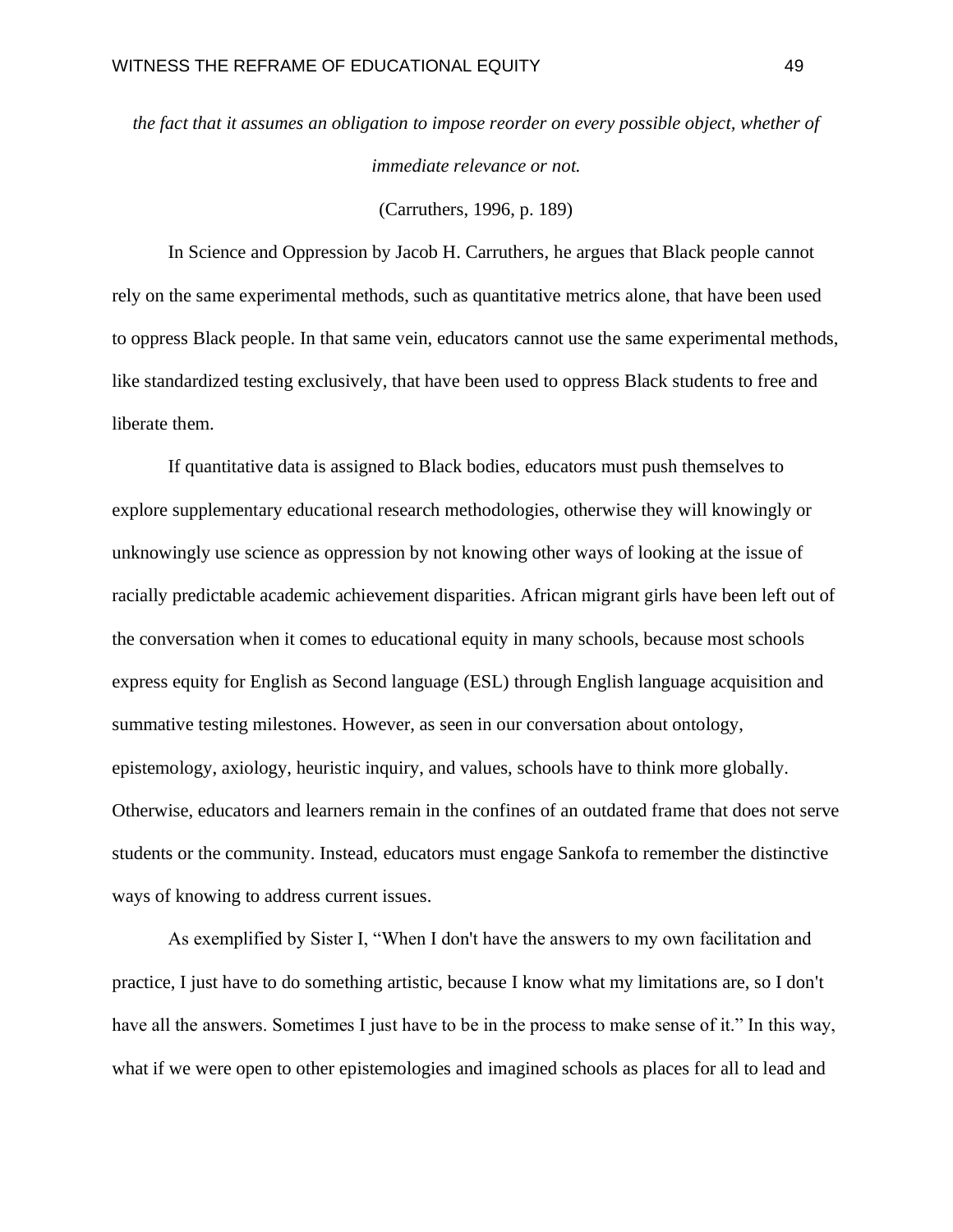grow together, where we could learn from and with African migrant students and families? What would they have to teach us? What could we learn from them and how could we use that knowledge along with cultural knowledge to build a more vast notion of equity that is from a more global perspective. That would be education-- acknowledging and using various methodologies to help reach the desired goal of freedom, liberation, and academic achievement.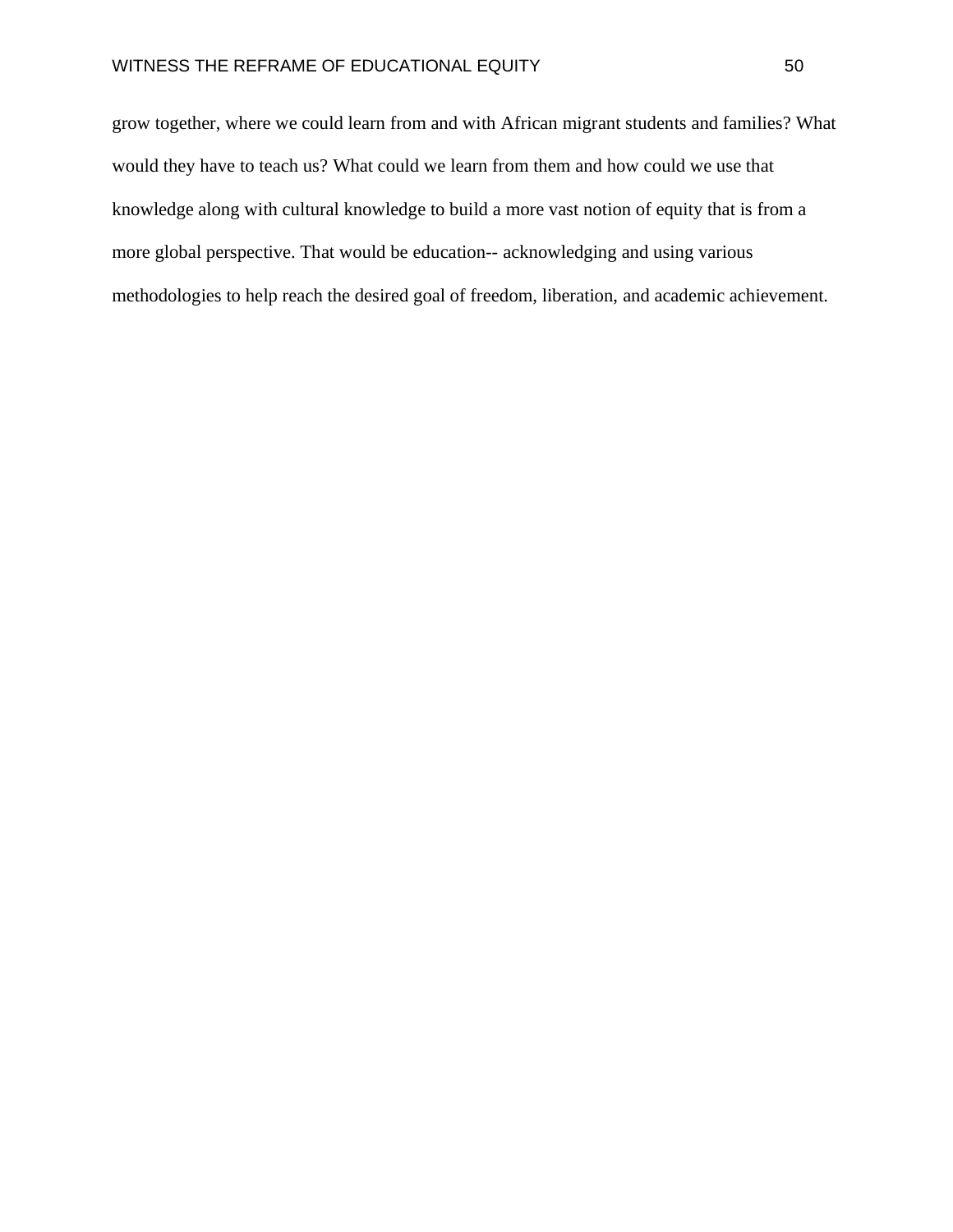# **References**

- Adichie, C. (2009). *The danger of a single story*. [Video] Ted Conferences. [https://www.ted.com/talks/chimamanda\\_ngozi\\_adichie\\_the\\_danger\\_of\\_a\\_single\\_story?l](https://www.ted.com/talks/chimamanda_ngozi_adichie_the_danger_of_a_single_story?l) anguage=en
- Akoto, K.A. (1992). *Nationbuilding : Theory and practice in african-centered education.*  Washington, DC: Pan Afrikan World Institute.
- Akua, C. (2020). Standards of Afrocentric education for school leaders and teachers. *Journal of Black Studies,* 51(2), 107-127. DOI: DOI: 10.1177/0021934719893572
- Anderson, J. D. (2004). The historical context for understanding the test score gap. *National Journal of Urban Education and Practice*, 1(1), 1–21.
- America's Promise Alliance, The Aspen Education & Society Program, and the Council of Chief State School Officers. 2018. States Leading for Equity. Washington, D.C.
- Asante, G., Sekimoto, S., & Brown, C. (2016). Becoming "Black": Exploring the racialized experiences of African immigrants in the United States. *Howard Journal of Communications*, 27(4), 367-384. DOI: 10.1080/10646175.2016.1206047
- Asante, M. (2017). *Revolutionary Pedagogy: Primer for Teachers of Black Children.* Universal Write Publications.
- Asante, M. (2007). *An Afrocentric Manifesto*. Malden, MA: Polity Press.
- Asante, M. (1998). *The Afrocentric idea*. Temple University Press.
- Asante, M. (1980). *Afrocentricity: The Social Change*. Amulefi Publishing Company.
- Banks, J. (2019). *An introduction to multicultural education (*6th ed.). Pearson
- Sultan, N. (2018). *Heuristic Inquiry: Researching Human Experience Holistically*. Sage.
- Boylorn, R. & Orby, M. (20014). *Critical Autoethnography: Intersecting Cultural Identities in*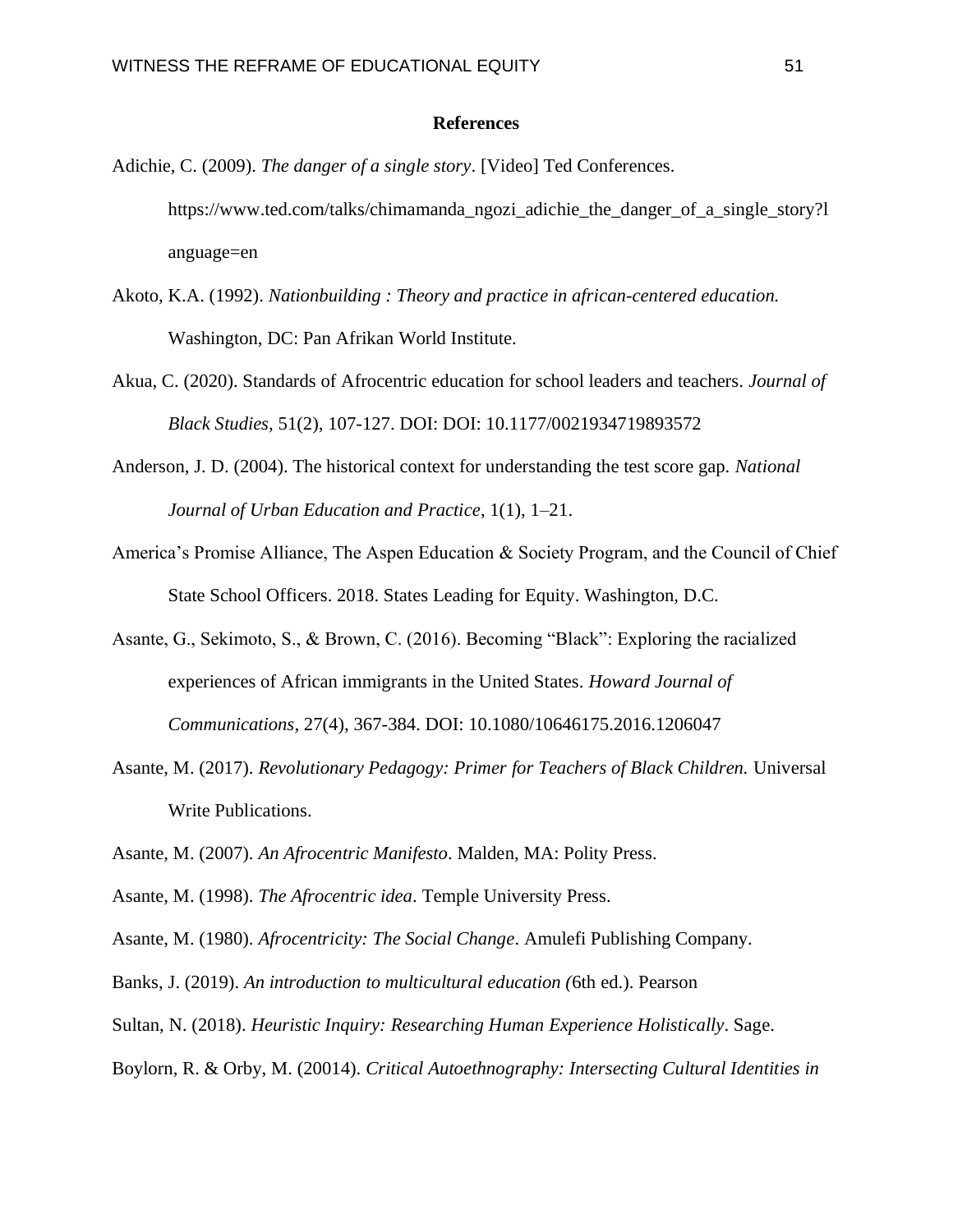*Everyday Life* (R. Boylorn & M. Orby Eds). Left Coast Press.

- Carruthers, J. (1996). Science and oppression. In D. Azibo (Ed.), *African Psychology in Historical Perspective & Related Commentary* (pp. 185-191). Africa World Press.
- Delpit, L. & White-Bradely, P. (2003). Educating or imprisoning the spirit: Lessons from ancient Egypt. *Theory Into Practice, 42*(4), 283-288.
- Denzin, N. K. (1997). *Interpretive ethnography: Ethnographic practices for the 21st century.*  Sage.
- Dillard, C. (2012). *Learning to (Re)member the things We've Learned to Forget: Endarkened Feminisms, Spirituality, & the Sacred Nature of Research and Teaching.* Peter Lang.
- Dr Ama Mazama Ph.D. (2020, Dr. April 20). *Why do we have european names* {Video}. YouTube. https://www.youtube.com/watch?v=VrlW8thGumo
- Ellis, C., & Bochner, A. (2006). Analyzing analytic autoethnography. *Journal of Contemporary Ethnography*, 35(4), 429-449.
- Ellis, C. (2004). *The ethnographic I: A methodological novel about autoethnography*. AltaMira Press.
- Enkamit, H. M. (1993). *African names: The ancient egyptian keys to unlocking your power and destiny.* Ser Ap-uat Publishing.
- Gay, G. (2000). *Culturally Responsive Teaching.*Teachers College Press.
- Hilliard, A. (1998). *SBA: The reawakening of the African mind*. Makare Pub.
- Hilliard, A. (2003). No mystery: Closing the achievement gap between Africans and excellence, In T. Perry, C. Steel, & A. Hilliard, *Young Gifted and Black: Promoting High Achievement Among African-American Students* (pp. 131-165). Beacon Press.
- Hilliard, A. (2000). Excellence in education versus high-stakes standardized testing.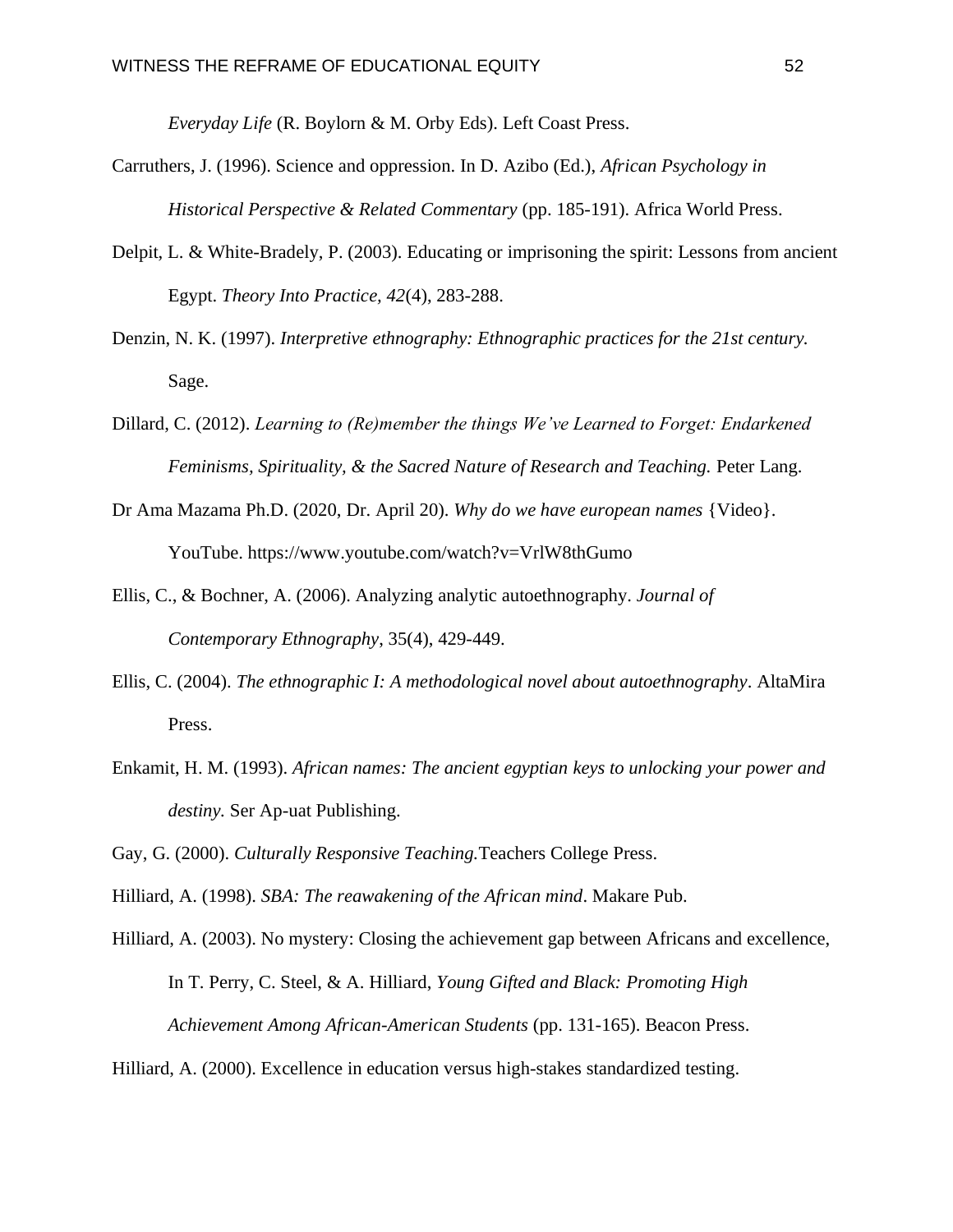*Journal of Teacher Education*, 51(4), 293-304.

https://doi.org/10.1177/0022487100051004005

- Jamison, F. (2020). Asa Hilliard: Conceptualizing and constructing an African-centered pedagogy. *Journal of Black Studies*, 51(1), 3-15. <https://doi.org/10.1177/0021934719892236>
- Jordan, W., Brown, B., & Gutiérrez, K. (2010). Defining equity: Multiple perspectives to analyzing the performance of diverse learners, *Review of Research in Education*, *34*, 142- 178. DOI: 10.3102/0091732X09352898

Karenga, M. (2002). *Introduction to Black Studies.* Los Angeles: University of Sankore Press.

Katz Rothman, B. (2007). Writing ourselves in sociology. *Methodological Innovations Online*. 2(1) 11-16.

Kendi, I. (2019). *How to be an anti-racist.* One World.

- King, J. & Swartz, E. (2016). *The Afrocentric Praxis of Teaching for Freedom: Connecting Culture to Learning*. Routledge.
- Knarrative. (2021, August). *Africana Studies Framework.* Knarrative.com. <https://www.knarrative.com/framework>
- Ladson-Billings, G. (200). Culturally relevant pedagogy in African-centered schools: Possibilities for progressive educational reform. In D. S. Pollard & C. S. Ajirotutu (Eds.), *African-centered schooling in theory and practice* (pp. 187-198).
- Ladson-Billings, G. (2006a). From the Achievement Gap to the Education Debt: Understanding Achievement in U.S. Schools, *Educational Researcher*, *35*(7), 3-12.
- Ladson-Billings, G. (2006b). Yes, but how do we do it? Practicing culturally relevant pedagogy. In J. Landsman & C. W. Lewis (Eds.), *White Teachers/Diverse Classrooms: A Guide to*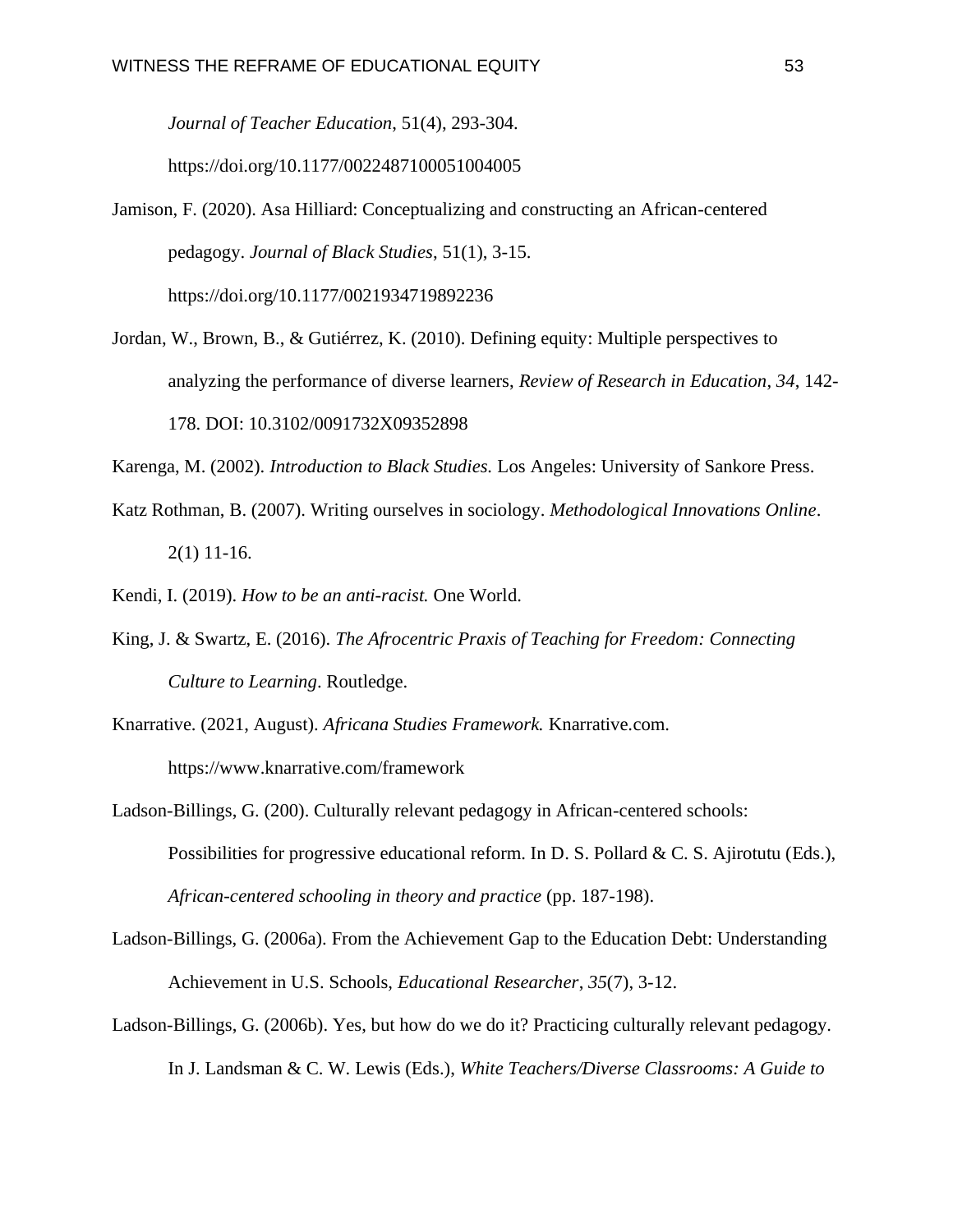*Building Inclusive Schools, Promoting High Expectations, and Eliminating Racism.*  Stylus Publishing, LLC.

- Ladson-Billings, G. (2008). A letter to our next president. *Journal of Teacher Education*, 59(3), 235–239.
- Langmia, K., & Durham, E. (2007). Bridging the gap: African and African American communication in historically Black colleges and universities. *Journal of Black Studies*, 37, 805–826.
- Lamotey, K. (1992). Independent Black institutions: African-centered education models. *Journal of Negro Education,* 61(4), 455-462.
- Lourde, A. (2006) The master's tools will never dismantle the master's house. In *Essays and speeches by Audre Lorde*, 110-113*.* Crossing Press.
- Lovelace, T. (2020). *Emancipatory R & D*. Equity Multiplied Through Innovation. https://www.equityxinnovation.com/.
- Mazama, A. (2020, May 20). African centered education {PowerPoint slides}.
- Milner, H. M. (2020). *Start where you are, but don't stay there: Understanding diversity, opportunity gaps, and teaching in today's classrooms*. Cambridge, MA: Harvard Education Press.
- Morris, M. (2016). *Pushout: The criminalization of black girls in schools.* The New Press.
- Sanchez, S. (1974). *Uh huh: But how do it free us*? The New Lafayette Theater Presents. Ed. Ed Bullins. New York: Anchor Press.
- Shockley, K, & Frederick, R. (2010). Constructs and dimensions of Afrocentric education*, Journal of Black Studies, 40*(6), 1212-1233.

Shockley, K & Lomotey, K. (2020). African-Centered Education: Theory and Practice. Myers